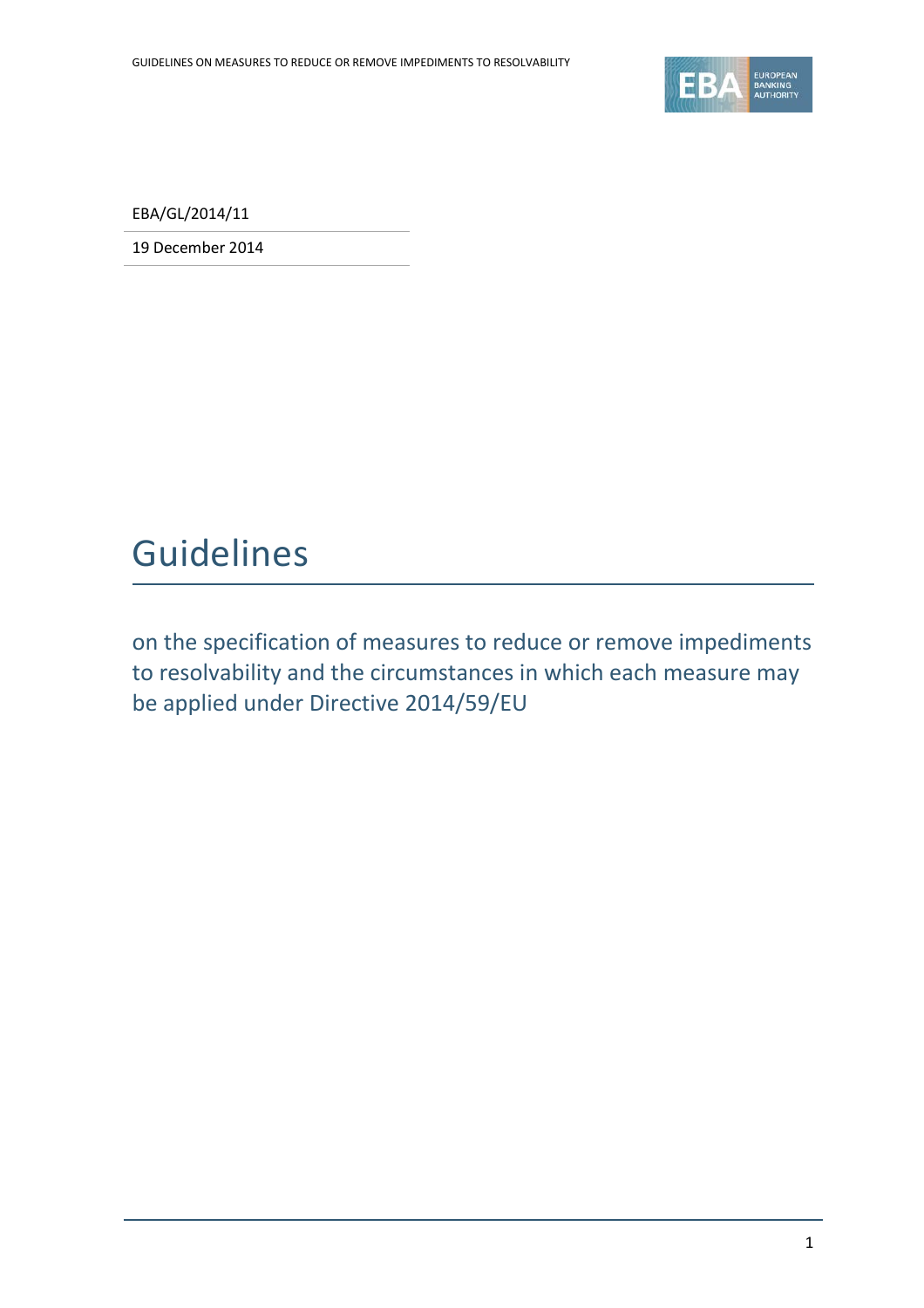

# **Contents**

|     | 1. Executive summary                                                                                                                                              | 3  |
|-----|-------------------------------------------------------------------------------------------------------------------------------------------------------------------|----|
|     | 2. Background and rationale                                                                                                                                       | 4  |
|     | 3. EBA Guidelines on the specification of measures to reduce or remove impediments to<br>resolvability and the circumstances in which each measure may be applied | 8  |
|     | 4. Accompanying documents                                                                                                                                         | 20 |
| 4.1 | Cost-benefit analysis/impact assessment                                                                                                                           | 20 |
| 4.2 | Views of the Banking Stakeholder Group (BSG)                                                                                                                      | 26 |
|     | 4.3 Feedback on the public consultation                                                                                                                           | 27 |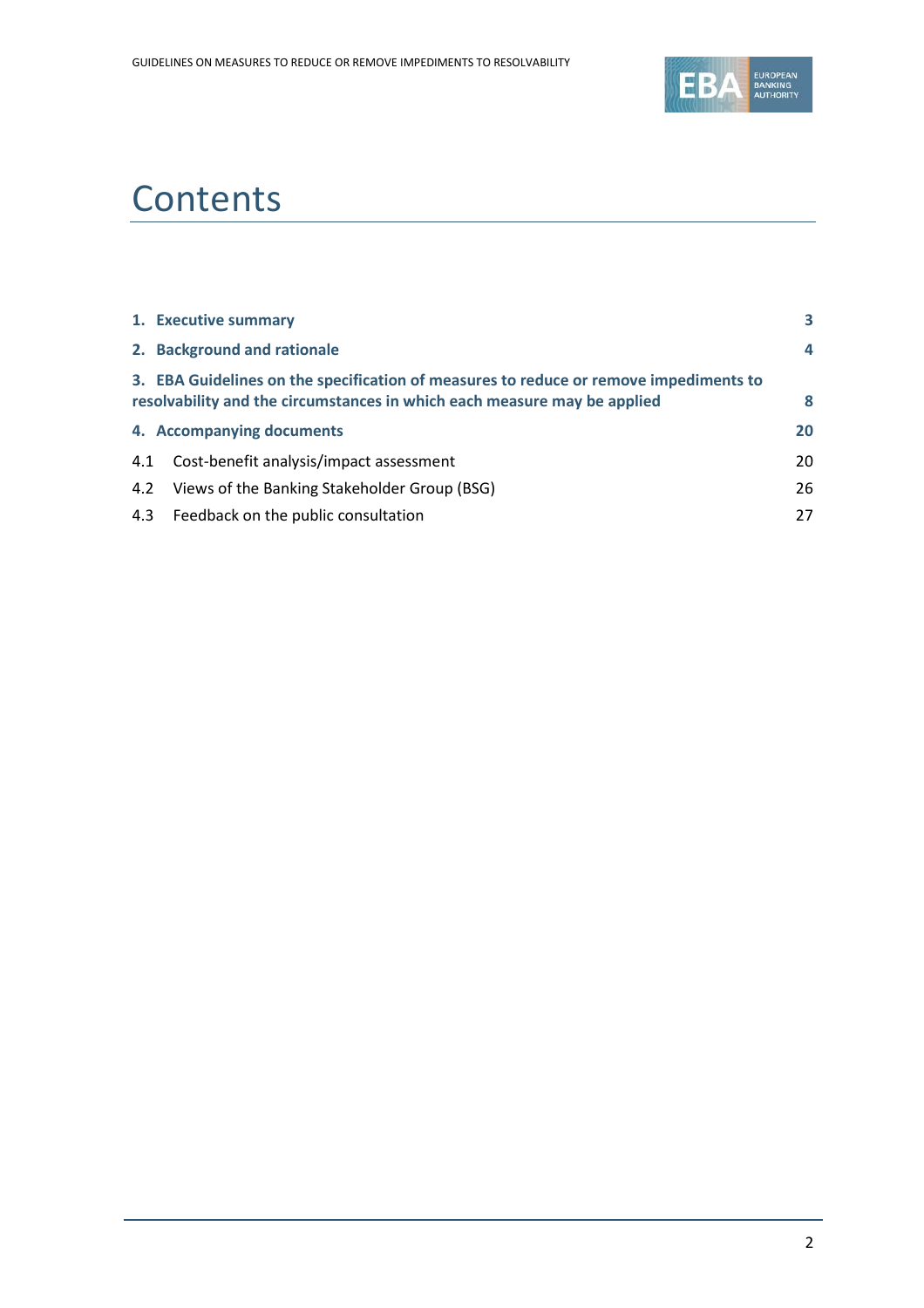

# <span id="page-2-0"></span>1. Executive summary

These guidelines complete the set of EBA regulatory deliverables on resolution planning and resolvability assessment. Where resolution authorities identify in their assessment of the resolvability of an institution or group substantive impediments to liquidation in normal insolvency proceedings or to the feasible and credible implementation of resolution powers, Article 17 of Directive 2014/59/EU sets out procedural and substantial rules for the reduction or removal of these impediments. As a first step the institution or group is required to propose possible measures to address the impediments identified by the resolution authorities. If the proposed measures do not effectively reduce or remove the impediments, the resolution authorities will require alternative measures in the second step. In selecting appropriate measures, resolution authorities have wide discretion. These guidelines do not limit this discretion, but specify further details on the list of measures specified in Article 17(5) of Directive 2014/59/EU and on the circumstances in which each measure may be applied. Therefore, these guidelines do not prescribe or prefer certain business models or organisational structures and allow for a case-by-case analysis of the impediments caused by an institution or group and of the best way to address them.

When applying measures to address impediments to resolvability, the resolution authorities must document that the measures are proportionate, taking into account the costs and benefits caused by the threat to financial stability and at the same time the effect on the institution.

The measures under Article 17(5) of Directive 2014/59/EU can be grouped under three headings: structural measures concerning the organisational, legal and business structure of an institution, financial measures relating to its assets and liabilities, and products and additional information requirements. The appropriate measure depends on the specific circumstances, the business model of the institution and on external factors, as analysed by the resolution authority in the resolvability assessment with a view to the preferred resolution strategy. Variant strategies should be considered if the measures based on these variant strategies are compatible with the preferred resolution strategy. Where relevant, the guidelines make reference to the distinction between a 'single point of entry' (SPE) strategy and a 'multiple point of entry' (MPE) strategy, making clear that both may imply a separation of legal entities or certain functions during resolution.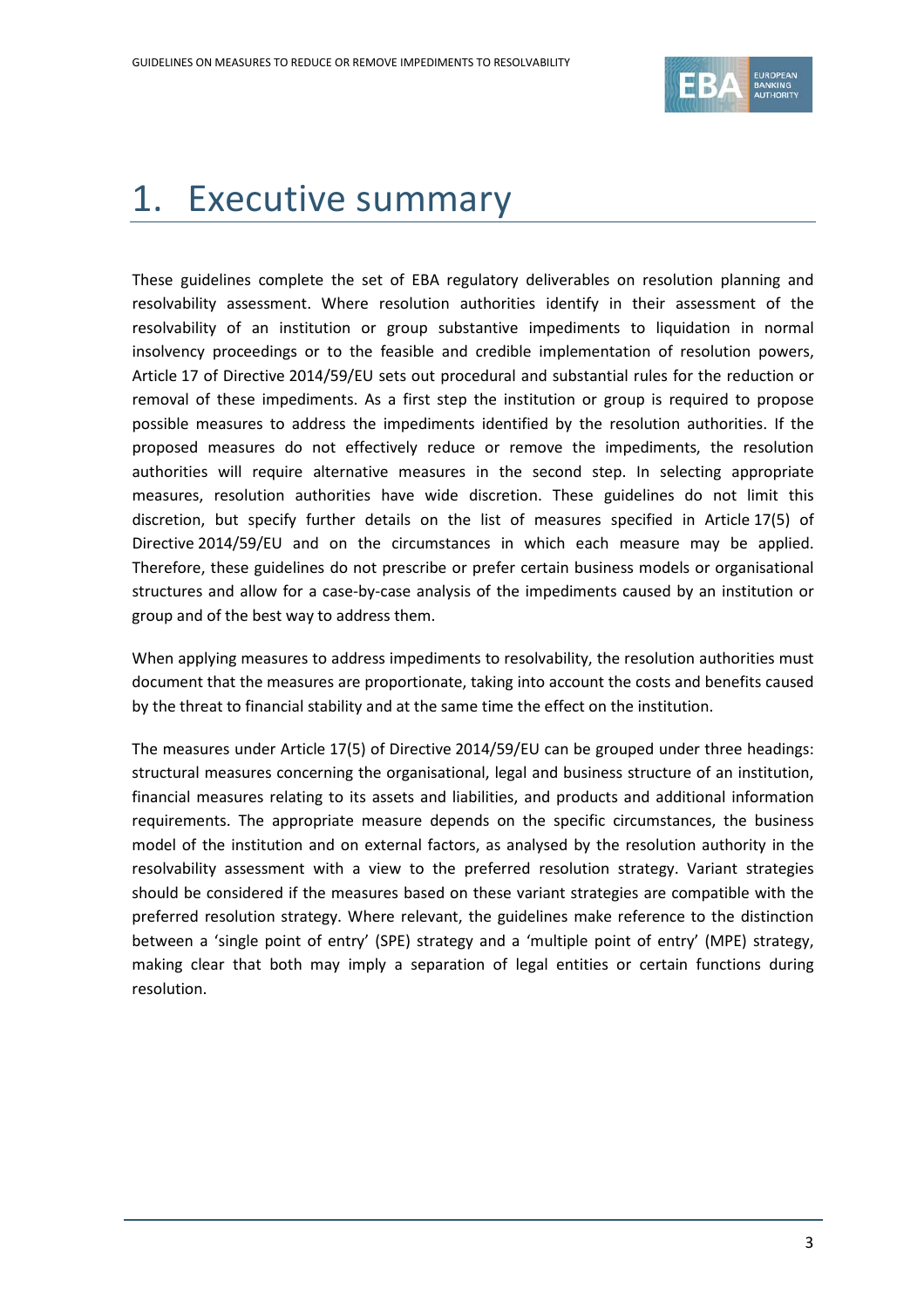

## <span id="page-3-0"></span>2. Background and rationale

The measures to address impediments to resolvability form part of the European Union framework intended to create adequate resolution tools to effectively deal with unsound or failing credit institutions. Directive 2014/59/EU creates resolution tools to permit resolution authorities to effectively deal with failing credit institutions while minimising any negative repercussions on the financial system by ensuring the continuity of that institution's systemically important functions to the real economy and without exposing public funds to loss. The directive requires that the resolution plans be credible and feasible. To fulfil these requirements, it may be necessary for financial institutions to remove impediments to an orderly resolution identified by a resolvability assessment conducted by the authorities. This may involve changes to the legal, operational and financial structure of credit institutions or their business activities. Article 17(5) provides the authorities with a range of powers to remove firm impediments to resolvability in advance of failure that can be used if measures proposed by firms are insufficient. The process established under Article 17(2) to (4) ensures a dialogue between the institution and the resolution authorities on how to address the impediments, and Article 17(7) requires the consultation of the competent authority and, if appropriate, the macro-prudential authority.

The guidelines organise the measures outlined in Article 17(5) under three broad headings (structural, financial and information-related) based on the nature of the impediment the measure may be used to remove:

| Category           | Powers in Article 17(5)                                                    |  |  |  |
|--------------------|----------------------------------------------------------------------------|--|--|--|
|                    | Requiring the institution to revise any intra-group<br>financing           |  |  |  |
| Structural         | arrangements or review the absence thereof, or draw up service             |  |  |  |
| Article 17(5)(a)   | agreements (whether intra-group or with third parties) to cover the        |  |  |  |
|                    | provision of critical functions or services                                |  |  |  |
|                    | Requiring changes to the legal or operational structures of the            |  |  |  |
| Structural         | institution so as to reduce complexity to ensure that critical functions   |  |  |  |
| Article $17(5)(g)$ | may be legally and economically separated from other functions             |  |  |  |
|                    | through the application of the resolution tools                            |  |  |  |
| Structural         | Requiring a parent undertaking to set up a parent financial holding        |  |  |  |
| Article 17(5)(h)   | company in a Member State or a Union parent financial holding              |  |  |  |
|                    | company                                                                    |  |  |  |
|                    | Where an institution is the subsidiary of a mixed activity holding         |  |  |  |
|                    | company, requiring that the mixed-activity holding company set up a        |  |  |  |
| Structural         | separate financial holding company to control the institution, if this is  |  |  |  |
| Article 17(5)(k)   | necessary to facilitate the resolution of the institution and to avoid the |  |  |  |
|                    | application of the resolution tools and powers specified in Title IV       |  |  |  |
|                    | having an adverse effect on the non-financial part of the group            |  |  |  |
| Financial          | Requiring the institution to limit its maximum individual and aggregate    |  |  |  |
| Article 17(5)(b)   | exposures                                                                  |  |  |  |
| Financial          | Requiring the institution to divest specific assets                        |  |  |  |
| Article 17(5)(d)   |                                                                            |  |  |  |
| Financial          | Requiring the institution to limit or cease specific existing or proposed  |  |  |  |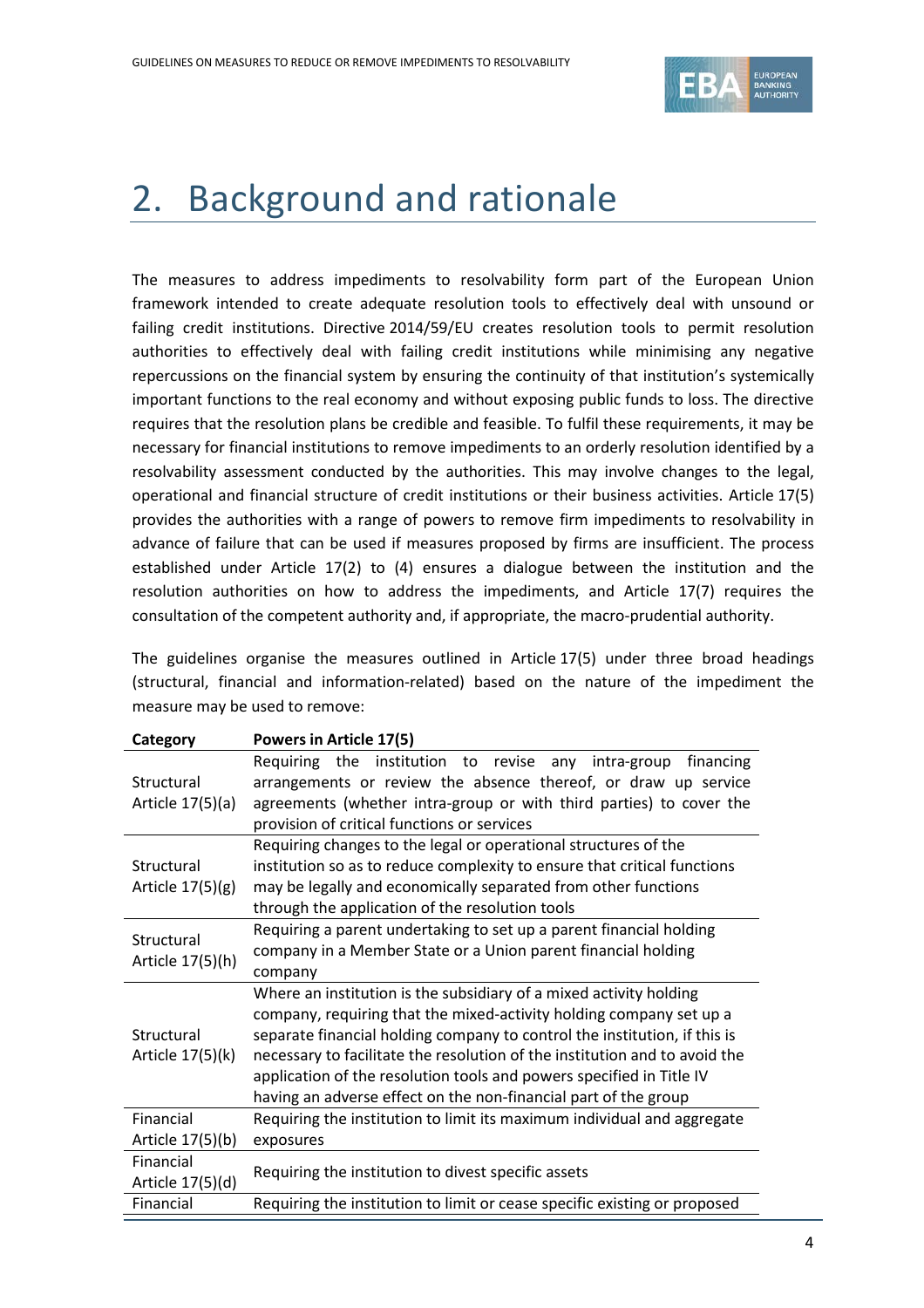

| Article 17(5)(e) | activities                                                                   |
|------------------|------------------------------------------------------------------------------|
| Financial        | Restricting or preventing the development or sale of new business lines      |
| Article 17(5)(f) | or products                                                                  |
| Financial        | Requiring a parent undertaking or a company referred to in points (c)        |
| Article 17(5)(i) | and (d) of Article 1 to issue eligible liabilities                           |
|                  | Requiring an institution, or an entity referred to in points (b), (c) or (d) |
|                  | of Article 1, to take other steps to meet the minimum requirement for        |
|                  | own funds and eligible liabilities under Article 45, including to attempt    |
| Financial        | to renegotiate any eligible liability, additional Tier 1 instrument or       |
| Article 17(5)(j) | Tier 2 instrument it has issued, with a view to ensuring that any            |
|                  | decision of the resolution authority to write down or convert that           |
|                  | liability or instrument would be effected under the law of the               |
|                  | jurisdiction governing that liability or instrument                          |
| Information      | Imposing specific or regular additional information requirements             |
| Article 17(5)(c) | relevant for resolution purposes                                             |

To support the consistent use of Article 17(5) measures across Member States, the EBA is mandated in Article 17(9) to develop guidelines specifying further details on the measures and the circumstances in which each measure may be applied. In developing these guidelines, the EBA has considered the experience of national authorities in developing credible and feasible resolution plans and the difficulties they encountered.

## Structural and operational measures

The legal, operational and financial structure of a credit institution may impede the implementation of resolution powers. The powers in Article 17(5) relating to the structure of a group, include requiring an institution ex-ante to change its legal structure to improve the feasibility and credibility of the preferred resolution strategy. Where the preferred resolution strategy includes a separation of entities within a group, it can be necessary to reduce ex-ante the financial and operational interconnectedness of a group (Article 17(5)(a)) to be able to maintain access to critical economic functions in resolution. This may require structural changes ex-ante so that these functions can be easily separated from the group in crisis (Article  $17(5)(g)$ ). Resolution plans may provide for the resolution tools to be applied to a parental holding company (or a financial holding company if within a mixed activity group) to minimise the impact on the daily operations of a complex financial institution (Article 17(5)(h) and (k)).

## Financial measures

The financial measures outlined in Article 17(5) are diverse in range. Where resolution authorities consider that certain financial products or activities carried out by an institution may impair the preferred resolution strategy, the firm can be required to cease or restrict the development of these products and/or cease the existing or proposed activity (Article 17(5)(e) and (f)). To enable a resolution strategy for a globally or domestically systemic firm it may be necessary for that firm to maintain sufficient liabilities expected to contribute to loss absorption and recapitalisation as specified by the authorities to improve the credibility and feasibility of the preferred resolution strategy (Article 17(5)(i) and (j)).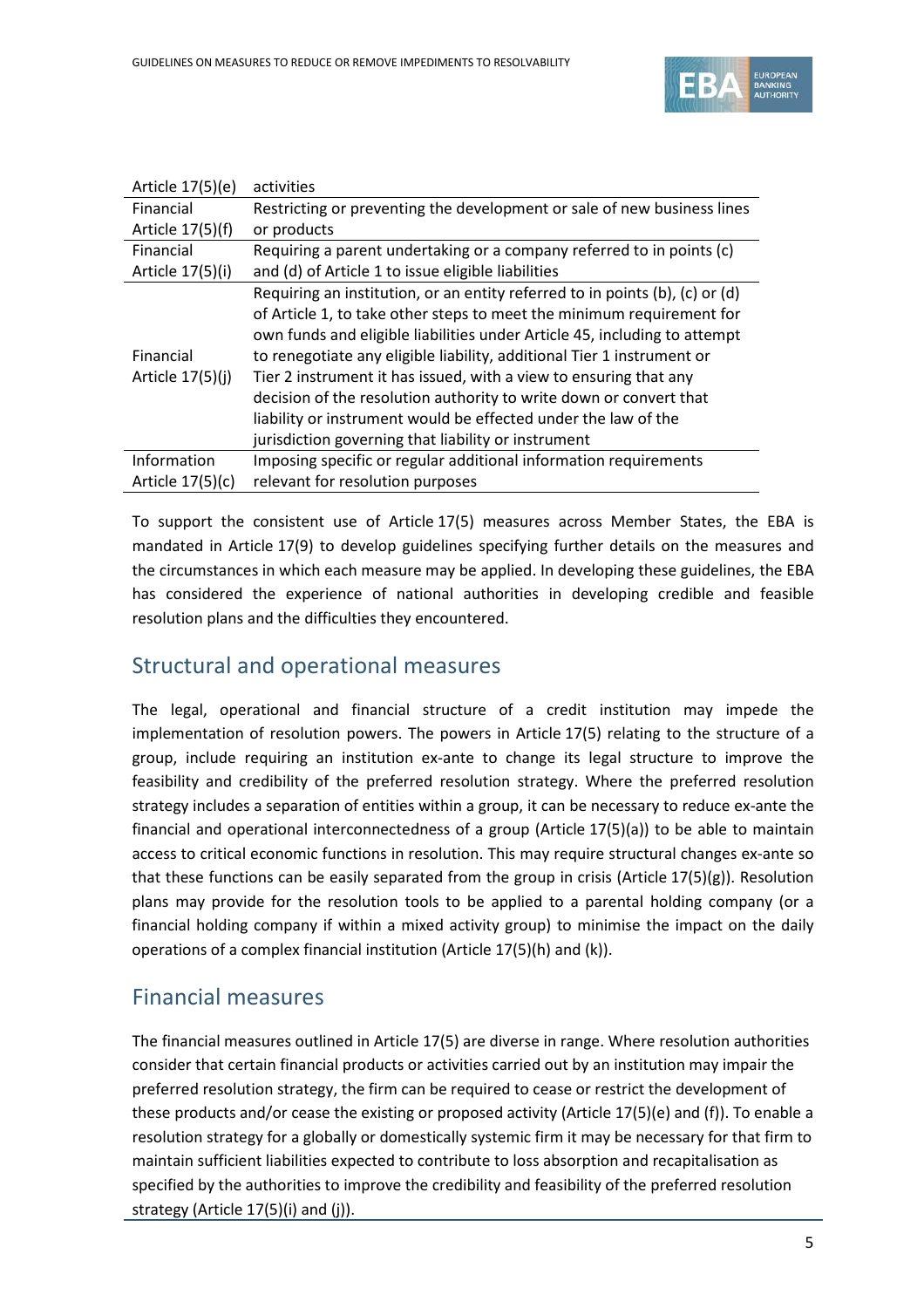

## Information requirement

This specific power enables resolution authorities to request specific information for resolution purposes from financial institutions on a regular or ad hoc basis.

## Specifications applying to all measures

It is worth noting that a number of specifications apply to all Article 17 (5) measures, as follows:

#### (a) Authorities' discretion

Authorities can use discretion in their assessment of resolvability and when to apply the measures of Article 17 of Directive 2014/59/EU to remove any impediments identified. For this reason, the guidelines state that authorities should consider certain measures under specific circumstances. However, pursuant to Article 17 of Directive 2014/59/EU, if resolution authorities identify substantive impediments to resolvability and assess that the measures proposed by an institutions do not effectively reduce or remove them, they are obliged to require the institution to take alternative measures, which means that authorities are required to ensure that impediments are reduced or removed. Resolution authorities are not restricted to Article 17(5) measures if they judge that other measures are necessary to remove impediments to resolvability. The circumstances described in the guidelines are not meant to be exhaustive, and authorities are not limited to only applying measures in these cases.

It should also be noted that the application of the measures does not require a breach of prudential requirements as an ex-ante condition. In particular there does not have to be any threat to the going concern status of an institution, e.g. the institution failing or likely to fail (Article 32 of Directive 2014/59/EU) or the breach or likely breach of the requirements in Directive 2013/36/EU or Regulation (EU) No 575/2013 (as it is necessary for early intervention measures in accordance with Article 27 of Directive 2014/59/EU).

(b) Proportionality

Depending on the individual case, certain measures may be less intrusive than others. Following the procedure provided for in Article 17(1) to (4) of Directive 2014/59/EU, resolution authorities should assess which measure is the least intrusive for removing the firm-specific impediment identified as part of the resolvability assessment.

#### (c) Variant resolution strategies

The measures outlined in Article 17(5) of Directive 2014/59/EU should be used by resolution authorities to remove impediments to resolvability under the preferred resolution strategy to ensure it can be feasibly and credibly implemented in the event of firm failure. Resolution authorities may also identify variant strategies to be applied in circumstances should the preferred resolution strategy be likely to fail in its stated objectives or not be able to be implemented successfully. This particularly applies to cross-border groups. If authorities consider variant strategies necessary, impediments to the implementation of any variants could be taken into account and removed where authorities judge necessary. However, these measures should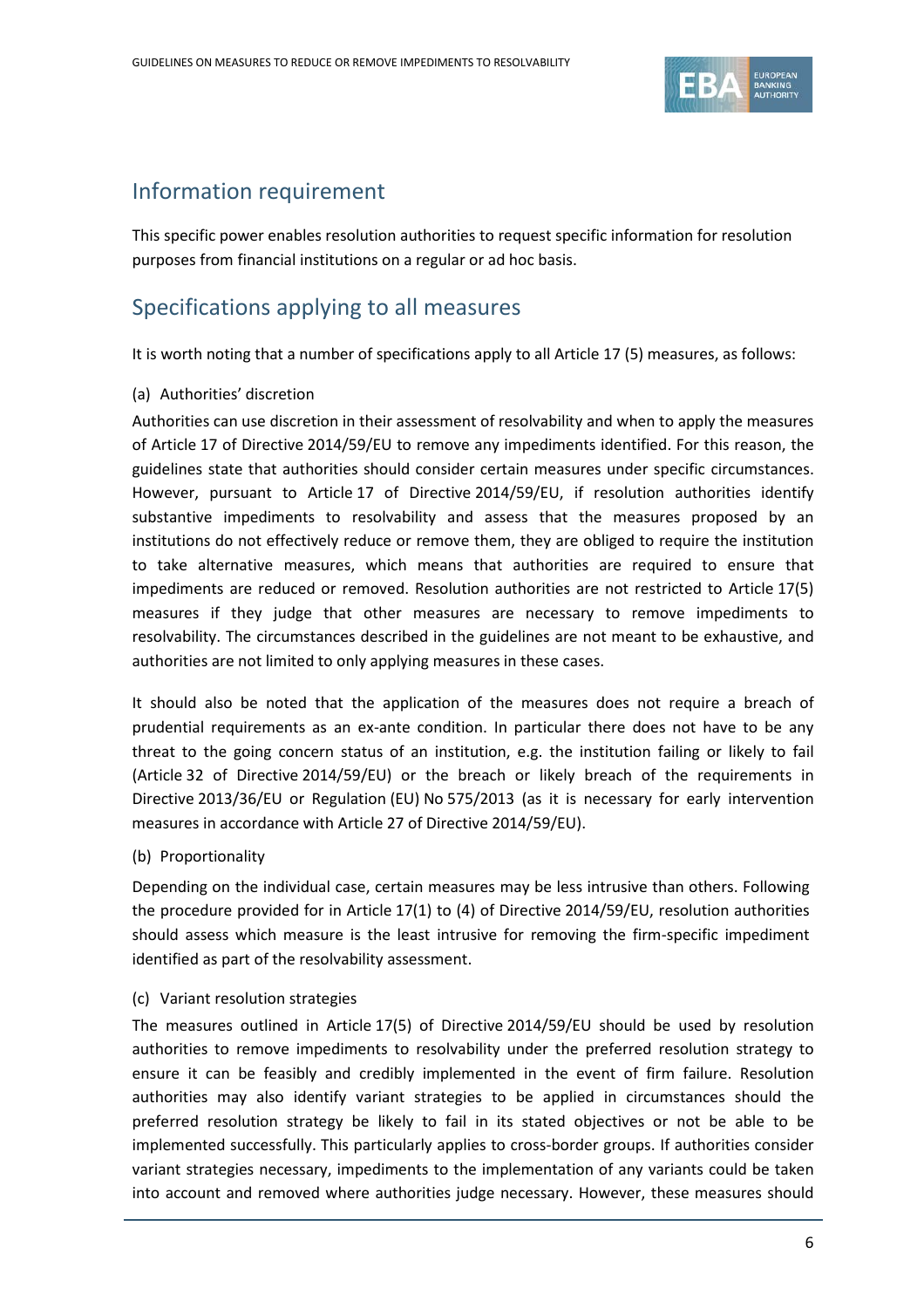

be compatible with and not impair feasible and credible implementation of the preferred resolution strategy.

Where relevant, the guidelines make reference to the distinction between a 'single point of entry' (SPE) strategy and a 'multiple point of entry' (MPE) strategy. However, it should be noted that the distinction is not clear cut and matters considered with respect to one type of strategy may also be relevant for the other. For example, as any strategy can imply a separation of legal entities and certain functions, considerations which are typical for an MPE strategy may also be relevant to an SPE strategy.

The guidelines should be read in parallel with the EBA regulatory technical standards on the assessment of resolvability (Article 15(4)), as both processes complement each other to achieve a credible and feasible resolution plan, and with the regulatory technical standards on the assessment criteria of minimum requirement of eligible liabilities (MREL, Article 45(2)).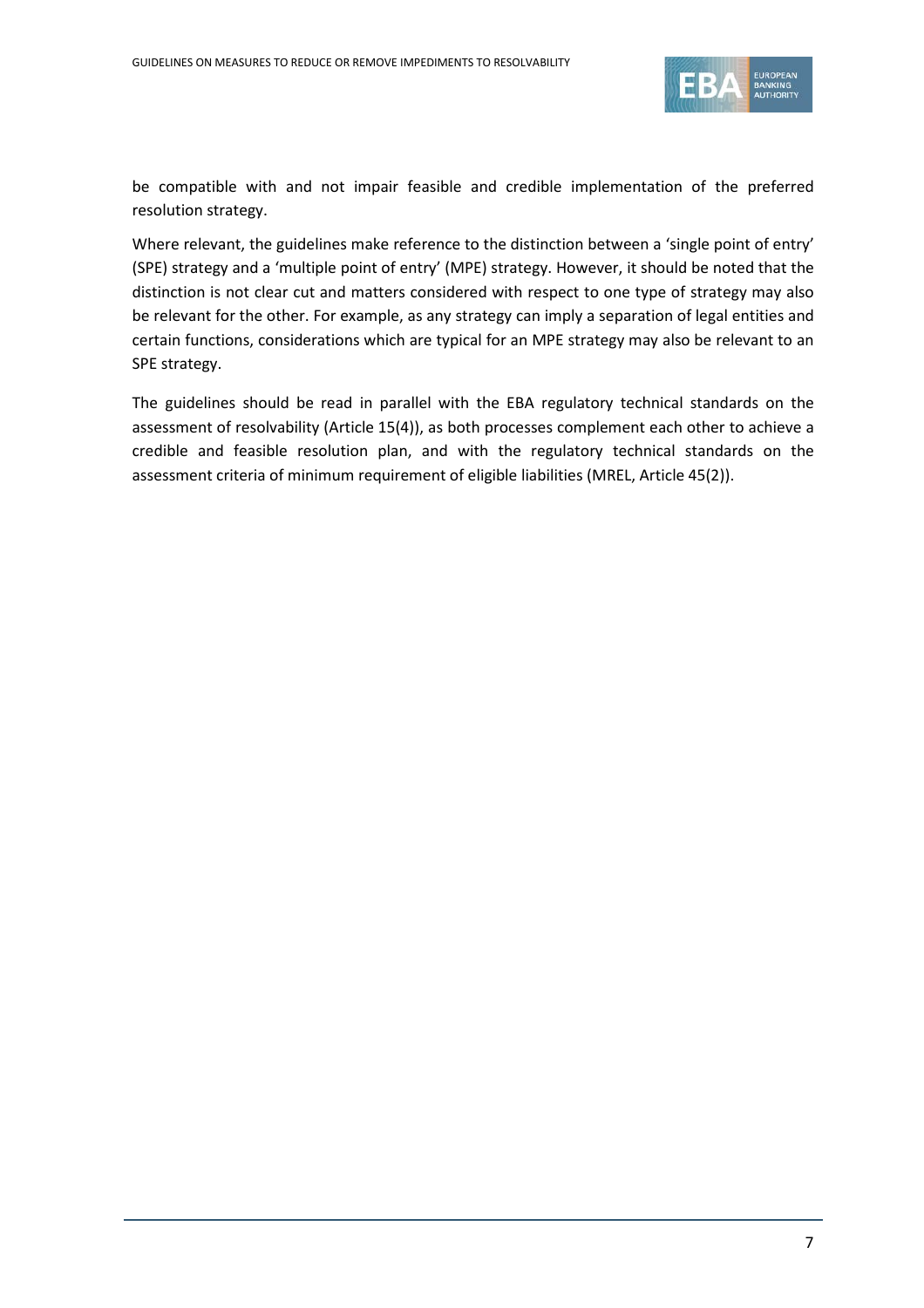

# <span id="page-7-0"></span>3. EBA Guidelines on the specification of measures to reduce or remove impediments to resolvability and the circumstances in which each measure may be applied

## Status of these guidelines

This document contains guidelines issued pursuant to Article 16 of Regulation (EU) No 1093/2010 of the European Parliament and of the Council of 24 November 2010 establishing a European Supervisory Authority (European Banking Authority), amending Decision No 716/2009/EC and repealing Commission Decision 2009/78/EC ('*the EBA Regulation'*). In accordance with Article 16(3) of the EBA Regulation, competent authorities and financial institutions must make every effort to comply with the guidelines.

The guidelines specify the EBA's view of appropriate supervisory practices within the European System of Financial Supervision or of how Union law should be applied in a particular area. The EBA therefore expects all competent authorities and financial institutions to whom the guidelines are addressed to comply with the guidelines. Competent authorities to whom guidelines apply should comply by incorporating them into their supervisory practices as appropriate (e.g. by amending their legal framework or their supervisory processes), including where guidelines are directed primarily at institutions.

## Reporting requirements

In accordance with Article 16(3) of the EBA Regulation, competent authorities must notify the EBA as to whether they comply or intend to comply with these guidelines, or otherwise with reasons for non-compliance, by 19.02.2015. In the absence of any notification by this deadline, the EBA will consider competent authorities to be non-compliant. Notifications should be sent by submitting the form provided at Section 5 to [compliance@eba.europa.eu](mailto:compliance@eba.europa.eu) with the reference 'EBA/GL/2014/11'. Notifications should be submitted by persons with the appropriate authority to report compliance on behalf of their competent authorities.

Notifications will be published on the EBA website, in line with Article 16(3).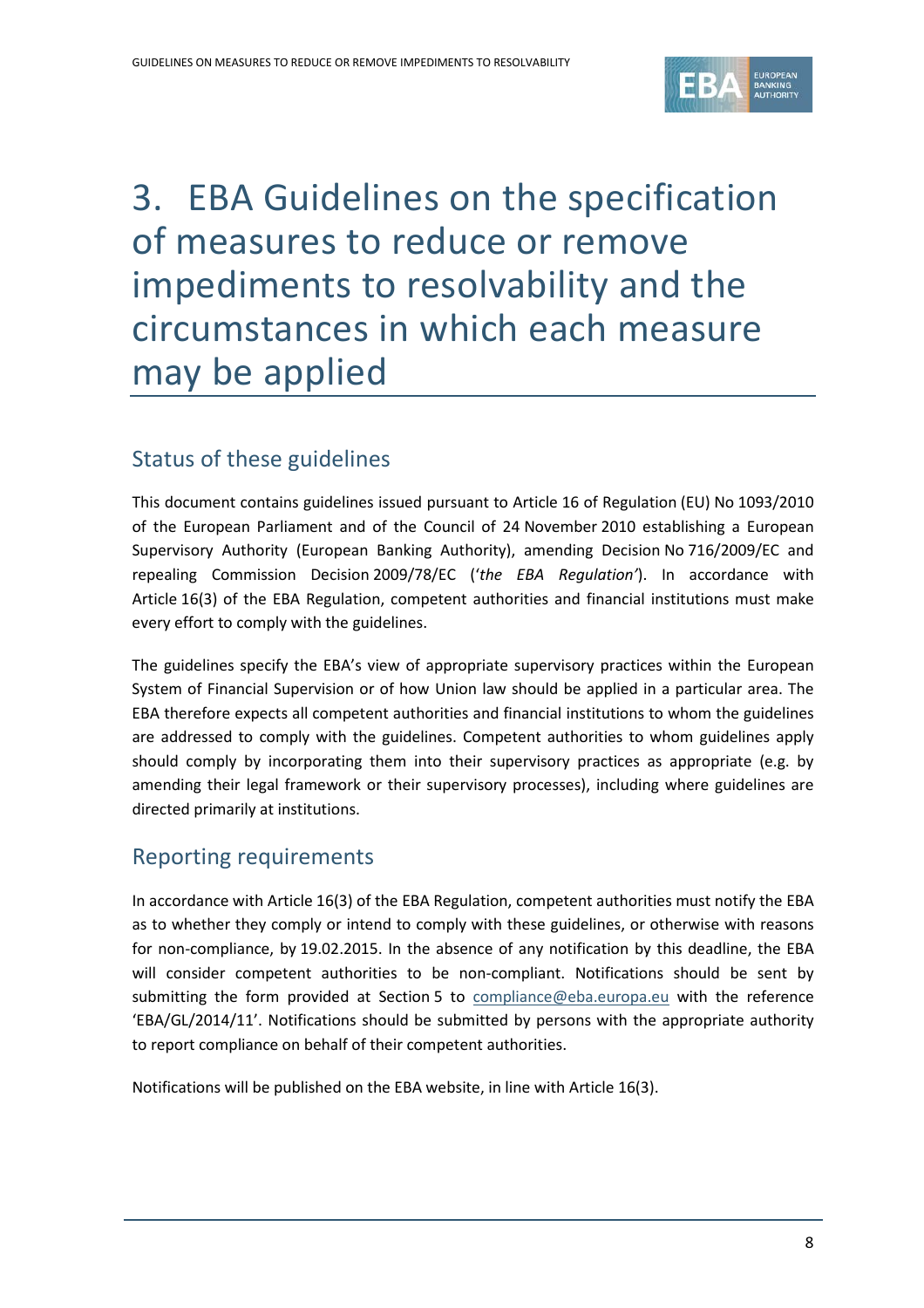

## Title I - Subject matter, scope and definitions

1. Subject matter

These guidelines specify further details on the measures provided for in Article 17(5) of Directive 2014/59/EU and the circumstances in which each measure may be applied.

2. Definitions

The following definitions apply for these guidelines:

- (a) 'Resolution strategy' means a set of resolution actions to resolve an institution or group.
- (b) 'Recipient' means the acquirer, the bridge institution or the asset management vehicle following the use of the sale of business, the bridge institution or the asset separation tool.
- (c) 'Multiple point of entry (MPE)' means a resolution strategy or one of the options under a resolution strategy involving the application of resolution powers by two or more resolution authorities to regional sub-groups or entities of a group.
- (d) 'Single point of entry (SPE)' means a resolution strategy or one of the options under a resolution strategy involving the application of resolution powers by a single resolution authority at the level of a single parent undertaking or of a single institution subject to consolidated supervision.
- 3. Level of application

These guidelines apply to resolution authorities.

## Title II – Specifications applying to all measures

- 4. Impediments and relation to prudential requirements and structural separation requirements
- (a) Resolution authorities should consider applying measures to remove or reduce substantive impediments to resolvability resulting from the characteristics of the institution or from the interaction of these characteristics with external circumstances, including impediments arising in third countries. Impediments should be assessed regarding their impact on feasibility and credibility as specified in the regulatory technical standard on the content of resolution plans and the assessment of resolvability of a certain (preferred or variant) resolution strategy, including foreseeable impediments to the restauration of the long-term viability of an entity continuing critical functions of the institution under resolution.
- (b) Resolution authorities may apply the measures solely to address impediments to resolvability without any existing breach or likely breach of prudential regulation requirements by the institution being required.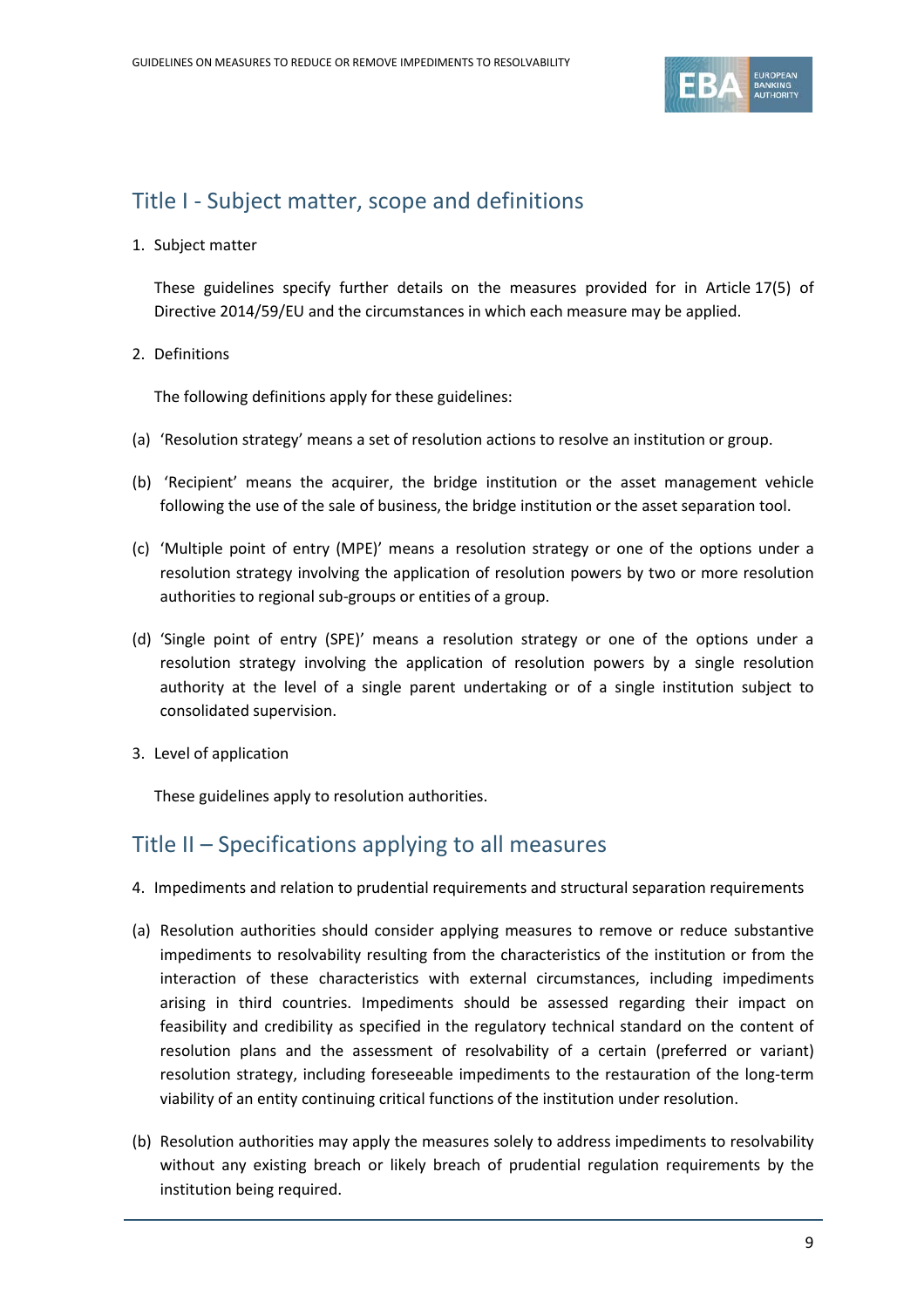

(c) Where existing prudential standards or requirements, in particular under Directive 2013/36/EU and Regulation (EU) No 575/2013, are not sufficient to ensure the feasibility and credibility of the resolution strategy for the individual institution or group, resolution authorities should consider taking appropriate measures to impose additional standards and requirements on the institution, following consultation with the competent authority. Where a structural separation of certain operations is required under applicable law or may be required by competent authorities, and the resolution authorities assess that this separation is not sufficient to ensure the feasibility and credibility of the resolution strategy, the resolution authorities should consider taking appropriate additional measures.

#### 5. Proportionality

Each of the measures listed in Article 17(5) of Directive 2014/59/EU may be applied if they are suitable, necessary and proportionate to reduce or remove the impediments to the implementation of a certain resolution strategy, including impediments to liquidation, where an institution is likely to be liquidated in normal insolvency proceedings in the event of its failure.

- (a) A measure is suitable to reach the intended goal if it is able to materially reduce or remove the relevant impediment in a timely manner.
- (b) A measure is necessary to reach the intended goal if it is required to remove or materially reduce a substantive impediment to the feasible or credible implementation of the relevant resolution strategy, and if there are no less intrusive measures which are able to achieve the same objective to the same extent. The intrusiveness of the measure should be assessed by costs and negative effects on the institution and its owners and their right to conduct business, and on the soundness and stability of the ongoing business of the institution. In accordance with Article 10(3) of Directive 2014/59/EU, extraordinary public support must not be assumed to be a less intrusive measure.
- (c) A measure is proportionate to the threat that those impediments pose to financial stability in the event of a failure of the institution, if the overall benefits for making a liquidation in normal insolvency proceedings or resolution of the institution feasible and credible and for meeting the resolution objectives outweigh the overall costs and negative effects of removing the impediments to resolvability. Resolution authorities should also consider less intrusive measures when assessing proportionality.
- 6. Variant resolution strategies

The measures outlined in Article 17(5) of Directive 2014/59/EU by resolution authorities should aim to remove impediments to resolution with respect to the preferred resolution strategy in the first place. Where the resolution authority considers alternative or fall-back strategies in specific situations in the event that the preferred option does not achieve the objective to protect financial stability by maintaining critical functions or cannot be expected to be successfully implemented, in particular with respect to cross-border groups, impediments to the implementation of alternative options should be taken into account and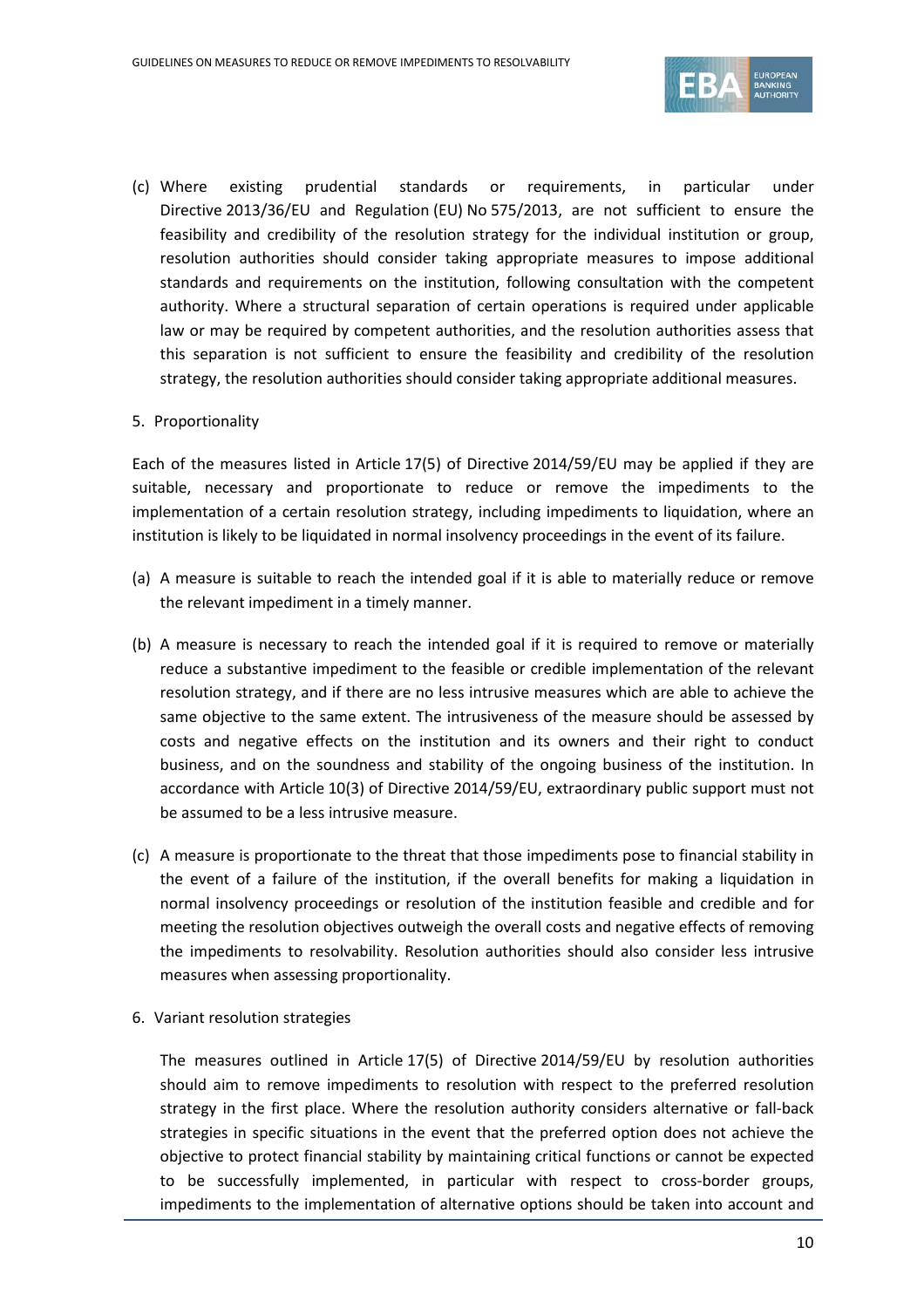

removed where necessary. However, measures required to remove impediments to alternative variants should only be implemented if they do not impair the feasible and credible implementation of the preferred option.

## Title III- Details and circumstances with respect to specific measures

- 7. In relation to the requirement to revise any intragroup financing agreements or review the absence thereof, and to draw up service agreements (whether intra-group or with third parties) to cover the provision of critical functions or services pursuant to point (a) of Article 17(5) of Directive 2014/59/EU, the following specifications apply:
- (a) Resolution authorities should consider requiring the institution to revise existing group financing agreements or to review the absence thereof if they conclude in their assessment of the existing group financing agreements that the provision of support or its form (or the absence of this type of agreement) make it substantively more difficult for resolution authorities to achieve the resolution objectives by applying resolution tools. In particular they should be consistent with the resolution strategy considered and take into account the allocation of liabilities expected to contribute to loss absorption and recapitalisation in the group and the distribution of losses within the group considered in the relevant resolution strategy.
- (b) Resolution authorities should consider requiring the institution to draw up written service level agreements or transitional support arrangements and other appropriate measures to secure the continuity of the functions or services provided by legal entities within the group, including non-regulated affiliates, and by third parties. This measure may be applied in cases where
	- no written service agreements exist,
	- the level of documentation of service agreements is insufficient or
	- it is not ensured that they cannot be terminated by the counterparty due to resolution action being taken by the resolution authority.
- (c) Resolution authorities should consider applying this measure to allow material legal entities to be operationally independent where necessary to support a resolution strategy envisaging a break up or restructuring of the group or institution, including the use of a (partial) transfer tool.
- (d) If applying this measure, resolution authorities should ensure that these intragroup financing agreements and service agreements are accessible and enforceable within a short timeframe. If the relevant resolution strategy envisages the use of a (partial) transfer tool, resolution authorities should consider requiring agreements to be transferable to entities resulting from resolution action or to recognise the legal effects of statutory transfers.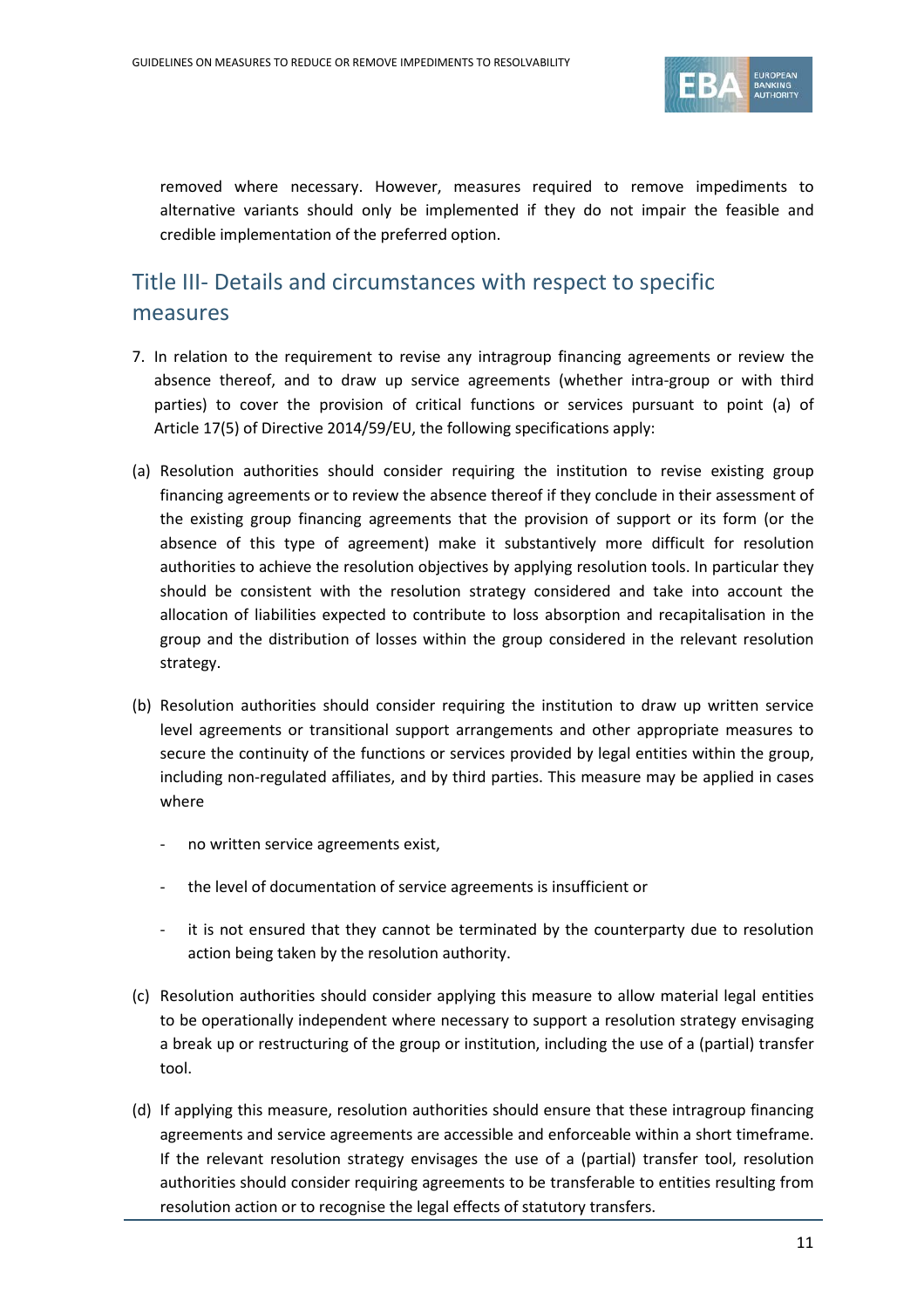

- 8. In relation to the requirement to limit maximum individual and aggregate exposures pursuant to point (b) of Article 17(5) of Directive 2014/59/EU, the following specifications apply:
- (a) Where necessary to support a resolution strategy involving a separation of legal entities within the group, resolution authorities should consider requiring the institution to tighten intra-group exposure limits to contain internal financial interconnectedness between group entities (or subgroups) that are to be resolved separately under the resolution strategy, if this intra-group exposure impairs the institution's resolvability. The same may apply in relation to a ring-fenced entity, if pursuant to legislative requirements or supervisory decisions a separation of certain activities into this type of entity is required, if this is necessary to ensure the credibility and feasibility of the use of resolution tools to the ring-fenced entity or the remaining parts within the group.
- (b) Resolution authorities should consider requiring institutions to limit exposures to special purpose entities connected to the institution by significant undrawn commitments, material guarantees or letters of comfort that are not consolidated in the balance sheet of the institution and are not within the scope of resolution powers.
- 9. In relation to the measure of imposing specific or regular information requirements relevant for resolution purposes pursuant to point (c) of Article 17(5) of Directive 2014/59/EU, the following specifications apply:
- (a) Resolution authorities should consider imposing information requirements if they assess that these requirements enable them to apply the resolution tools envisaged under the resolution strategy more effectively, or to draw up an effective resolution plan.
- (b) Resolution authorities should consider requiring institutions to produce information used to inform the management about the situation of the institution (management information), including financial statements and information on capital and subordinated debt, available for each legal entity relevant for the implementation of the resolution strategy, in particular if it is envisaged as a point of entry under an MPE approach, and to be able to produce legal entity specific information for all entities the failure of which is likely to negatively affect financial stability in any jurisdiction upon request.
- (c) If an institution has complicated intra-group operational services arrangements, resolution authorities should consider requiring the information necessary to fully clarify the structure of these arrangements.
- (d) If applying this measure, resolution authorities should ensure that institutions are in the position to produce up-to-date information required within the timeframe necessary under the resolution strategy, and the institution's information systems should provide all data needed to develop and implement the resolution strategy, and to support a credible valuation before and during resolution including those required by Articles 36 and 74. Institutions should in particular ensure the availability of information required by the resolution authorities to identify: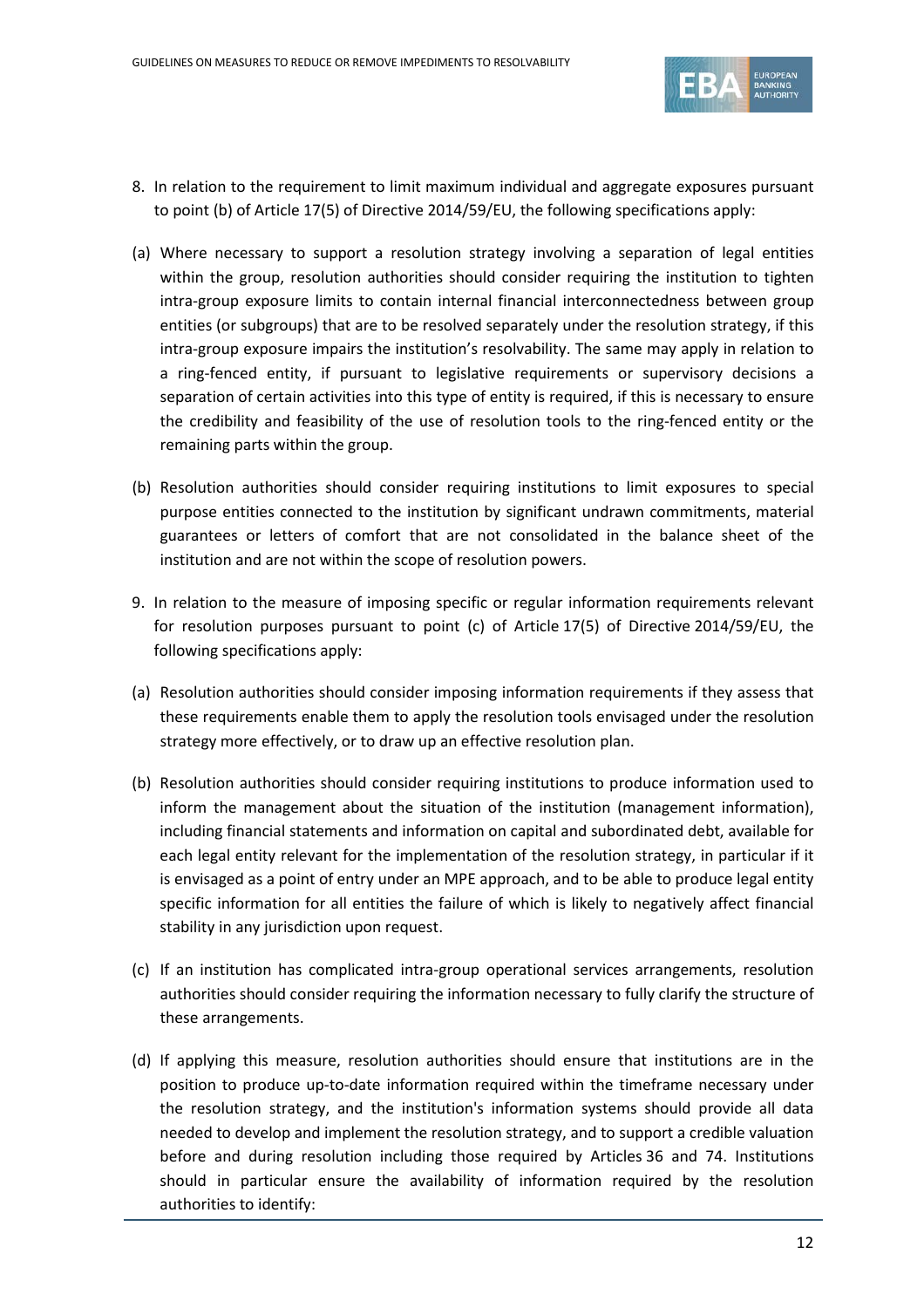

- the critical functions,

- the creditors or types of creditors most likely to absorb losses during resolution,

- the creditors of liabilities of particular relevance for critical functions or the implementation of the resolution strategy such as covered and non-covered deposits by SMEs and natural persons (i.e. single customer view), and

- positions, services and functions essential for the risk management of the group which have to be maintained to ensure the continuation of critical functions.

- 10.In relation to the requirement to divest specific assets pursuant to point (d) of Article 17(5) of Directive 2014/59/EU, the following specifications apply:
- (a) Resolution authorities should consider requiring institutions to divest assets prior to resolution if the resolution strategy requires the sale of these assets and if this sale in resolution would have significant adverse effects on the use or implementation of resolution tools or make it significantly more difficult. If this measure is applied, assets to be divested should be those, the sale of which in the timeframe provided for under the resolution strategy is likely to result in pressure on prices for assets, destruction of value and additional uncertainty and vulnerability of financial markets and other institutions, if these effects can cause significant adverse consequences for the financial systems.
- (b) In addition, resolution authorities should consider applying this measure if the existing asset structure of the institution is likely to have adverse effects on the feasibility or credibility of the resolution strategy. Where the resolution strategy relies on a liquidation of assets to generate liquidity for the continuance of critical functions, resolution authorities should consider requiring institutions to divest assets, which are likely to be illiquid under stressed conditions or at the point of resolution, to increase the proportion of assets which are expected to be more liquid instead. This measure should also be considered in relation to assets which significantly impair the feasibility of the valuation required under Article 36 of Directive 2014/59/EU. Resolution authorities should also consider the risk that assets or funding may be trapped in third countries.
- (c) When applying this measure, resolution authorities should consider the impact of the divestment on the market for the assets concerned, also as a result of divestments required from further institutions.
- 11.In relation to the requirement to limit or cease specific existing or proposed activities pursuant to point (e) of Article 17(5) of Directive 2014/59/EU the following specifications apply:
- (a) Resolution authorities should consider requiring the institution to limit complex practices related to how trading or hedging operations are marketed, booked, funded and riskmanaged, and to their location within the group, if these practices undermine the feasibility or credibility of the resolution strategy.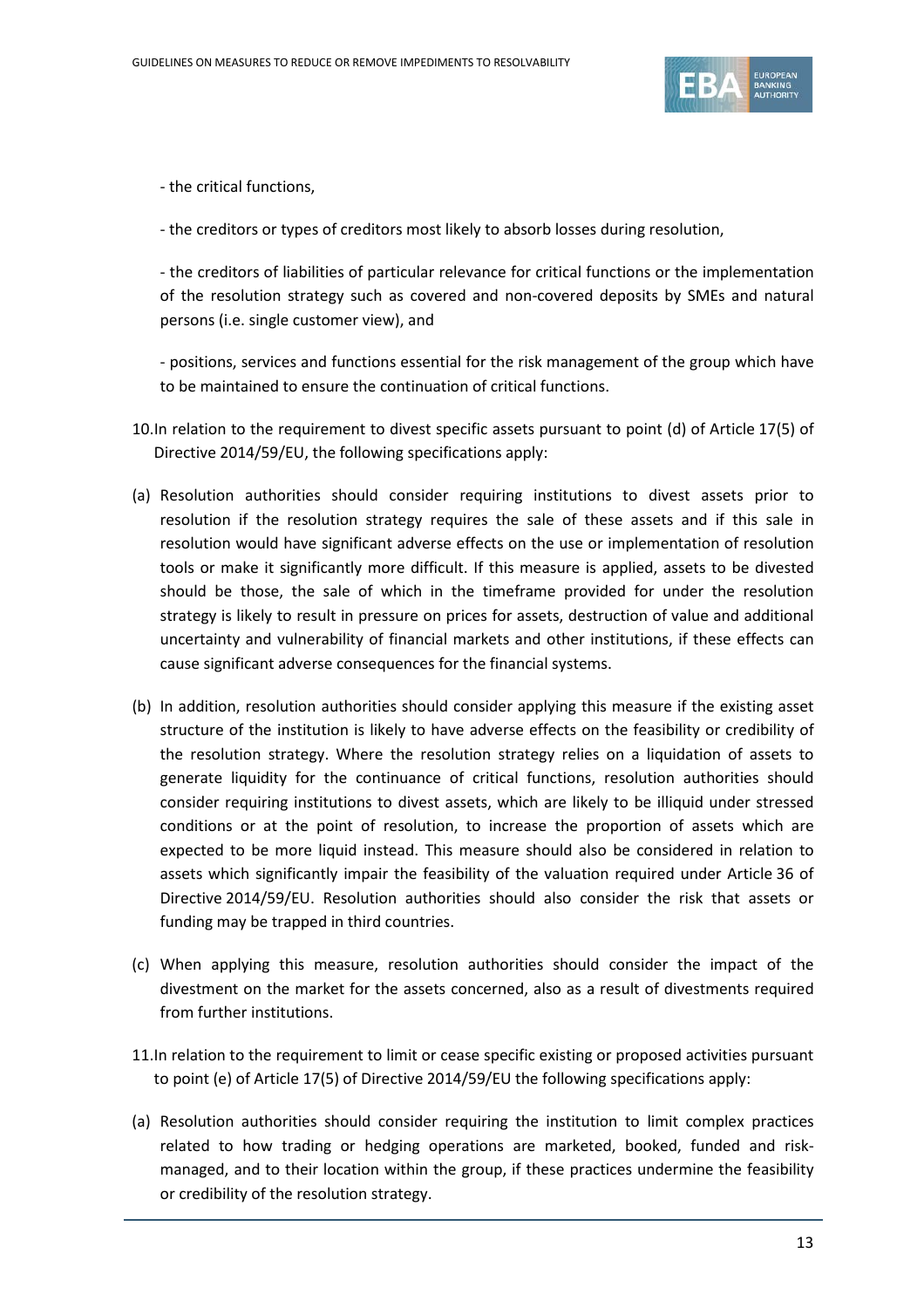

- (b) Resolution authorities should consider requiring institutions to limit activities in third countries that have an insufficient resolution regime if it is judged that the inability of these jurisdictions to maintain continuity of the firm's activities in their jurisdiction during a resolution may subsequently undermine the ability of a resolution authority to maintain the continuity of critical functions in a Member State.
- (c) Resolution authorities should consider whether to require institutions to limit services provided to other institutions or other participants in financial markets if, based on an overall evaluation of the institution's functions, the authority assesses that the services could not be continued in resolution and their discontinuance could threaten the stability of the recipients of these services.
- (d) Where pursuant to legislative requirements or supervisory decisions a separation of specific activities into a special entity is required, which would be prevented from performing certain other activities, resolution authorities should consider preventing this entity from performing certain additional activities if this is necessary to ensure the credibility and feasibility of the use of resolution tools to each part of the group following the separation.
- 12.In relation to measures that restrict or prevent the development or sale of new business lines or products pursuant to point (f) of Article 17(5) of Directive 2014/59/EU, the following specifications apply:
- (a) Resolution authorities should consider applying restrictions to products that are structured in a way that impairs the use of resolution tools, or with the purpose of circumventing their application.
- (b) Authorities should consider restricting or preventing the development or sale of products governed by third country law or instruments issued from entities in a foreign jurisdiction, for example a third country branch or special purpose entity, if the third country law does not give effect to the use of resolution powers envisaged by the resolution strategy or does not make them effectively enforceable, or if the sale of these products is likely to have significant adverse effects on the use or implementation of resolution powers. Under these conditions, authorities should also consider restricting sales to investors in foreign jurisdictions, where the holding of products by these investors potentially results in legal action against the resolution authority.
- (c) Authorities should consider requiring institutions to restrict the development or sale of products if, as a result of the complexity of these products, the assessment of obligations of the institution by the resolution authority is impaired or the valuation pursuant to Article 36 of Directive 2014/59/EU is significantly impeded.
- 13.In relation to the requirement to change the legal or operational structure of an institution so as to reduce complexity in order to ensure that critical functions may be legally and economically separated from other functions through the application of the resolution tools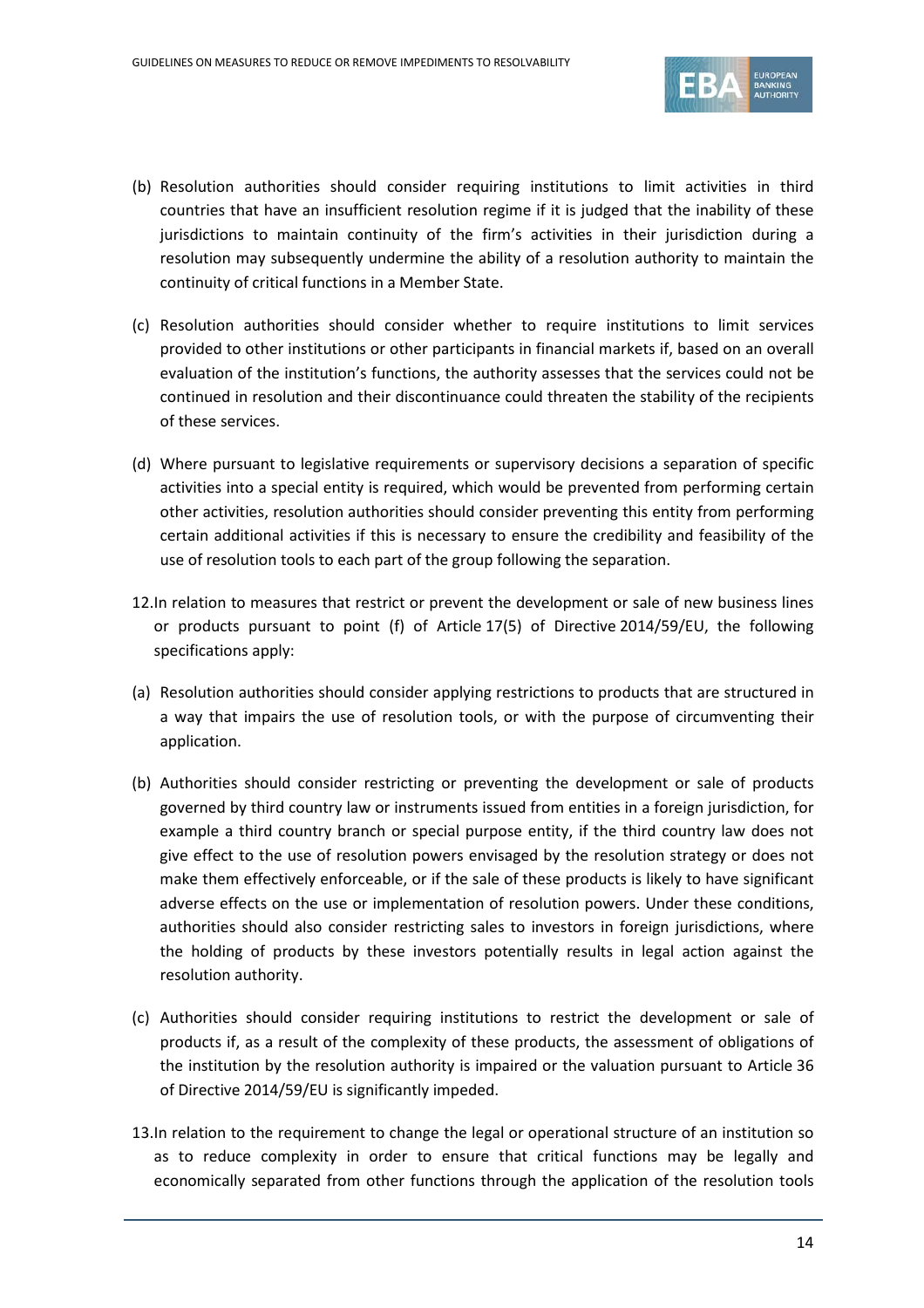

pursuant to point (g) of Article 17(5) of Directive 2014/59/EU, the following specifications apply:

- (a) Application of this measure should be considered if the resolution authority assesses the legal and operational structure of the institution or group as being too complex or too interconnected to be able to maintain continuity of access to critical functions in a resolution, or to be broken up under a resolution strategy implying a break-up of the group or a winddown or transfer of certain assets and liabilities.
- (b) If necessary for the effective implementation of an MPE strategy and to ensure that certain sub-groups or entities are separable, resolution authorities should consider requiring groups to organise legal entities following regional blocks or core business lines, in particular if critical functions are attributable to certain business lines while other business lines do not encompass critical functions. This should in particular apply to centralised hedging and risk management, trading and liquidity management, and collateral management, liquidity management or other key treasury and finance functions, unless these functions can be replaced by market transactions with outside parties. In accordance with the resolution strategy, resolution authorities should prevent extensive cross-entity booking and hedging practices, and ensure that entities that are to be resolved separately have sufficient standalone booking and risk management. Resolution authorities should consider requiring institutions to put in place effective standalone governance, control and management arrangements in each subgroup or entity.
- (c) Where pursuant to legislative requirements or supervisory decisions a structural separation of certain activities is required, resolution authorities should consider requiring a separation of additional activities if necessary to ensure the credibility and feasibility of the use of resolution tools in each part of the group following the separation.
- (d) Resolution authorities should ensure that subsidiaries which are material to the continuity of critical functions are located in EU or third country jurisdictions that do not pose impediments to resolution.
- (e) If the resolution strategy provides for a break-up of the institution or group or a change of ownership by sale or transfer, resolution authorities should consider requiring the institution to organise critical functions and access to infrastructure or shared services that are necessary for the continuation of critical functions in a way that facilitates their continuity. If necessary to make a resolution strategy credible and feasible, resolution authorities should consider requiring institutions to change their operational structure to reduce or prevent the dependency of material entities or core business lines in each subgroup on key infrastructure, IT, personnel or other critical shared services from different subgroups. This should include management information systems. It should be ensured that adequate governance and control arrangements are in place and the necessary financial resources are available so that internal and external service providers can continue to provide their services.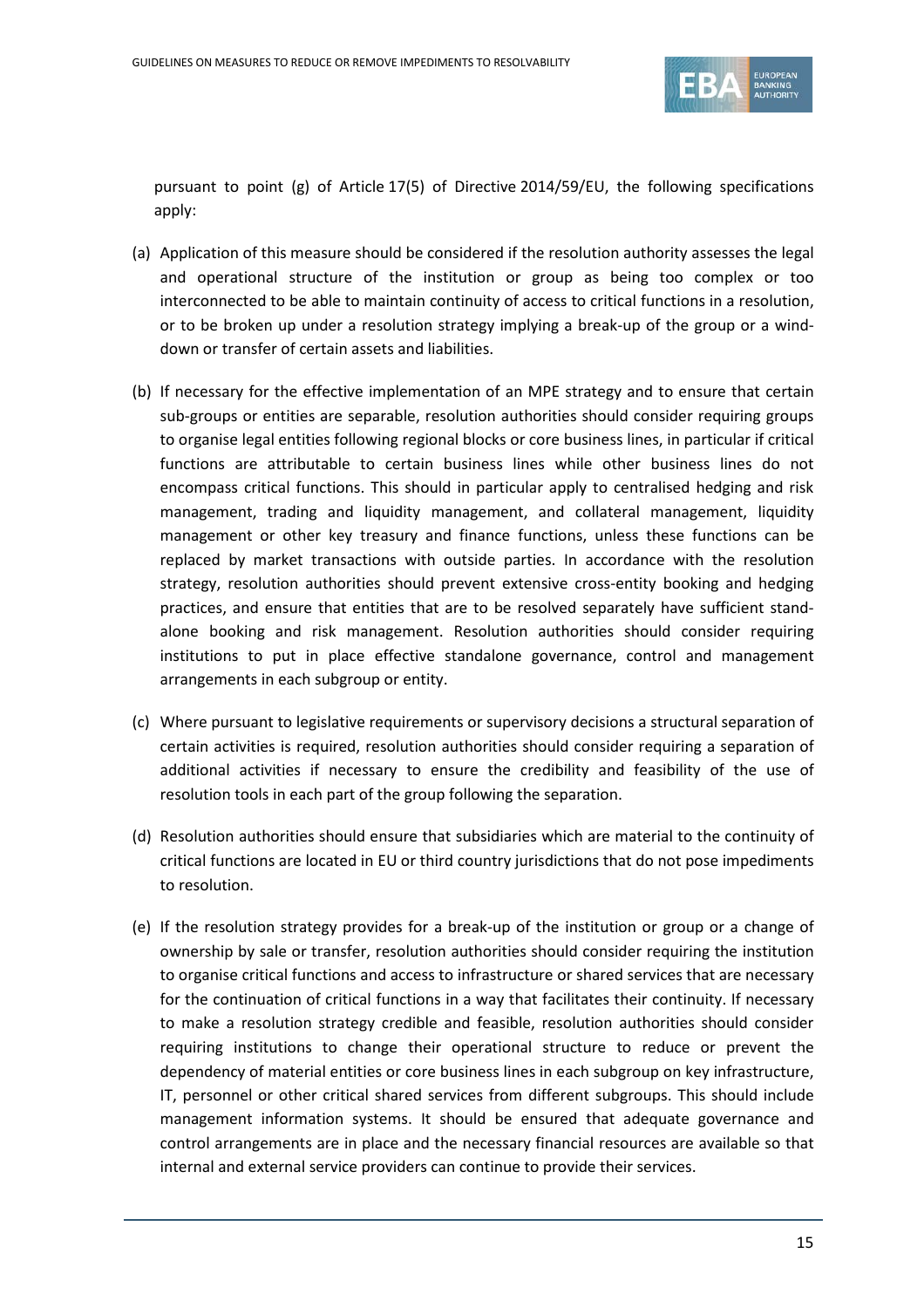

- (f) Where required to ensure the provision of critical shared services following resolution, resolution authorities should consider requiring institutions to move these services into separate operational subsidiaries. If applying this measure, resolution authorities should consider requiring these operational subsidiaries
	- to limit their activities to the provision of these services and to apply appropriate restrictions regarding risks and activities,
	- to be adequately capitalised to meet their operational costs for an appropriate timeframe,
	- to meet the requirements applicable to an outsourcing of the functions concerned and
	- to provide their services under intra-group contract service level agreements that are robust under resolution.

The terms of these agreements, the governance arrangements of these subsidiaries and their ownership structure should be appropriate to ensure the continuance of the services following resolution.

- (g) Resolution authorities should consider requiring institutions to take precautions to meet, in a resolution situation, the specific requirements of any financial markets infrastructure (FMI) in which they participate, including access to clearing, payment and settlement services for all subgroups and material entities of the subgroup during resolution and, if applicable, for a recipient to whom critical functions have been transferred. Where necessary, resolution authorities should consider requiring institutions to make reasonable efforts to re-negotiate contracts with FMIs accordingly, subject to safeguards to protect the sound risk management and safe and orderly operations of the FMI.
- (h) Resolution authorities should consider requiring institutions to prevent critical dependencies of the institution, group or any subgroup on the provision of services under contracts not under the jurisdiction of EU Member States that permit termination upon the resolution of group entities. A dependency should be deemed critical when it affects critical functions of the institution.
- (i) If an SPE strategy includes a winding down of business lines with non-critical functions, resolution authorities should consider requiring institutions to ensure the separability of these business lines, within or outside the existing structure, including the saleability of certain operations in case the resolution strategy requires their sale. If necessary to ensure separability, resolution authorities should consider requiring institutions to change their structure in third countries from branches to subsidiaries, or to internally segregate all or certain functions and business lines in these branches to prepare a carve-out of these functions and facilitate the transfer to a separate entity.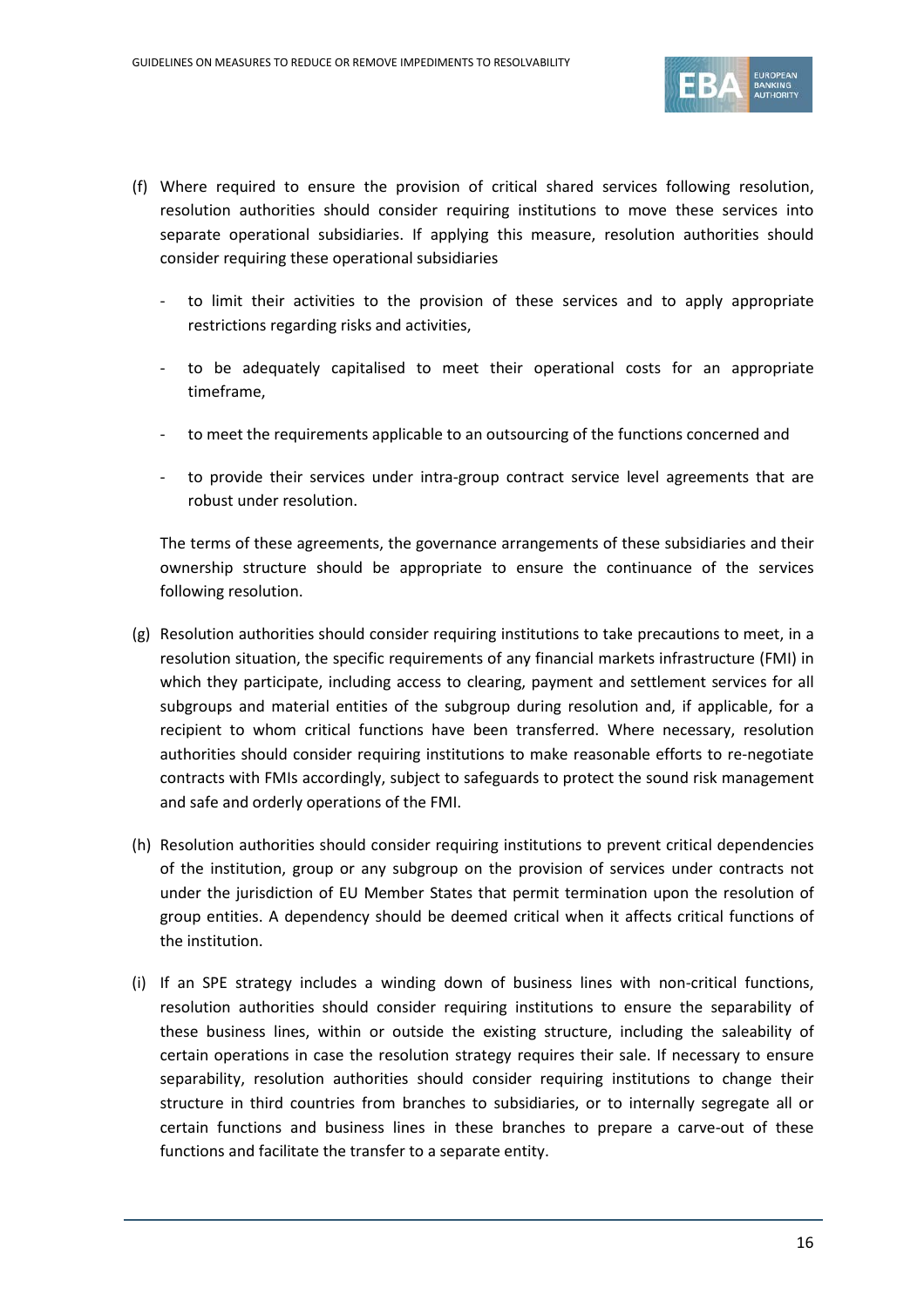

- (j) If necessary for the effective implementation of an SPE strategy, the funding of subsidiaries by the top company of the group should be adequately subordinated, not be subject to set-off and/or provide for appropriate arrangements for losses to be transferred to the legal entity to which resolution tools would be applied from other group companies, in a way that allows the relevant operating group entities to remain viable. The funding should be structured so that the group or the part of the groups that perform critical functions is not broken up following a write-down and conversion of a considerable portion of the instruments that are subject to write-down and conversion powers. Where the resolution strategy depends on a re-allocation of capital and liquidity within the group, capital and liquidity should be located in jurisdictions where this re-allocation is allowed under local regulatory limits.
- (k) Where necessary to ensure the separability of critical functions from other functions resolution authorities should consider requiring the establishment of a holding company not performing any critical functions under the circumstances set out in point 14(b) below. The considerations under point 14(c) apply accordingly.
- (l) Resolution authorities should consider requiring institutions to take reasonable precautions to ensure availability of, to retain or to substitute key staff where this is necessary to implement the preferred resolution strategy, also with a view to the replacement of the management body and senior management of the institution under resolution required by Article 34(1)(c) of Directive 2014/59/EU.
- (m) Resolution authorities should consider requiring institutions to ensure the continuity of management information systems. Resolution authorities should consider requiring that the institution's information systems and data availability ensure that authorities are able to obtain the data needed to implement the resolution strategy and carry out valuations before and during resolution. In particular, resolution authorities should consider requiring institutions to ensure the operability of the use of the write-down and conversion powers at the point of resolution by making the identification of liabilities, stays on payments and the technical implementation of the write-down and conversion feasible.
- (n) Resolution authorities should consider requiring institutions to reduce the complexity and size of their trading book if this is necessary to apply the resolution tools, in particular the bail-in tool with regard to large portfolios of derivatives and other financial contracts, to a lack of transparent and accessible structure or the complexity or volatility of measurement and valuation of the products and portfolios in the trading book and their internal interconnectedness.
- 14.In relation to the requirement to a parent undertaking to set up a parent financial holding company in a Member State or a Union parent financial holding company pursuant to point (h) of Article 17(5) of Directive 2014/59/EU, the following specifications apply:
- (a) Resolution authorities should consider applying this measure if they assess that it is not feasible or credible to resolve the EU part of a non-EU regulated bank due to the fact that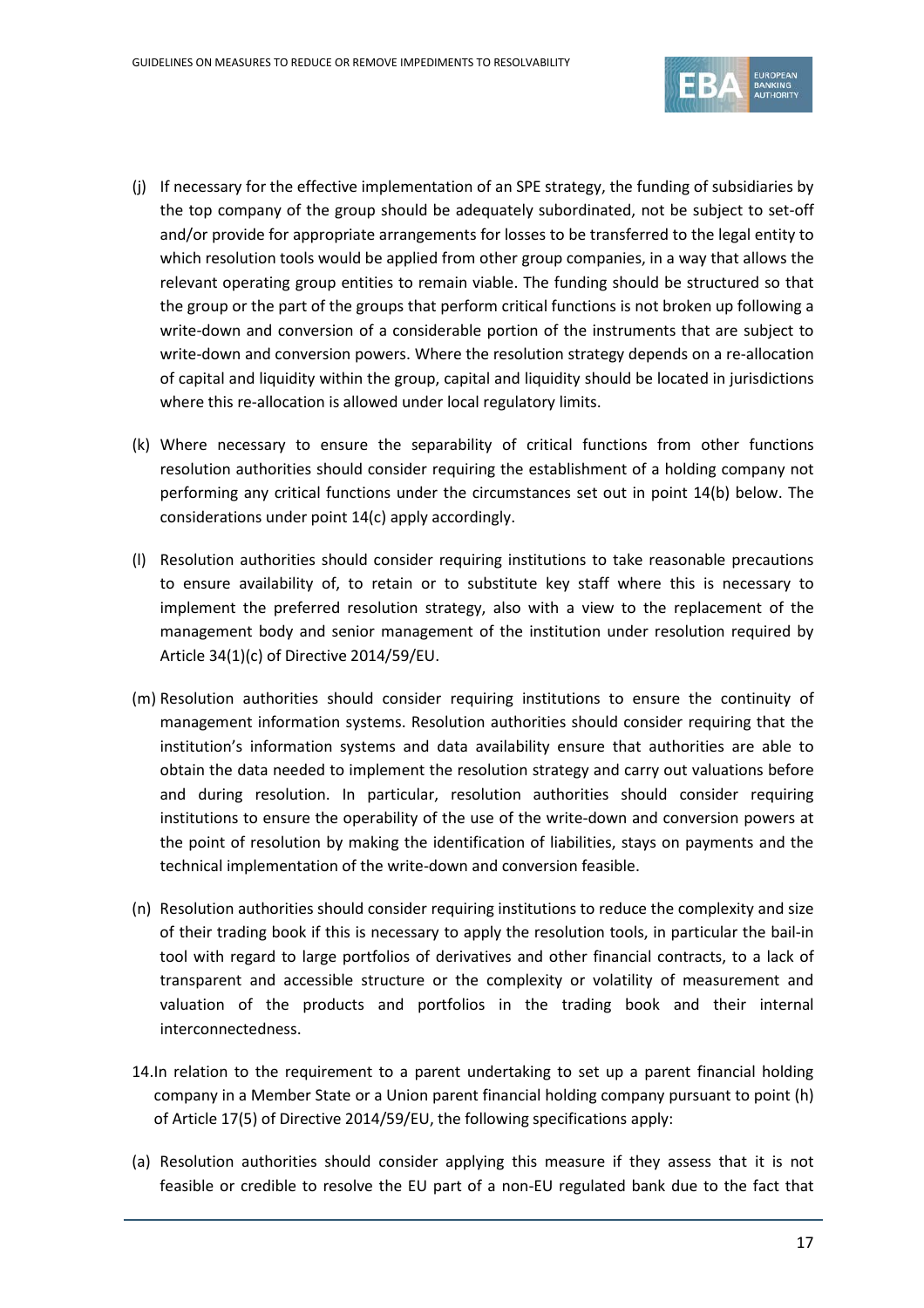

there is no parent company subject to EU jurisdiction. In particular, resolution authorities should consider requiring setting up an EU intermediate financial holding company if the issuance of debt at this level is necessary to provide for an adequate amount and proper allocation of liabilities expected to contribute to loss absorption and recapitalisation, to facilitate the absorption of losses at the level of operating subsidiaries and to ensure the fungibility of liabilities expected to contribute to loss absorption and recapitalisation within the EU part of the group.

- (b) In addition, this measure may be applied where feasibility or credibility require the application of resolution tools at holding company level rather than to operating entities, in particular with regard to potential exclusions from the bail-in power. Resolution authorities should consider applying this measure together with restrictions on the operational activities of the financial holding company, if the operational activities at its level substantively impede the feasibility or credibility of the implementation of the resolution strategy. In particular, resolution authorities should consider setting appropriate limitations to prevent this financial holding company from performing critical functions or services to other group entities on which critical services performed by these entities depend. Where necessary, the parent holding company's balance should contain only equity and liabilities expected to contribute to loss absorption and recapitalisation.
- (c) Where there is significant branch activity in the EU performing critical functions the continuance of which is not adequately provided for in the respective third country entity's resolution plan, or from which results a significant risk of contagion, which is not adequately reflected in the third country entity's resolution plan, resolution authorities should consider requiring to set up a subsidiary or capturing this under the financial holding company required pursuant to point (a).
- 15.In relation to the requirement to a parent undertaking, or a company referred to in Article 1(c) and (d) to issue the debt instruments or loans referred to in Article 45 of Directive 2014/59/EU pursuant to point Article 17(5)(i) of Directive 2014/59/EU, the following specifications apply:
- (a) Dependent on the preferred resolution strategy, resolution authorities should consider requiring an institution at the appropriate level to issue a sufficient amount of liabilities expected to contribute to loss absorption and recapitalisation, taking into account potential losses in entities captured by the resolution strategy without sufficient liabilities expected to contribute to loss absorption and recapitalisation on their own, and where applicable, further entities belonging to the same group. Where the resolution strategy relies on the fungibility of liabilities expected to contribute to loss absorption and recapitalisation, resolution authorities should take into account local regulatory limits and existing group support agreements.
- (b) For an SPE strategy, liabilities contributing to loss absorption should be sufficient to absorb losses across the entire group and, in accordance with the resolution strategy, to ensure the integrity and operability of those parts of the group where critical functions are performed. In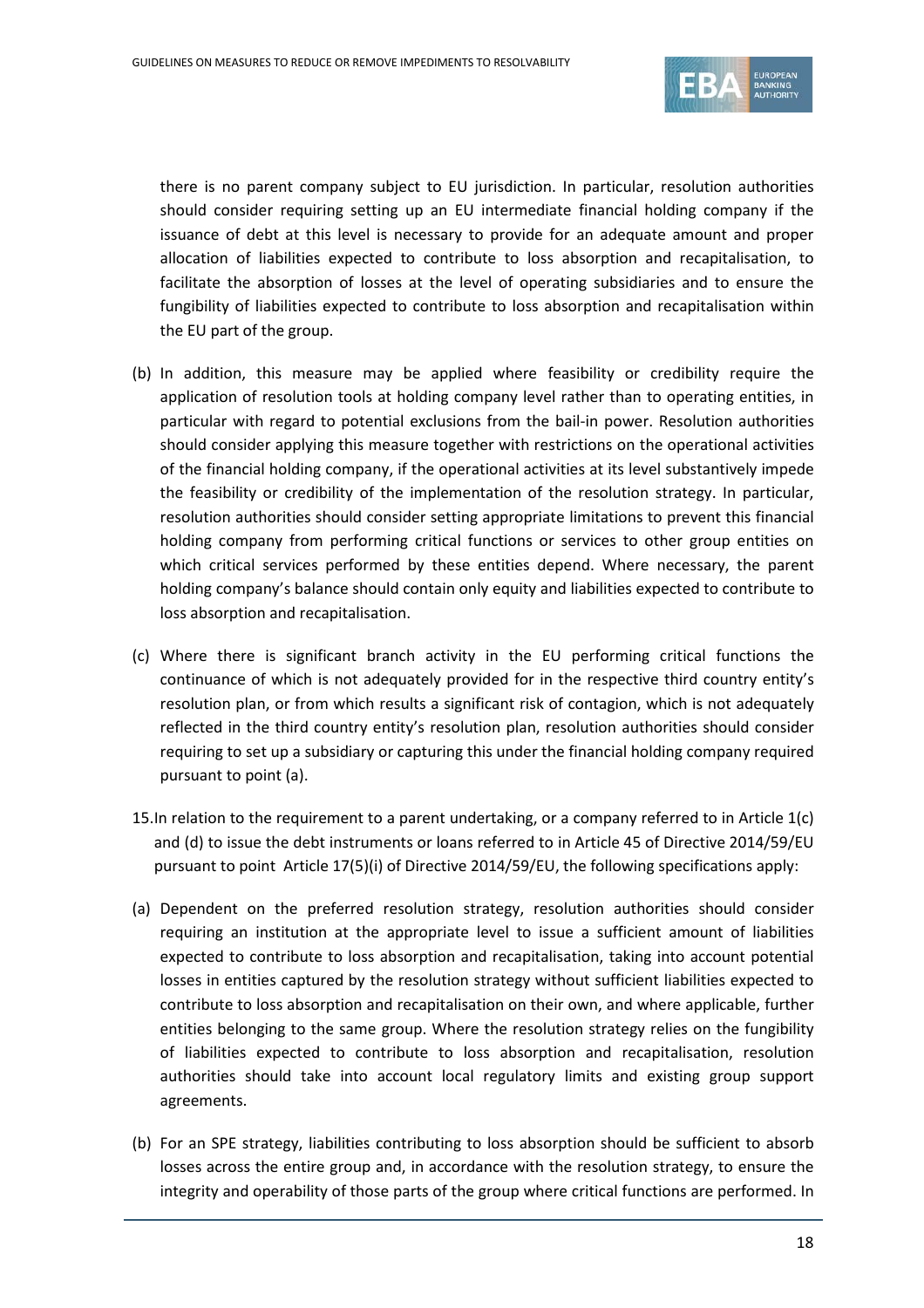

the absence of sufficient liabilities expected to contribute to loss absorption and recapitalisation at subsidiary level and if necessary to implement an SPE resolution strategy, resolution authorities should consider requiring the parent or holding company to provide funding to subsidiaries in subordinated form to facilitate the upstreaming of losses from the subsidiary, thereby avoiding entry into resolution of the subsidiary. A set-off between a subsidiary's claims against the parent and the parent's claims against the subsidiary should not be available.

- (c) For an MPE strategy, liabilities contributing to loss absorption should be sufficient at each point of entry to absorb losses across those entities included in the MPE resolution unit.
- 16.In relation to the requirement to take other steps to meet the minimum requirement for own funds and eligible liabilities under Article 45 of Directive 2014/59/EU, including in particular to attempt to renegotiate any eligible liability and additional Tier 1 or Tier 2 instruments it has issued with a view to ensuring that any decision of the resolution authority to write down or convert that liability or instrument would be effected under the law of the jurisdiction governing that instrument pursuant to point (j) of Article 17(5) of Directive 2014/59/EU, the following specifications apply:

Resolution authorities should assess the risk of exclusion of liabilities from contributing to loss absorption or recapitalisation taking into account, and with a view to the resolution strategy, inter alia, (i) maturity; (ii) subordination ranking; (iii) types of holders and transferability; (iv) the risk that the liabilities would be exempted from absorbing losses in resolution; and (v) other legal obstacles such as the absence of recognition of resolution tools under third country law or the existence of set-off rights, each under the relevant law of the jurisdiction governing that liability or instrument.

17.In relation to the requirement that, where an institution is the subsidiary of a mixed-activity holding company, the mixed-activity holding company set up a separate financial holding company to control the institution pursuant to point (k) of Article 17(5) of Directive 2014/59/EU, the following specifications apply:

Resolution authorities should consider requiring a mixed-activity holding company, if this significantly enhances the feasibility and credibility of resolving the banking or investment activities separately, taking into account the risk of contagion between different segments of the financial sector and the wider economy. Resolution authorities should consider the advantages for feasibility and credibility of the resolution strategy specified under paragraph 14.

### Title III- Final provisions and implementation

These Guidelines apply from 1 April 2015.

The Guidelines should be reviewed by 30 June 2016.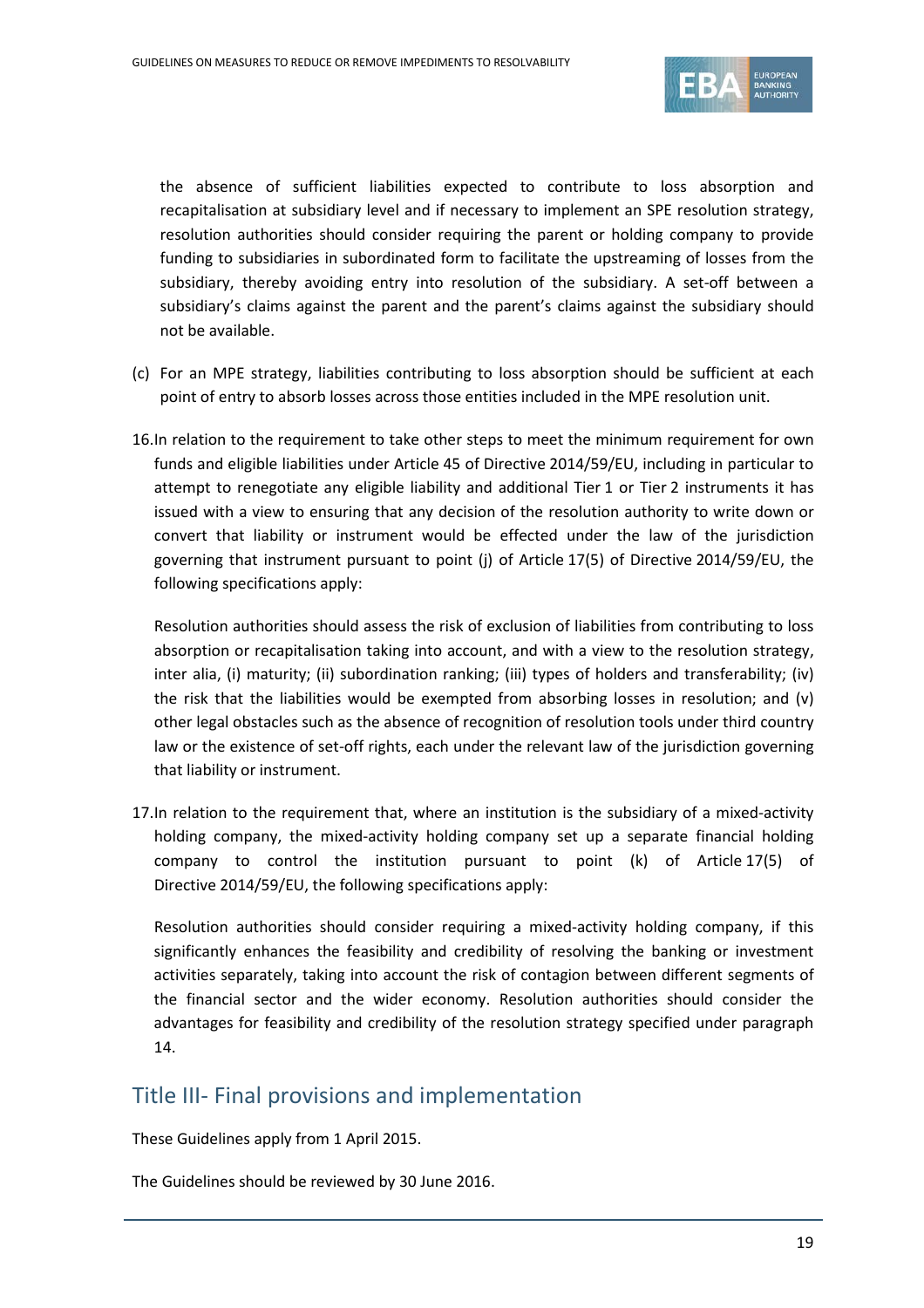

## <span id="page-19-0"></span>4. Accompanying documents

## <span id="page-19-1"></span>4.1 Cost-benefit analysis/impact assessment

### Introduction

This section outlines the assessment of the impact of the draft guidelines concerning the specification of measures to reduce or remove impediments to resolvability and the circumstances in which each measure may be applied under Directive 2014/59/EU. The mandate for developing guidelines is established in Article 17(9) of Directive 2014/59/EU.

Article 16 (2) of the EBA Regulation provides that the EBA should carry out an analysis of 'the potential related costs and benefits' of any guidelines it develops. This analysis should provide an overview of the findings regarding the problem to be dealt with, the solutions proposed and the potential impact of these options.

This section presents the impact assessment and a cost-benefit analysis of the provisions included in the guidelines described in this Consultation Paper. Given the nature of the study, the impact assessment is high level and qualitative.

## Problem definition

The core problem that these guidelines aim to address is the lack of common rules and convergent practices in the specification of measures to reduce or remove impediments to resolvability and the circumstances in which each measure may be applied by resolution authorities across the EU.

If there are substantial variations in the practice of addressing impediments, the situation may create additional uncertainty regarding which actions are expected to be taken by the resolution authority, and how intrusive the requirements on the business organisation of the institution would be. In addition, lack of common rules across EU Member States makes it difficult for the resolution authorities to coordinate efficiently and successfully when they handle cross-border cases and to come to joint decisions regarding resolvability and group resolution plans.

This impact assessment presents a qualitative assessment of the different options and identifies a set of options that can effectively address the identified problems.

## **Objectives**

Directive 2014/59/EU empowers resolution authorities to change the operation, business structure and exposures and activities of institutions to ensure resolvability to minimise the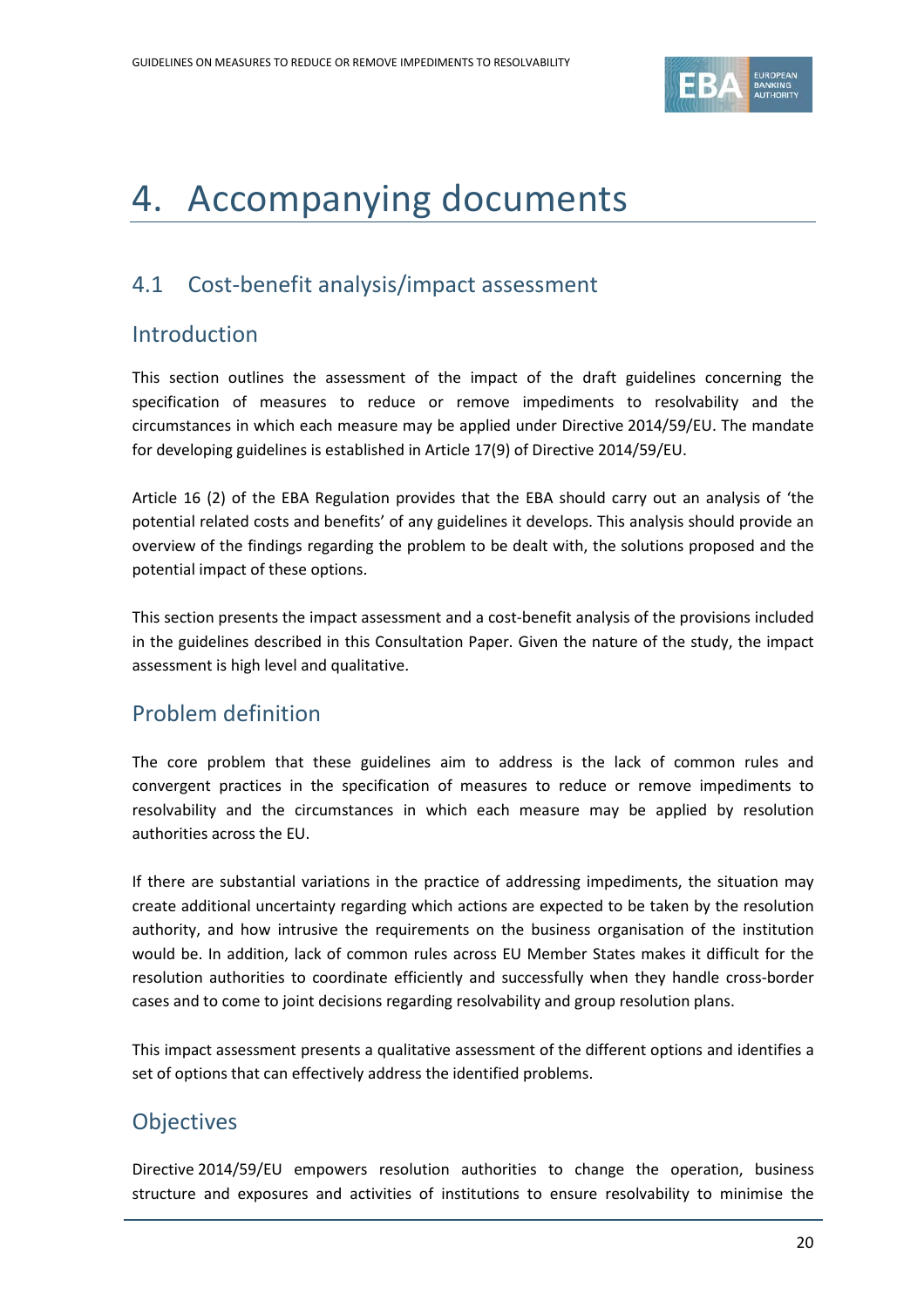

probability of the disorderly winding down of an institution with the potential for adverse effects on financial stability.

The objective of these guidelines is to avoid substantial variations in the application of the measures to remove or reduce impediments to resolvability listed in Directive 2014/59/EU across jurisdictions and to promote their consistent application and explain the circumstances under which the authorities may apply these measures. The empowerment of the authorities is expected to contribute to the effectiveness and the credibility of the resolution framework to attain its objectives in terms of:

- ensuring the continuity of critical functions,
- avoiding significant adverse effects on financial stability,
- **•** protecting public funds,
- avoiding unnecessary destruction of value, and
- **P** protecting depositors, client funds and client assets.

If banks are not resolvable, resolution authorities, even when equipped with adequate resolution tools and powers, will not be able to complete the resolution of an institution within an adequate timeframe.

The measures that address resolvability need to be defined and be compatible with the impediments identified in the resolvability assessment. In the case of cross-border groups, the harmonisation of practices will facilitate the adoption of measures that are consistent with a coordinated approach to group resolution and of joint decisions on the resolvability assessment of the group and the group resolution plan. A common framework is expected to facilitate cooperation among the resolution authorities in different EU Member States with regard to cross-border banking groups.

The application of a common set of measures and circumstances is also expected to reduce the possibility of competitive distortions therefore creating a level playing field in the EU banking sector.

### Baseline scenario

After the transposition of Directive 2014/59/EU, there will be a harmonised framework for bank resolution, resolvability assessment and measures to overcome impediments to resolvability in all Member States. Therefore, the baseline scenario for the impact assessment will assume that the powers specified in Article 17(5) of Directive 2014/59/EU exist and are applicable. The impact will depend on the incremental requirements implied by these guidelines. Before the introduction of the BRRD, only a few Member States (DE, DK, SE and UK)<sup>[1](#page-20-0)</sup> operated special bank resolution systems. Therefore, it is reasonable to assume that these Member States have already started the implementation of measures comparable to those described in these guidelines and that the

 $\overline{a}$ 

<span id="page-20-0"></span> $1$  BRRD IA, SWD(2012) 166 final (06.06.2012)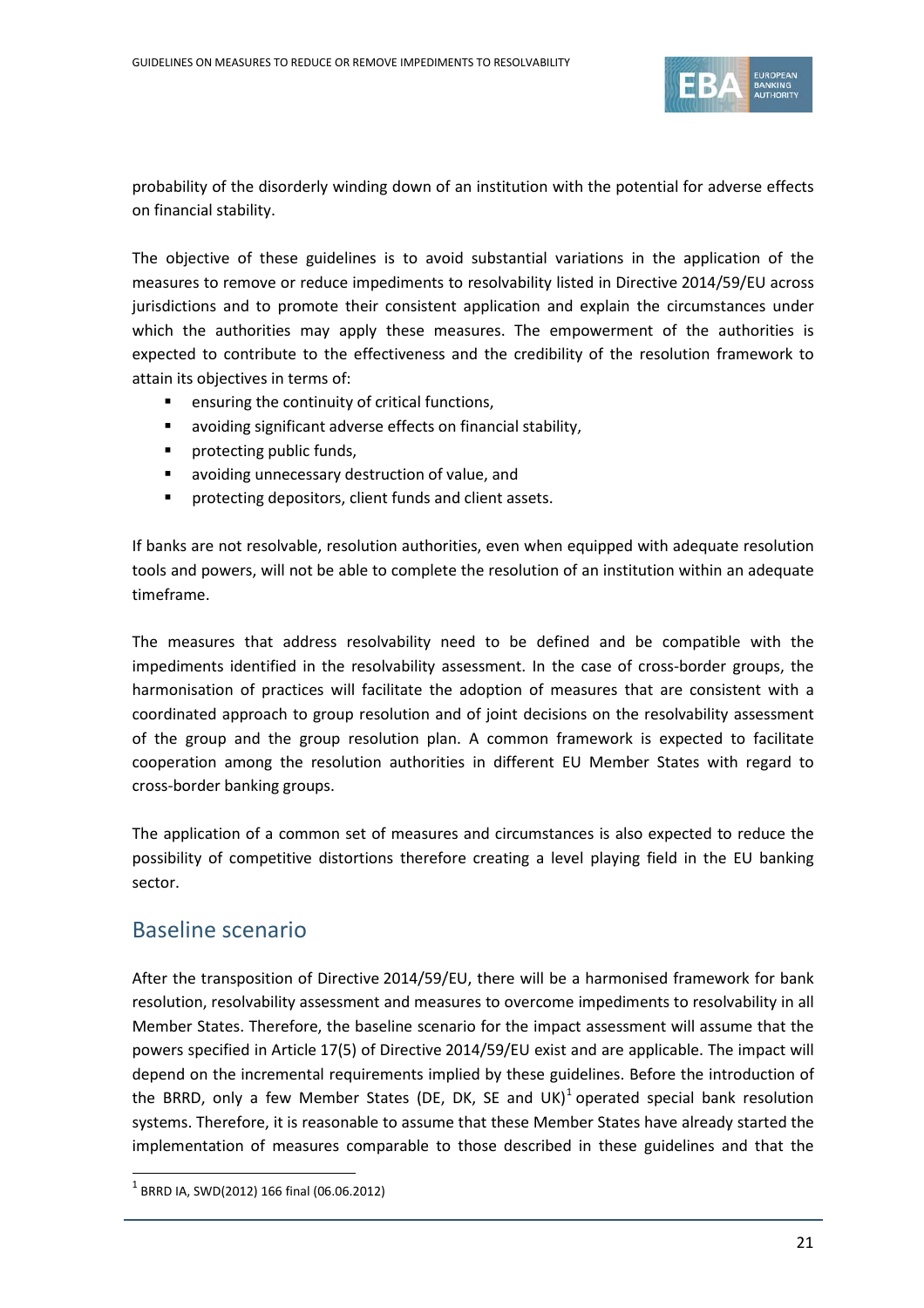

impact of these guidelines will be relatively smaller for the institutions in these Member States. The focus of the impact assessment will therefore be on those jurisdictions that have not started the development of these measures and, as far as possible, the impact on both the resolution authorities and the financial institutions will be assessed.

The need to define these measures and bring them forward will be defined for the subset of institutions whose resolvability assessment has detected impediments to resolvability that need to be addressed.

This assessment does not currently cover the impact of the application of guidelines in relation to specific institutions and measures. On the one hand, whilst providing guidance to support resolution authorities in exercising their discretion, these guidelines do not prejudice the resolution authorities' use of discretion in individual cases with regard to their assessment of impediments to resolvability and to the application of the measures in Article 17 of Directive 2014/59/EU. The accurate assessment of incremental cost and benefit is therefore difficult. On the other hand, the incremental costs and benefits depend on the changes that the measures suggested in these guidelines imply in the absence of further guidance on the circumstances and details relating to the measures.

## Assessment of technical options

## Options related to specifications applying to all measures

On the specification of the measures to reduce or remove impediments to resolvability, the following technical options were considered:

### Level of generalisation for the specifications

**Option 1**: general specifications applying to all measures.

#### **Option 2**: only specific conditions for each measure.

On the one hand, general principles of the application of supervisory measures are well established and may be applied in analogy for the measures under Article 17. On the other hand, a resolution specific case-by-case assessment of general principles such as necessity and proportionality seems warranted. The development of specific conditions for each measure only as proposed under Option 2 would fail to meet substantial objectives of the directive, as the directive explicitly highlights general specifications such as the proportionality of the measures. These characteristics apply to all measures under any given circumstances and therefore a generalised approach would ensure that they are always taken into account. In particular, the proposed guidelines have opted for Option 1 defining three specifications to be applied to all measures: authorities' discretion, proportionality and the treatment of variants under resolution strategies.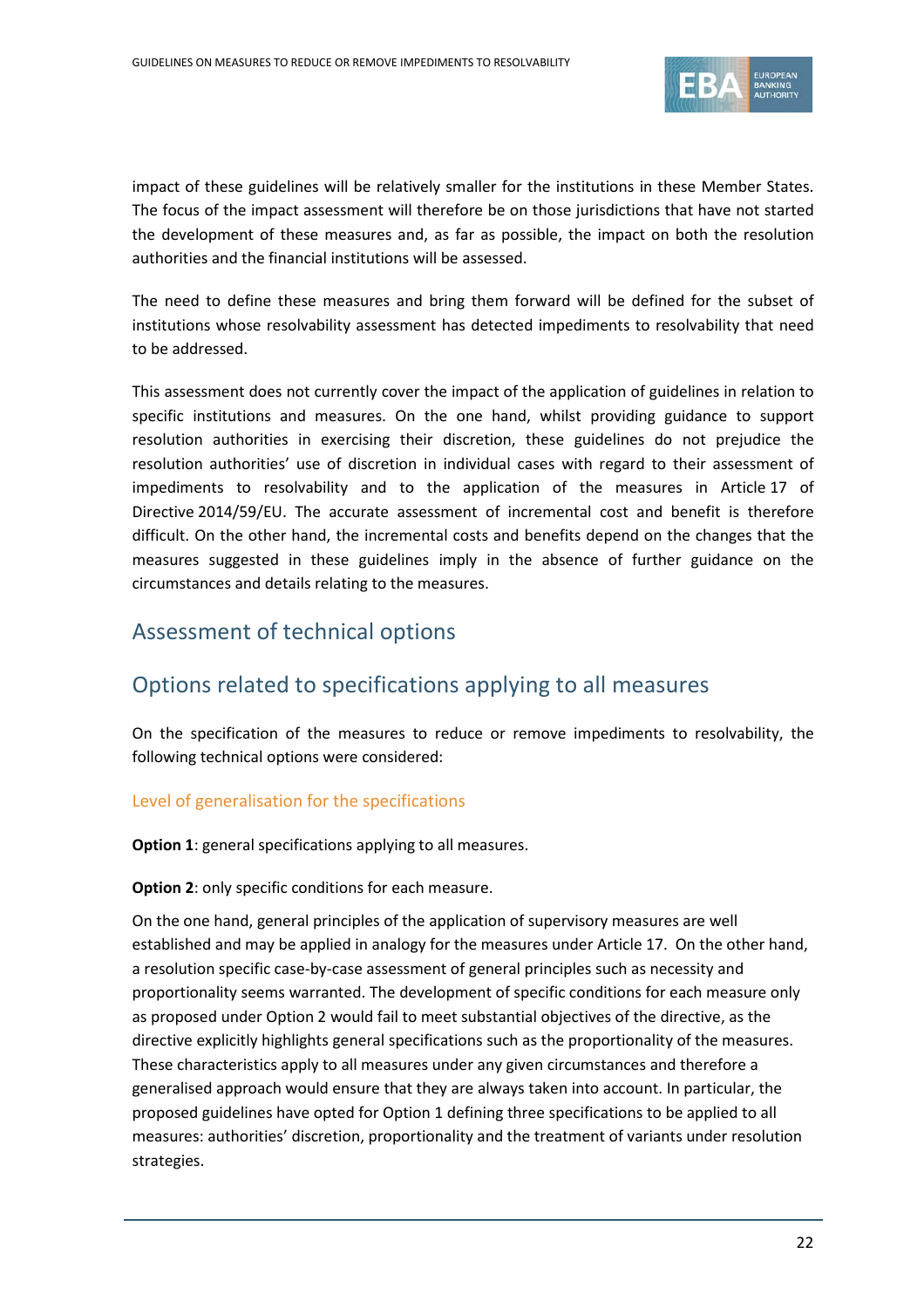

Authorities' discretion ensures that resolution authorities are not restricted to measures enumerated in Article 17(5) of Directive 2014/59/EU, if they consider that others may be more effective, or to using them under the circumstances described in these guidelines, or that they should completely refrain from taking measures if the costs outweigh the benefits. Secondly, proportionality ensures that the least intrusive measure with the same positive effect on resolvability must be preferred to ensure cost effectiveness. This requires that an essential criterion for the application of one measure will be the comparative analysis of costs and benefits of alternative measures. Finally, variants under the preferred resolution strategy need to be considered so as to remove any impediments that may hinder resolvability if specific situations or different circumstances require divergence from the selected strategy. By giving this guidance, the chosen option is expected to contribute to a more efficient decision process to reduce administrative costs for resolution authorities and institutions and increase the efficiency of the measures themselves.

## Options related to the measures focused on structure and operations

Some of the measures included under this heading address areas that are also subject to national and EU regulatory reforms, so some interactions may arise. In particular, there are some complementarities to the proposal of a regulation on structural measures to improve the resilience of EU credit institutions.<sup>[2](#page-22-0)</sup> So, there may be overlaps between this legislative proposal and some of the measures described in these guidelines.

#### Interaction with other reform proposals

 $\overline{a}$ 

**Option 1**: No guidance on the interaction with other proposals.

**Option 2**: Making clear in the guidelines that resolution authorities should consider applying additional measures.

The directive will be applied jointly with other national and EU legislation that may have a direct or indirect impact on the resolvability of institutions. The proposed measures and the circumstances when implemented will need to account for compliance with mandatory EU law coming into force after the directive. To this extent the relationship between the different sets of measures does not need clarification or guidance. However, being silent on the complementarities between the measures to address impediments to resolvability and other regulatory proposals that also have an impact on the legal, operational and financial structure of an institution, as suggested under Option 1, could create gaps and could impede the implementation of resolution powers. If the objectives of the various regulatory initiatives are different from those in the directive or do not ensure resolvability in individual cases, resolution authorities are required by Directive 2014/59/EU to address any remaining impediments to

<span id="page-22-0"></span><sup>2</sup> http://eur-lex.europa.eu/LexUriServ/LexUriServ.do?uri=COM:2014:0043:FIN:EN:PDF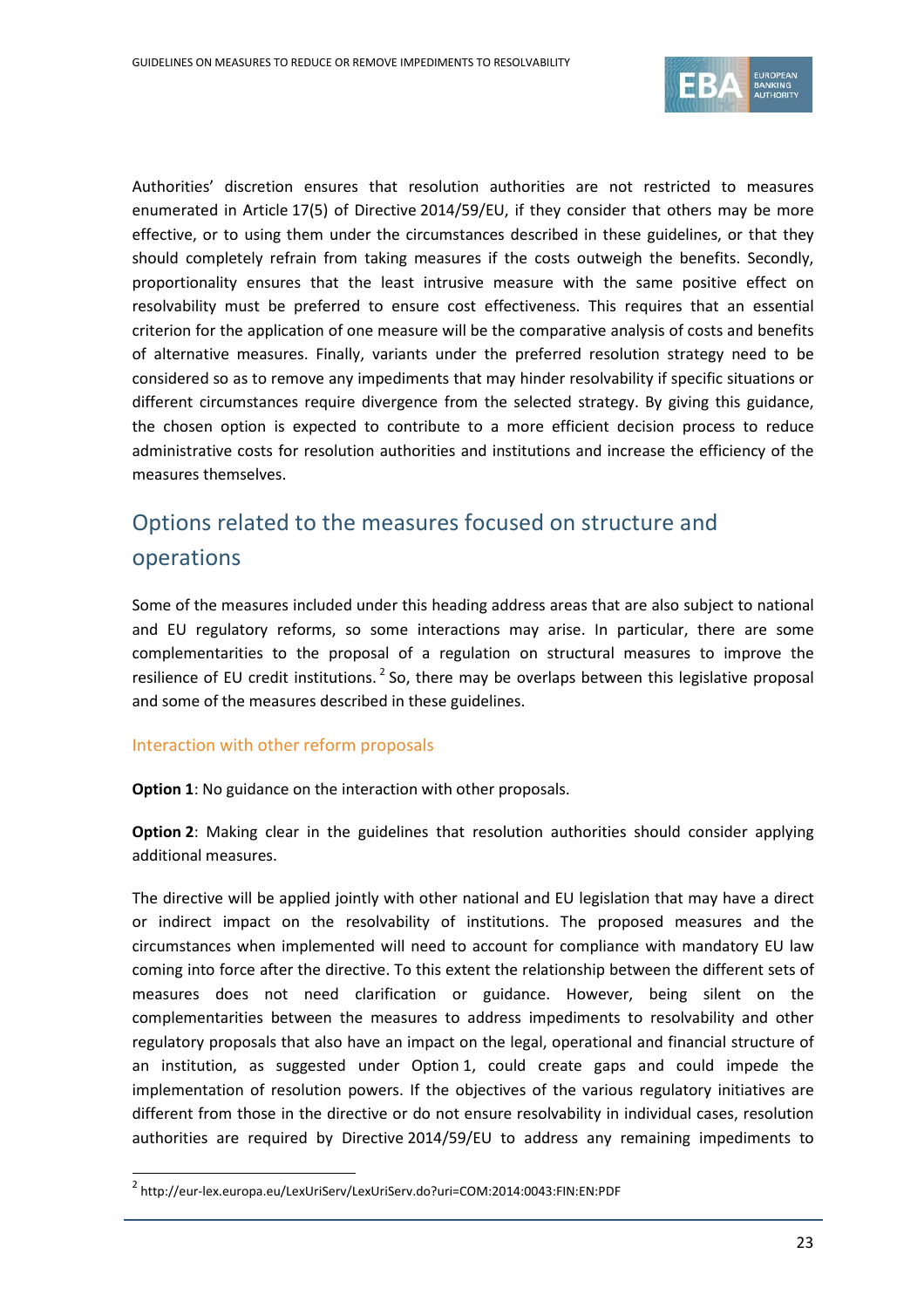

resolvability. In particular, the measures in points (a), (b), (e), (f) and (g) of Article 17(5) could interact with the structural reform measures for large banks that the proposal of a regulation on structural measures improving the resilience of EU credit institutions is developing. The report of the High-level Expert Group on reforming the structure of the EU banking sector ('Liikanen report') explicitly highlights that producing an effective and credible recovery and resolution plan may require the scope of the separable activities to be wider than under the mandatory separation outlined in that report. Therefore, these guidelines have chosen Option 2 to make sure that the measures are aligned with the resolvability objectives.

The cost associated with Option 2 is expected to be lower than that of Option 1. Under Option 1 uncertainty as to whether further actions are necessary at both the Member State and EU level remains. This may require the examination of previous and future regulatory developments (e.g. various regulatory legislations, macro-prudential regulation) and an assessment of the synergy of these regulatory developments with these guidelines on impediments to resolvability, which is expected to be more costly for the resolution authorities and the institutions. The chosen option therefore reduces legal uncertainty which otherwise might have reduced the efficiency of the measures.

## Options related to the financial measures

Some of the financial measures under Article 17 address areas that are also subject to regulatory requirements under different legal acts or other parts of Directive 2014/59/EU, so some interactions may arise. In particular, some complementarities may arise in relation to the minimum requirement of liabilities.

**Option 1**: Liabilities expected to contribute to loss absorption and recapitalisation be exhaustively covered by own funds requirements in Directive 2013/36/EU and the minimum requirement of eligible liabilities (MREL) under Article 45 of Directive 2014/59/EU.

**Option 2**: Further guidance on liabilities expected to contribute to loss absorption and recapitalisation in the guidelines.

The appropriate amount and allocation of liabilities expected to contribute to loss absorption and recapitalisation is highly dependent on the resolution strategy. The appropriate allocation depends on factors such as the location of the critical functions and the entities which should continue business operations in resolution. The degree of structural changes and the amount of liabilities expected to contribute to loss absorption and recapitalisation required may be inversely proportional. Decreasing complexity and the threat to financial stability may justify a lower MREL requirement. Finally, the MREL is only a minimum requirement, and eligible liabilities are not the only means of ensuring liabilities expected to contribute to loss absorption and recapitalisation. Therefore, the specification of further details on liabilities expected to contribute to loss absorption and recapitalisation (Option 2) for the resolvability assessment and the measures considered in these guidelines seems preferable.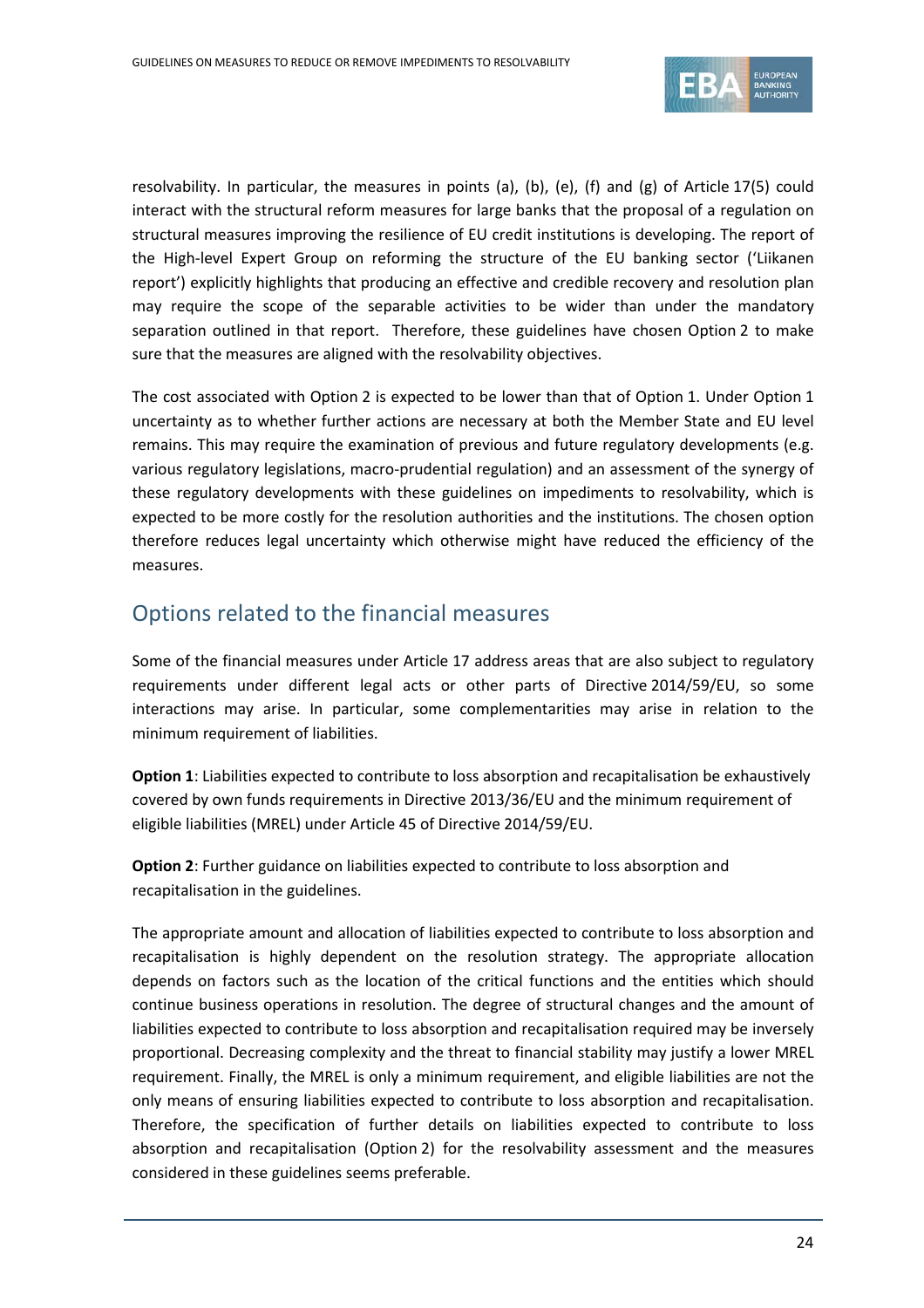

The expected costs and benefits associated with Option 1 are negligible. Option 2 introduces further guidance that authorities can follow. This will slightly increase the costs associated with Option 2, but the benefits from a convergent practice and a case-specific determination of appropriate liabilities expected to contribute to loss absorption and recapitalisation adjusted to the applicable resolution strategy are expected to exceed the costs. The chosen option therefore meets the objective of the regulatory framework which is designed to proactively address issues related to financial stability.

## Costs and benefits of chosen options

#### *Costs*

These draft guidelines specify a list of tools that resolution authorities may use when they identify an impediment to resolvability as well as how and under which circumstances these tools may be used. As a result, the draft guidelines will generate additional compliance costs within those Member States that would have introduced less intensive measures than those proposed in the guidelines. In particular, these measures include changes to an institution's organisational structure and operations to ensure its orderly winding-down, which can cause considerable costs.

In addition to the difficulty of establishing the costs of the Level 1 text, it will be highly difficult to differentiate between the costs that are triggered by the guidelines and the costs that are triggered by the Level 1 text. Costs for the implementation of the measures by institutions other than internal administrative costs depend to a great extent on the decisions of the resolution authorities. As experience with these measures is lacking at present, the costs cannot be predicted at this stage.

#### *Benefits*

These guidelines will help to create the following benefits sought by the directive: to reduce threats that would prevent an effective resolution and, in theory, prevent the need for banks to be bailed out using public money in future; and to facilitate cooperation between resolution authorities in resolution planning and actions for the same cross-border institution.

The guidelines are expected to achieve these objectives by making the options for resolving the credit institution in circumstances of systemic instability more feasible and credible. The implementation of measures that remove impediments to resolvability will ensure the preparedness of resolution authorities and the most cost-effective option for resolution, and will contribute to financial stability. Having chosen to define general principles to be met by all measures and specifying the measures in relation to the objectives of resolution should ensure a proportionate approach to resolvability. The provision of further guidance on liabilities expected to contribute to loss absorption and recapitalisation could provide more tailored measures in accordance with the preferred resolution strategy.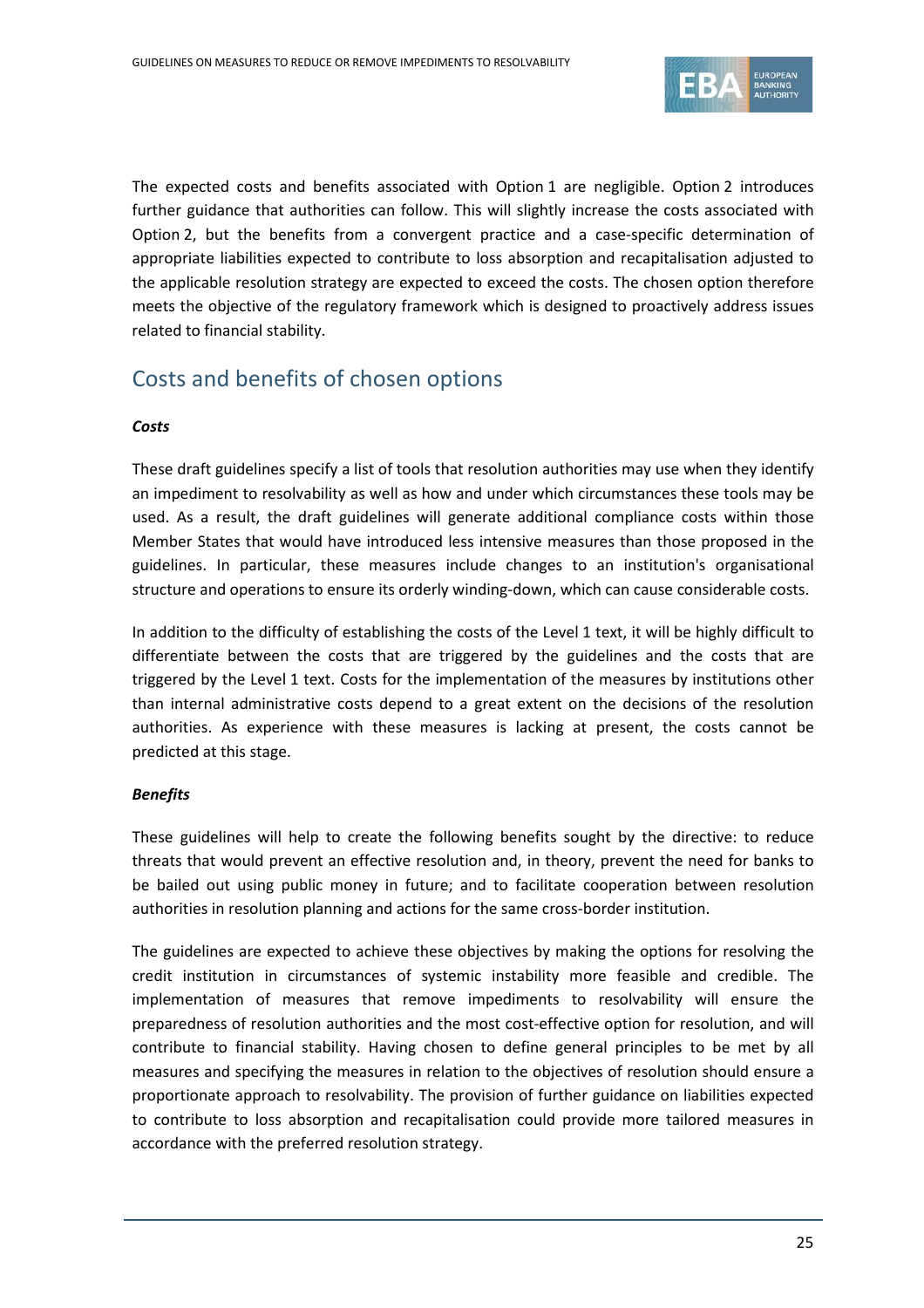

## <span id="page-25-0"></span>4.2 Views of the Banking Stakeholder Group (BSG)

The BSG supported the EBA's view that resolution authorities need to have discretion, its emphasis on proportionality, and its careful analysis of the relationship between the preferred resolution strategies of institutions and groups and the variant resolution strategies identified by resolution authorities. The BSG accepted the fact that the EBA is not responsible for establishing a rigid hierarchy of more or less intrusive measures and that the reference to proportionality is an adequate way to address this issue. In this context, the BSG expressed its view that the approach strikes a good balance. However, it noted that measures to remove or reduce impediments should in *the first place* focus on impediments to the preferred strategy. The text of the guidelines has been adjusted to reflect this comment.

As with respondents to the consultation in general, the BSG did not support further distinctions of more or less essential critical functions.

In the context of the power to require asset divestment, the BSG suggested that resolution authorities should consider possible prior management action. Where this management action is feasible, no precautionary divestment of assets should be imposed. In addition, resolution authorities should be careful to avoid a negative impact of imposed asset divestments on the market, especially as a result of similar divestments imposed on different institutions. The suggestion that authorities should consider possible prior management action is addressed as a consequence of the principle of proportionality and the text has been adjusted to reflect the need to be aware of the negative impact of imposed asset divestments.

On the issue of whether further specification on how loss absorption in banking groups is implemented, the BSG was of the opinion that no further specification would be needed, as each group has its own characteristics.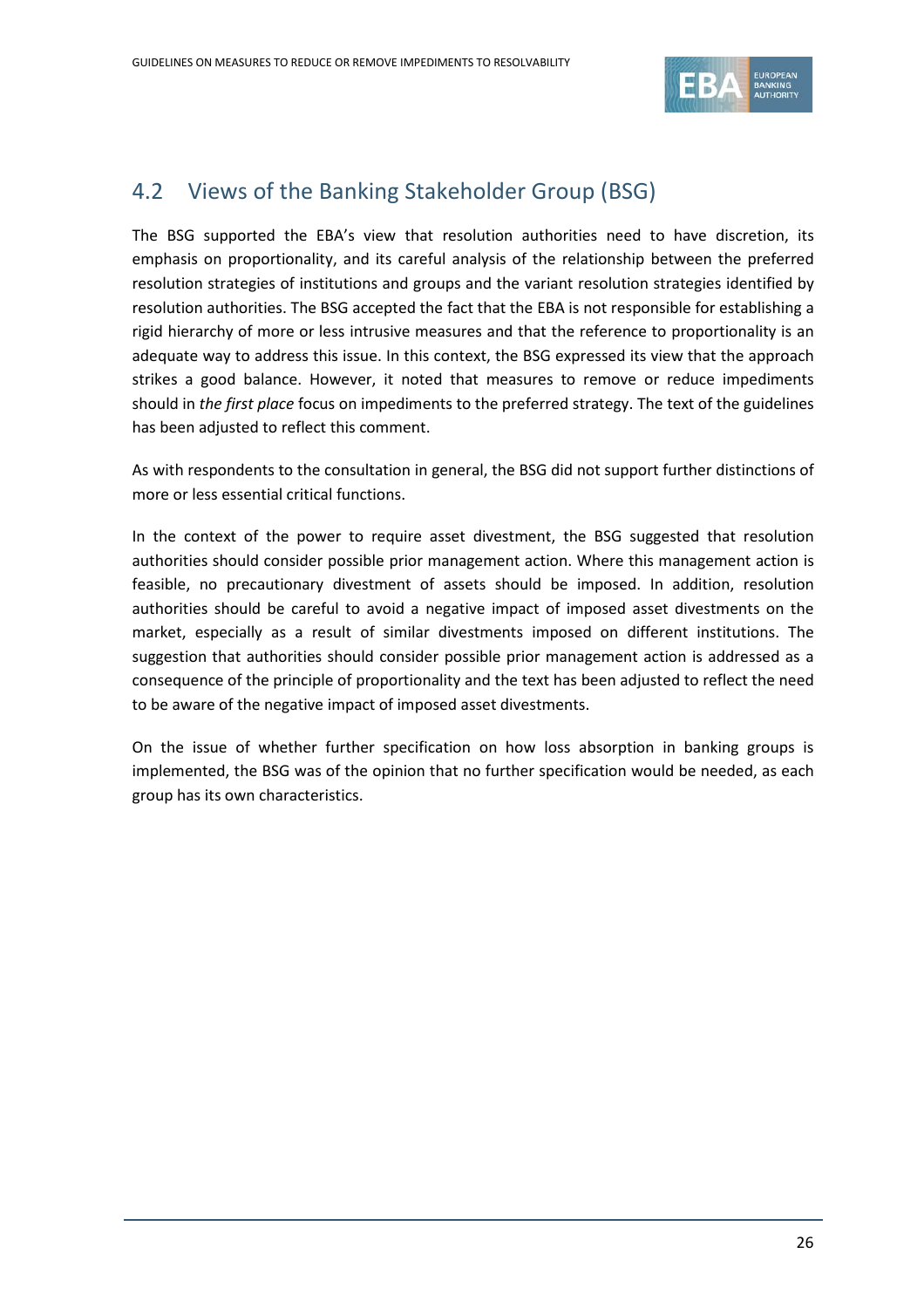

## <span id="page-26-0"></span>4.3 Feedback on the public consultation

The EBA conducted a public consultation on the draft proposal contained in this paper.

The consultation period started on 9 July 2014 and ended on 9 October 2014. Ten responses were received, of which eight were published on the EBA website.

This paper presents a summary of the key points and other comments arising from the consultation, the analysis and discussion triggered by these comments and the actions taken to address them if deemed necessary.

In many cases several industry bodies made similar comments or the same body repeated its comments in its response to different questions. In these cases, the comments, and EBA analysis are included in the section of this paper where the EBA considers them most appropriate.

Changes to the draft guidelines have been incorporated as a result of the responses received during the public consultation.

#### **Summary of key issues and the EBA's responses**

The main points raised by the respondents with regard to these draft RTS are as follows:

#### **Proportionality**

1. Most respondents welcomed the specification of the principle that measures should be suitable, necessary and proportionate. Nevertheless, several respondents also specified that the guidelines should also consider, as part of the proportionality principle, a reference to the capacity of institutions to implement the measures.

#### **EBA response:**

As a general principle of public law, the (legal) incapability of a person under obligation to perform a measure would, in any event, prevent an authority from requiring this measure. In addition, this impossibility would imply that the measure is not suitable. Furthermore, the impossibility of a measure has to be distinguished from a measure being onerous, which is a question of proportionality. However, the feasibility of certain measures has been revisited, which has resulted in specific amendments to the draft.

2. Some respondents expressed the view that some impediments to resolvability are genuinely beyond the institution's control and can only be addressed by, for example, regulatory measures or cooperation. In their view, such an approach would also help mitigate the risk of imposing unnecessary measures on institutions.

#### **EBA response:**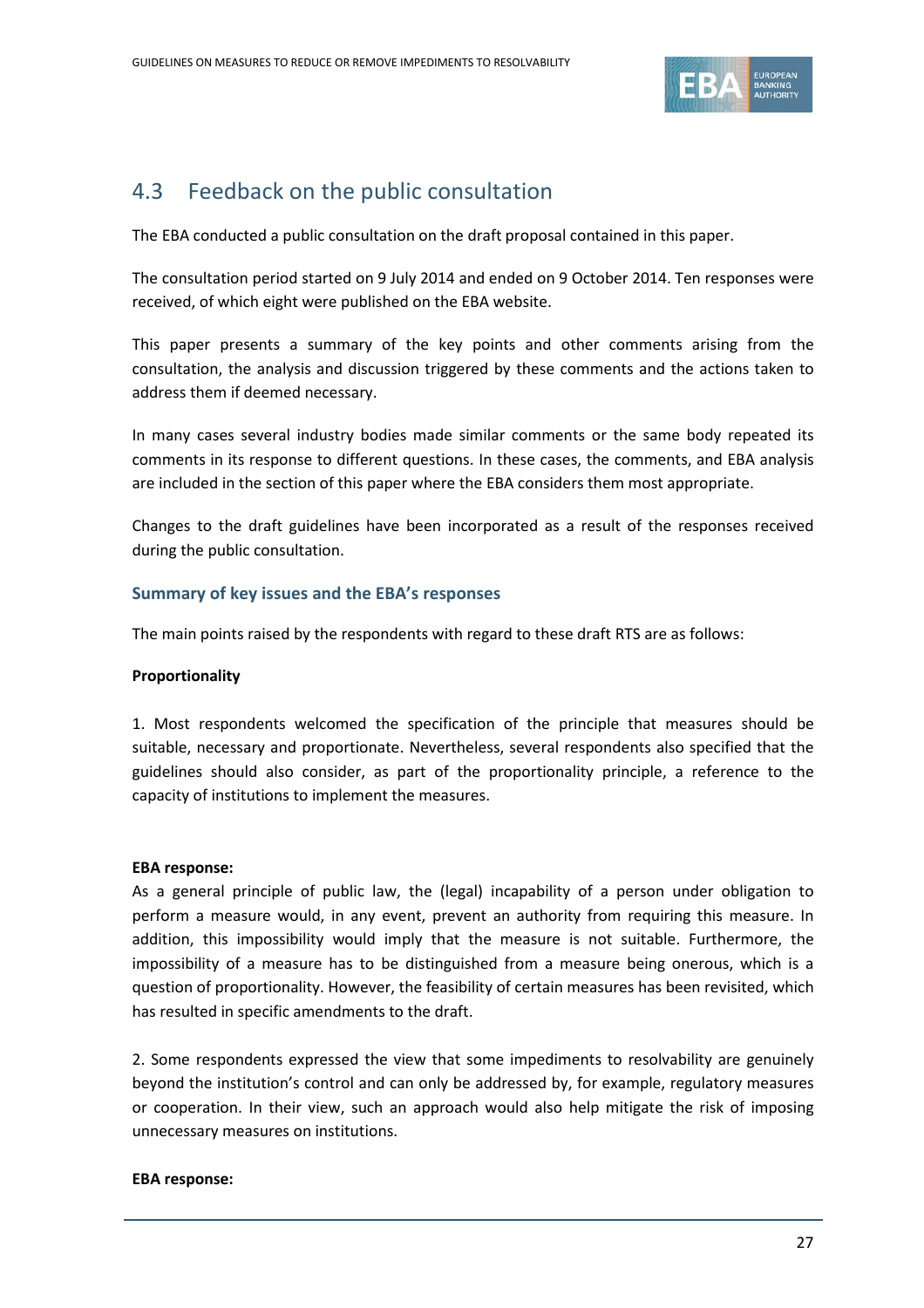

The draft Guidelines already requires the resolution authorities to apply measures only if they "*are required and if there are no less intrusive measures able to achieve the same objective*" which includes possible regulatory or cooperation measures to be taken by the resolution authority (paragraph 5b). While such measures are highly important steps to resolvability and correspond to commitments of several Member States, they are not the subject matter of the Guidelines.

#### **Variant strategies**

3. Many respondents were concerned about the potential for variant strategies to be interpreted as potentially diverging overall resolution strategies in view of removing impediments to resolvability. In their view, provided that an institution is resolvable under one resolution strategy, there is no need to require the institution to take measures to address any impediments to a "variant" or any other resolution strategy as it would impair or disproportionately increase the costs of measures to remove impediments.

#### **EBA response:**

It may be necessary to plan variant strategies for the event that the preferred resolution strategy is likely not to be effective in its stated objectives or not feasible to be implemented. For this to be achieved, the draft Guidelines explicitly clarify in paragraph (6) that measures required to remove impediments to alternative variants should only be implemented if they do not impair the feasible and credible implementation of the preferred option, which prevents resolution authorities from inconsistent and contradictory measures.

#### **The establishment of a parent financial holding company**

4. Several respondents commented on the fact that in many jurisdictions any senior, but bailinable loan from an intermediate financial holding company channelled to the operative company will become subordinate or pari-passu with AT1 or T2 at the level of the operative company. This will make any bonds issued by the financial holding much more expensive than a bond issued by the operative company.

#### **EBA response:**

The draft guidelines state that this measure may only be applied if the resolution authority considers the issuance of debt at this level necessary to provide an adequate amount and the proper allocation of loss-absorbing capacity (point 14). The concerns expressed are expected to be considered by the resolution authority on a case-by-case basis as opposed to being subject to a general rule established by the guidelines. In addition, the structure of a banking group, in particular, the potential structural subordination of liabilities issued by a holding company and its interplay with the no-creditor-worse-off principle, may affect the loss absorption capacity and consequently the setting of the MREL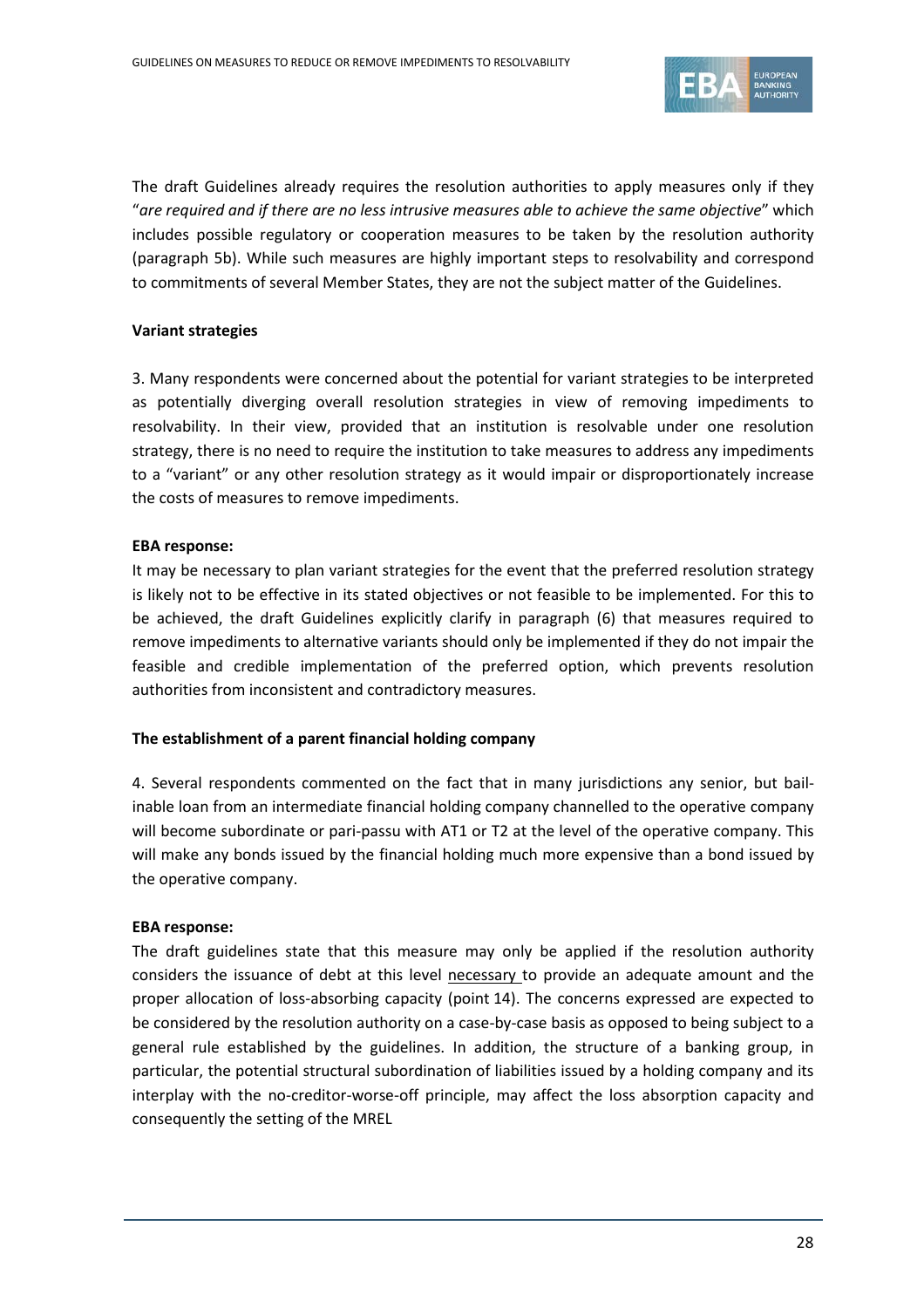

#### **Location of subsidiaries**

6. A few respondents commented that globally (regionally) active financial institutions may choose to locate operations (including those that are essential to maintain critical functions, e.g. IT services) in one of the jurisdictions they are active in. In their view, it seems unreasonable to require these companies to be located in the EU or a third country with a similar resolution regime.

#### **EBA response:**

If a legal system poses impediments to resolution (which cannot be addressed by less intrusive measures, following the principle of proportionality), in particular, if it does not have an adequate resolution regime, or the effect of resolution actions can be compromised if they are not recognised and can be legally challenged, this may seriously impede the overall resolvability of the group. In these cases, the requirement in paragraph 13(d) may be the only way to properly mitigate an impediment to resolvability and prevent the migration of unresolvable activities to third countries. Where operations that are material for the continuity of critical functions are located in jurisdictions that effectively implement the FSB's key attributes, there will normally be no need to relocate companies.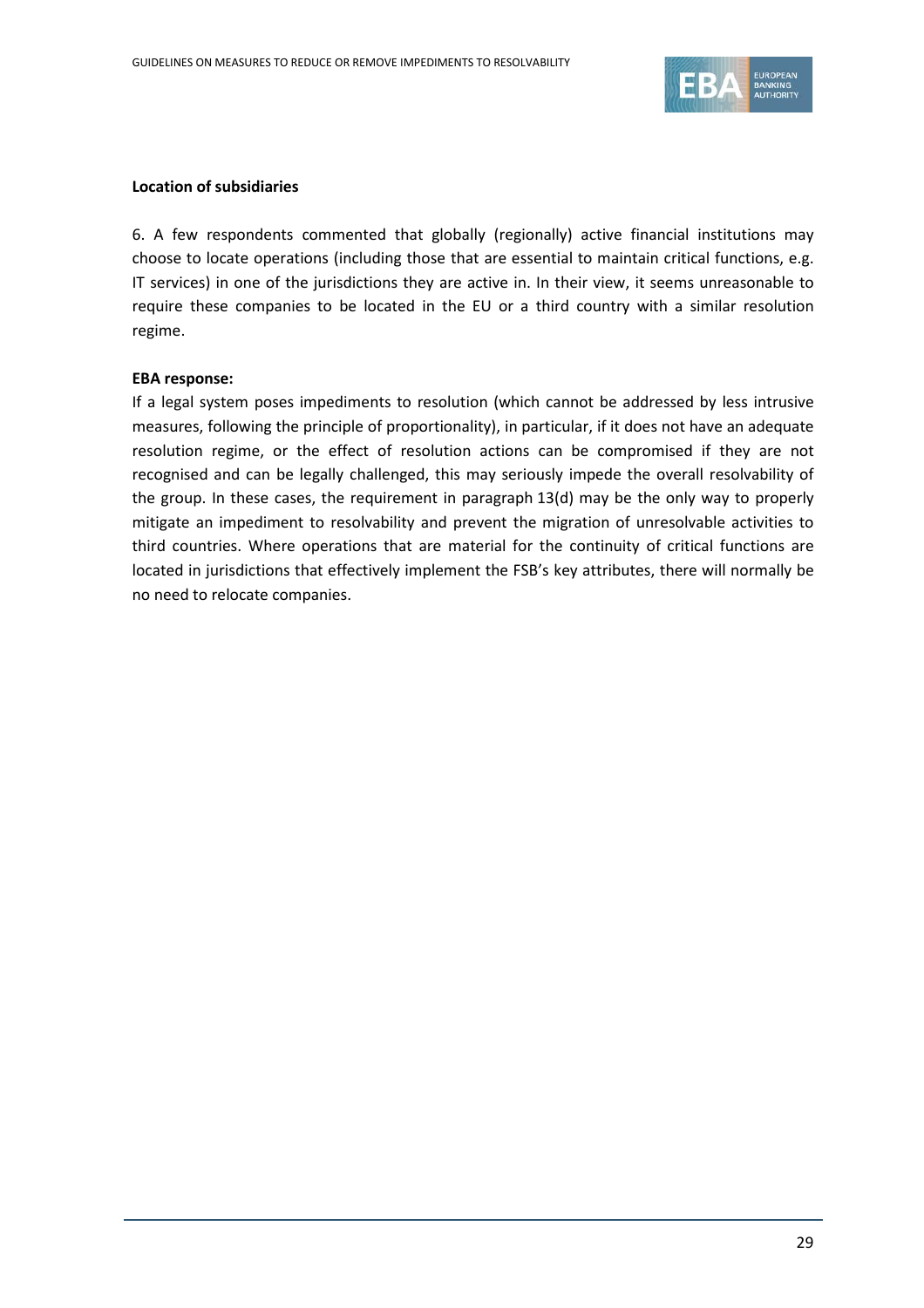

## **Summary of responses to the consultation and the EBA's analysis**

| <b>Comments</b>                 | <b>Summary of responses received</b>                                                                                                                                                                     | <b>EBA analysis</b>                                                                                                                                       | <b>Amendments to the</b><br>proposals                                                                                                                                                                                                                                                                                                                                                                                                                                          |
|---------------------------------|----------------------------------------------------------------------------------------------------------------------------------------------------------------------------------------------------------|-----------------------------------------------------------------------------------------------------------------------------------------------------------|--------------------------------------------------------------------------------------------------------------------------------------------------------------------------------------------------------------------------------------------------------------------------------------------------------------------------------------------------------------------------------------------------------------------------------------------------------------------------------|
| <b>General comments</b>         |                                                                                                                                                                                                          |                                                                                                                                                           |                                                                                                                                                                                                                                                                                                                                                                                                                                                                                |
| Alignment with the level 1 text | Most respondents pointed out that in certain parts of the<br>draft guidelines the wording is not fully aligned with the<br>text of the BRRD (e.g. substantive impediment, not<br>substantial impediment) | Inconsistencies within the draft and<br>with the final version of the directive<br>have been eliminated.                                                  | The wording has been<br>aligned in several<br>instances through the<br>document:<br>"substantive" instead<br>of "substantial" (4(a));<br>"prudential regulation<br>requirement" instead<br>of "legal requirements"<br>(4(b)); "divest assets"<br>instead of "sell assets"<br>(10(b)); "impair"<br>instead of "hamper"<br>$(12(a))$ ; "impeded"<br>rather than "made<br>significantly more<br>difficult" $(12(c))$ ;<br>"impede" instead of<br>"reduce feasibility"<br>(14(c)). |
|                                 | Two respondents mentioned that it would be helpful for<br>the guidelines to refer to the process for identifying<br>appropriate measures as specified in the Level 1 text,                               | The process for identifying measures<br>is governed by Article 17(1) to (4)<br>while Article 17(8) of the BRRD<br>requires the EBA to issue guidelines to | No amendment                                                                                                                                                                                                                                                                                                                                                                                                                                                                   |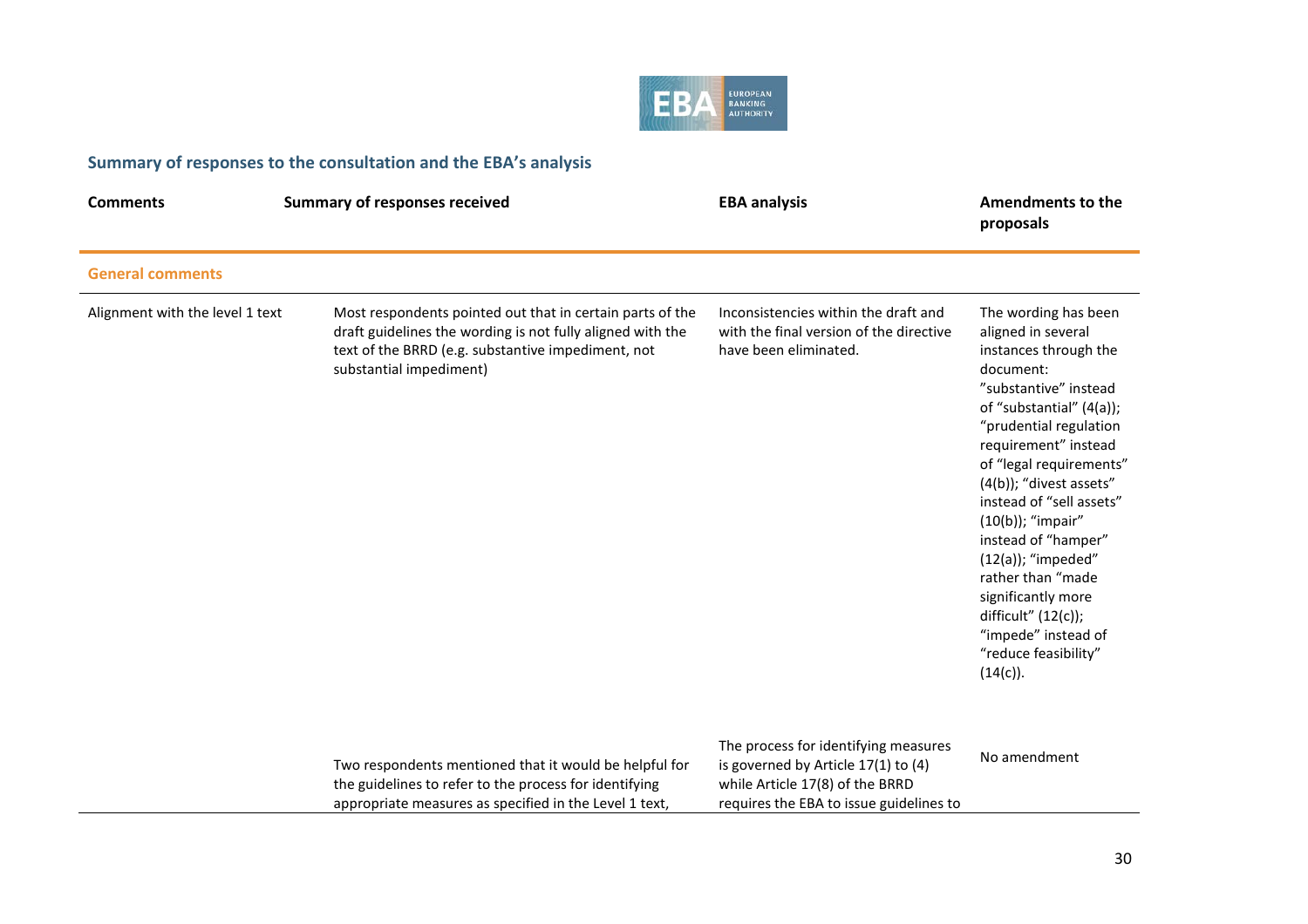|                                                                                        |                                                                                                                                                                                                                                                                                                                                                                       | <b>EUROPEAN</b><br><b>BANKING</b><br><b>AUTHORITY</b>                                                                                                                                                                                                                                                                                                                                                                                                                                                                                   |                                                                 |
|----------------------------------------------------------------------------------------|-----------------------------------------------------------------------------------------------------------------------------------------------------------------------------------------------------------------------------------------------------------------------------------------------------------------------------------------------------------------------|-----------------------------------------------------------------------------------------------------------------------------------------------------------------------------------------------------------------------------------------------------------------------------------------------------------------------------------------------------------------------------------------------------------------------------------------------------------------------------------------------------------------------------------------|-----------------------------------------------------------------|
| <b>Comments</b>                                                                        | <b>Summary of responses received</b>                                                                                                                                                                                                                                                                                                                                  | <b>EBA analysis</b>                                                                                                                                                                                                                                                                                                                                                                                                                                                                                                                     | Amendments to the<br>proposals                                  |
|                                                                                        | including the initial step of the institution proposing<br>measures that would address any impediments identified<br>by the resolution authority.                                                                                                                                                                                                                     | specify further details on the<br>measures provided for in paragraph 5<br>(of the same article) and the<br>circumstances in which each measure<br>may be applied. While the guidelines<br>presuppose the procedure, this<br>reference is beyond the mandate of<br>the EBA.                                                                                                                                                                                                                                                              |                                                                 |
| Relevance of a measure to the<br>resolution strategy and specificity<br>of the measure | Some respondents observed that several of the proposed<br>measures are only likely to be relevant to certain types of<br>resolution strategy, for example only SPE-style strategies<br>or MPE-style strategies and this should be specified in the<br>guidelines. This applies in particular to measures designed<br>to ensure the separability of certain functions. | The guidelines make it clear that<br>impediments always have to be<br>assessed against a certain resolution<br>strategy. This has been clarified<br>further for some of the measures.<br>However, the background of the draft<br>guidelines and the EBA's RTS on the<br>resolvability assessment clarify that<br>the differentiation between SPE and<br>MPE strategies may not always reflect<br>practical needs, as these are stylised<br>types, and in many cases the<br>resolution strategy will comprise<br>elements of both types. | Amendment s to points<br>$7(c)$ and $13(e)$ .                   |
| Impediments to liquidation                                                             | One respondent requested clarification that impediments<br>to liquidation should be considered only where the<br>resolution authority expects the institution to be placed<br>into liquidation in the event of its failure.                                                                                                                                           | The requested clarification is sensible.                                                                                                                                                                                                                                                                                                                                                                                                                                                                                                | Clarification has been<br>made in point 5 of the<br>guidelines. |
| Measures requiring the<br>establishment of a parent financial<br>holding company       | Some respondents raised concerns about whether the<br>requirement to establish an EU holding company would<br>be proportionate, especially as a more proportionate                                                                                                                                                                                                    | In line with the proportionality<br>principle, this measure may be applied<br>only if the resolution authority                                                                                                                                                                                                                                                                                                                                                                                                                          | No amendment.                                                   |

**AMAN IIII E** IIII E III ANN AN D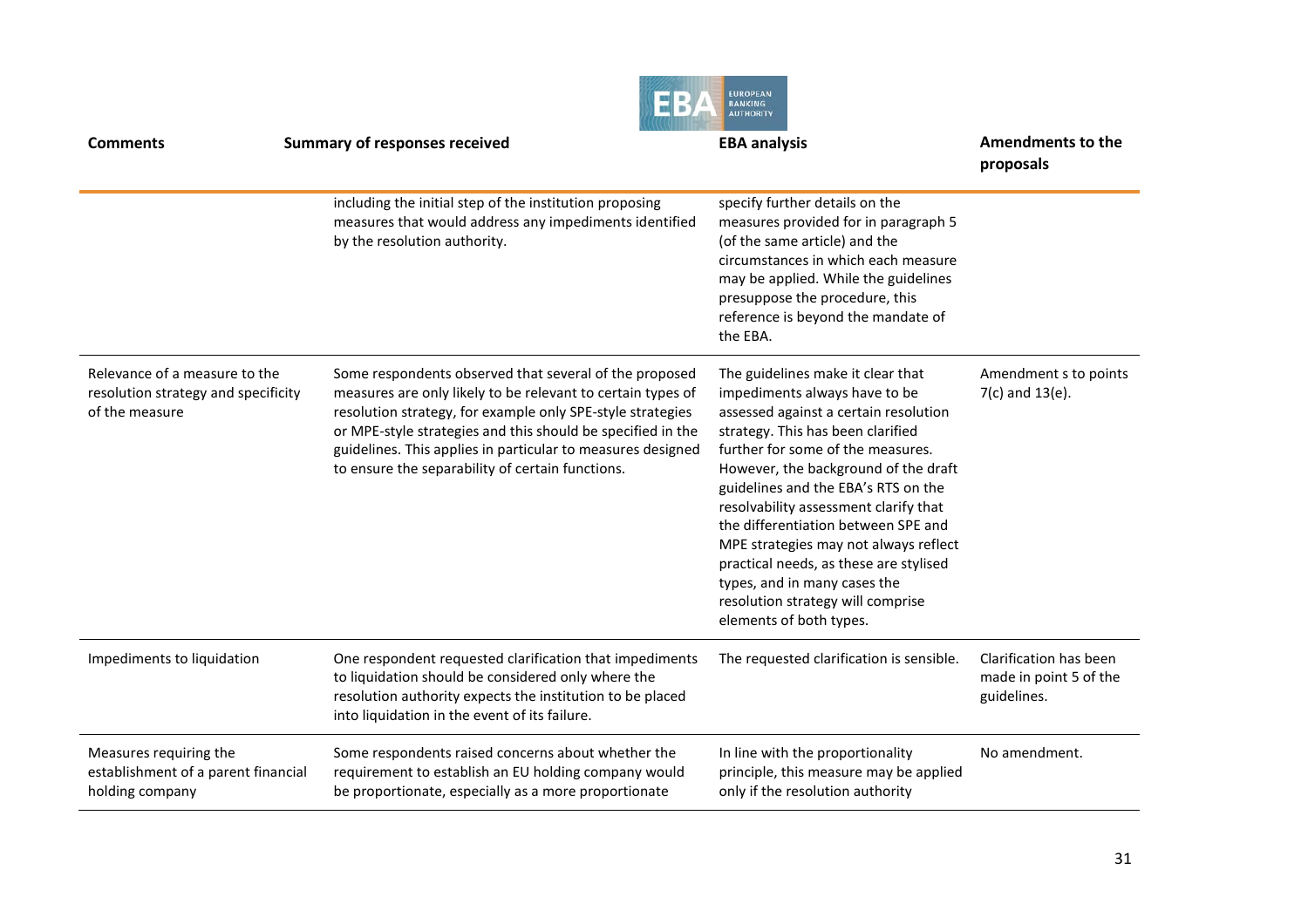|                        |                                                                                                                                                                                                                                                                                                                                              | <b>EUROPEAN</b><br><b>BANKING</b><br><b>AUTHORITY</b>                                                                                                                                                                                                                                                                                                                                                                                                                                                                                                                                                                                                                                           |                                                                                                                     |  |
|------------------------|----------------------------------------------------------------------------------------------------------------------------------------------------------------------------------------------------------------------------------------------------------------------------------------------------------------------------------------------|-------------------------------------------------------------------------------------------------------------------------------------------------------------------------------------------------------------------------------------------------------------------------------------------------------------------------------------------------------------------------------------------------------------------------------------------------------------------------------------------------------------------------------------------------------------------------------------------------------------------------------------------------------------------------------------------------|---------------------------------------------------------------------------------------------------------------------|--|
| <b>Comments</b>        | <b>Summary of responses received</b>                                                                                                                                                                                                                                                                                                         | <b>EBA analysis</b>                                                                                                                                                                                                                                                                                                                                                                                                                                                                                                                                                                                                                                                                             | Amendments to the<br>proposals                                                                                      |  |
|                        | response could be an appropriate level of MREL for<br>entities in the EU.                                                                                                                                                                                                                                                                    | considers the issuance of debt at this<br>level necessary to provide an<br>adequate amount and the proper<br>allocation of loss-absorbing capacity<br>(paragraph 14(a)). The concerns<br>expressed are expected to be<br>considered by the resolution authority<br>on a case-by-case basis as opposed to<br>being subject to a general rule<br>established by the guidelines. In<br>addition, the structure of a banking<br>group, in particular, the potential<br>structural subordination of liabilities<br>potentially resulting from the issuance<br>by a holding company and its interplay<br>with the no-creditor-worse-off<br>principle, may have effects on the<br>setting of the MREL. |                                                                                                                     |  |
| Operational continuity | A few respondents criticised the wording of point 13(h),<br>as it seems to consider operational subsidiarisation as the<br>only solution for achieving the objective of ensuring<br>continuity of access to shared services essential for critical<br>functions. In doing so, it also introduces a slight<br>inconsistency with point 13(f). | Point 13(h) focuses on one of the<br>possible solutions for ensuring<br>continuity of access to shared services<br>as raised in point 13(h). Resolution<br>authorities will assess this on a case-<br>by-case basis when this option is<br>required.                                                                                                                                                                                                                                                                                                                                                                                                                                            | To achieve clarity and<br>consistency, points (h)<br>and (g) will be<br>permuted.                                   |  |
| Availability of staff  | A number of respondents voiced that the assurance of<br>availability of key staff to substitute the top management<br>requested in point 13(k): i) is not realistic from a practical<br>perspective, for instance, it is not possible to prevent staff<br>from leaving if they should choose to do so; ii) top                               | Respondents' concerns are<br>understandable. The specification is<br>narrowed down to precautions<br>feasible for the institution.                                                                                                                                                                                                                                                                                                                                                                                                                                                                                                                                                              | Resolution authority<br>should consider<br>requiring institutions to<br>take reasonable<br>precautions to retain or |  |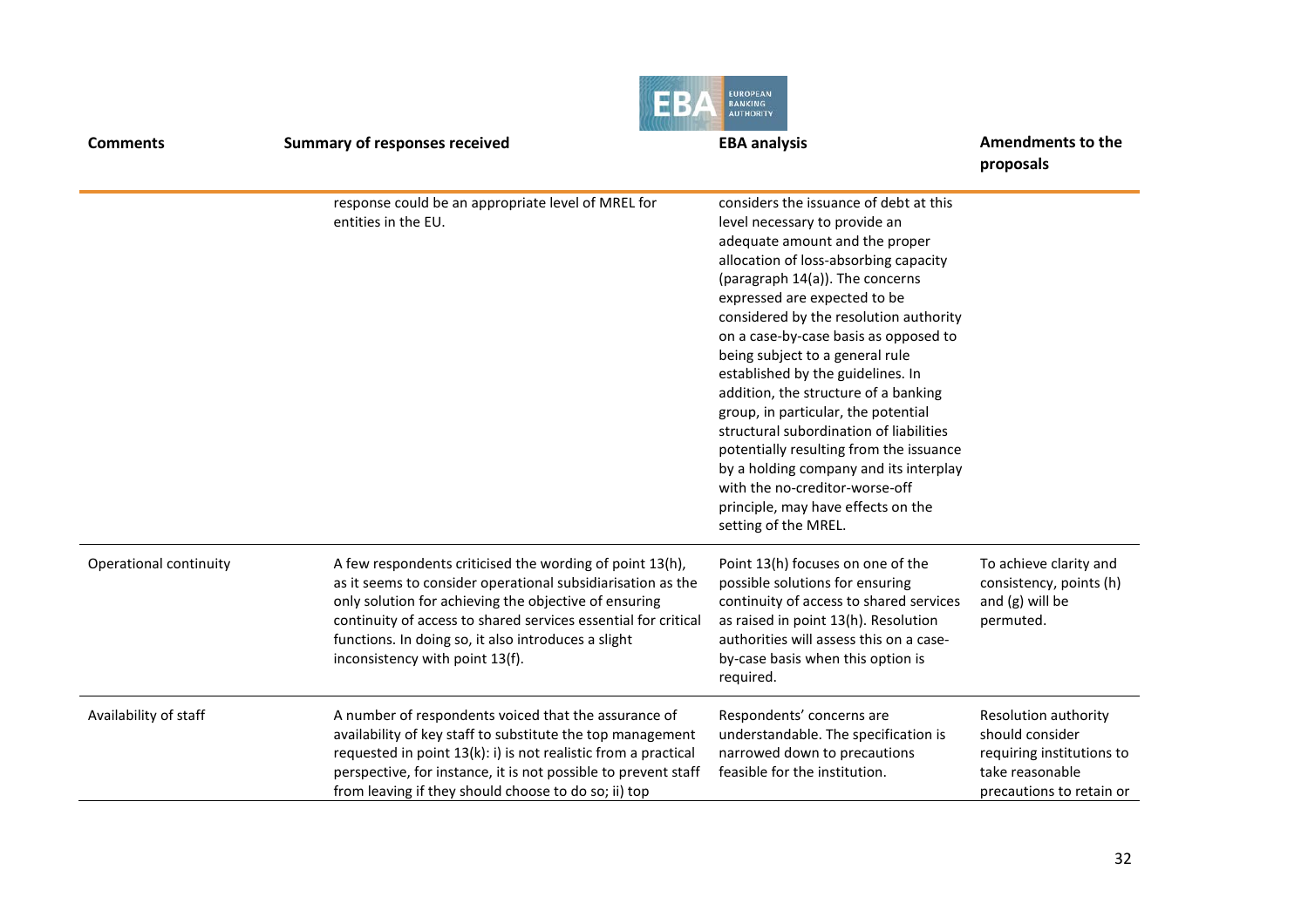|                                     |                                                                                                                                                                                                                                                                                                                                                                                                                                                                                                                                                                                        | <b>EUROPEAN</b><br>BANKING<br><b>AUTHORITY</b>                                                                                                                                               |                                                                                                                                                                                                                                                                                  |
|-------------------------------------|----------------------------------------------------------------------------------------------------------------------------------------------------------------------------------------------------------------------------------------------------------------------------------------------------------------------------------------------------------------------------------------------------------------------------------------------------------------------------------------------------------------------------------------------------------------------------------------|----------------------------------------------------------------------------------------------------------------------------------------------------------------------------------------------|----------------------------------------------------------------------------------------------------------------------------------------------------------------------------------------------------------------------------------------------------------------------------------|
| <b>Comments</b>                     | <b>Summary of responses received</b>                                                                                                                                                                                                                                                                                                                                                                                                                                                                                                                                                   | <b>EBA analysis</b>                                                                                                                                                                          | Amendments to the<br>proposals                                                                                                                                                                                                                                                   |
|                                     | management appointment are often subject to regulatory<br>approvals; iii) it is up to the authority or person<br>responsible for executing the resolution decision to take<br>the necessary steps to this end.                                                                                                                                                                                                                                                                                                                                                                         |                                                                                                                                                                                              | substitute key staff<br>where this is necessary<br>to implement the<br>preferred resolution<br>strategy $(13(k))$ .                                                                                                                                                              |
| <b>FMI</b> access                   | A number of respondents emphasised that participants<br>would not be able to personally 'ensure' continued access<br>to FMIs, or re-negotiate their contracts. Continued<br>participation cannot be ensured ex ante, but will depend<br>on specific facts and circumstances, and careful<br>determination by the FMI (in close coordination with<br>relevant regulatory authorities). Similarly, to comply with<br>internationally agreed standards, and for the sake of full<br>disclosure and transparency, an FMI should have standard<br>forms of contracts with its participants. | Respondents' concerns are<br>understandable and should be<br>addressed. However, there may be<br>room for practical measures to ensure<br>continued access to FMIs.                          | The possibility that an<br>institution could be<br>required to ensure<br>continued access to<br>FMI has been redrafted<br>in point 13 (g) to take<br>account of the concern<br>expressed. The<br>sentence dealing with<br>the renegotiation of<br>contracts has been<br>amended. |
| Entities outside consolidation      | Respondents criticised the language in point 8(b),<br>specifically stating that 'entities that are not consolidated<br>in the balance sheet' is too broad, as this would include<br>customers.                                                                                                                                                                                                                                                                                                                                                                                         | The comment is understandable; the<br>provision should focus on entities<br>connected to the group.                                                                                          | The scope of point 8(b)<br>has been clarified.                                                                                                                                                                                                                                   |
| Complexity and size of trading book | Two respondents stressed that it is important to clarify<br>when it is anticipated that a reduction of the complexity<br>of the trading book might be appropriate and when, for<br>example, the measure should be applied as opposed to<br>another measure.                                                                                                                                                                                                                                                                                                                            | Respondents have not made concrete<br>suggestions to further specify the<br>term 'complexity'. Complexity should<br>be assessed against the practical<br>needs of the resolution strategy on | While the term of<br>complexity could not<br>be further specified,<br>point 13(n) has been<br>further detailed to                                                                                                                                                                |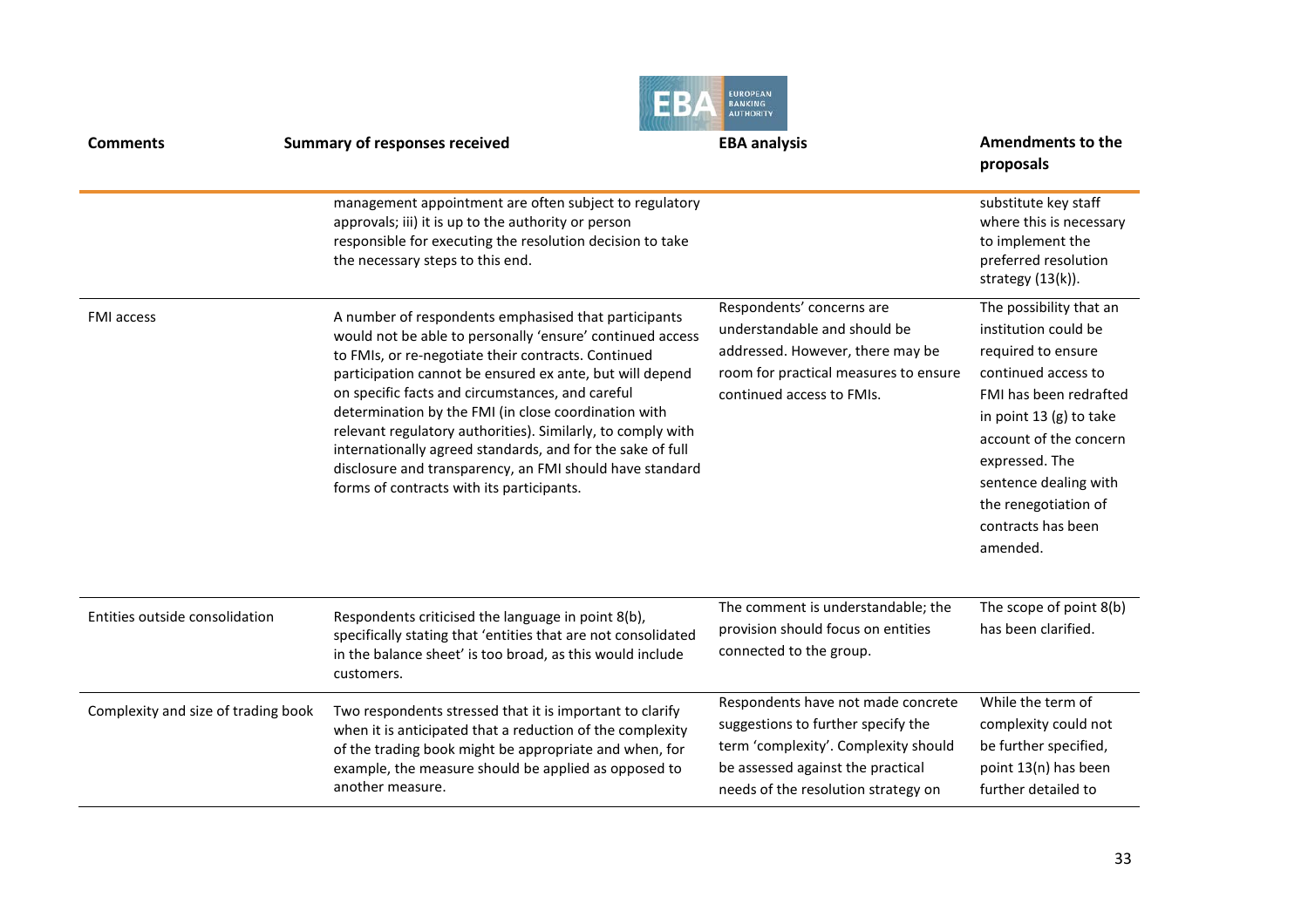|                                                  |                                                                                                                                                                                                  | <b>EUROPEAN</b><br>BANKING                                                                                                                                                                                                                                                                                                                                                                                                                                                                                |                                                                                                                                                          |
|--------------------------------------------------|--------------------------------------------------------------------------------------------------------------------------------------------------------------------------------------------------|-----------------------------------------------------------------------------------------------------------------------------------------------------------------------------------------------------------------------------------------------------------------------------------------------------------------------------------------------------------------------------------------------------------------------------------------------------------------------------------------------------------|----------------------------------------------------------------------------------------------------------------------------------------------------------|
| <b>Comments</b>                                  | <b>Summary of responses received</b>                                                                                                                                                             | <b>EBA analysis</b>                                                                                                                                                                                                                                                                                                                                                                                                                                                                                       | Amendments to the<br>proposals                                                                                                                           |
|                                                  |                                                                                                                                                                                                  | the one hand and the capacity of the<br>institution to make the structure<br>sufficiently transparent on the other.<br>Due to the large variety of sources of<br>complexity, it is not possible to further<br>specify this notion. In principle, the<br>measure provided by point 13(n) may<br>be applied, like the others, only when<br>it is suitable, necessary and<br>proportionate to reduce or remove a<br>substantive impediment to<br>resolvability as identified by the<br>resolution authority. | reflect typical<br>assessment criteria.                                                                                                                  |
| Interrelationship with MREL<br>requirement       | Two respondents suggested that the interplay between<br>the measures specified in the guidelines and the ones<br>provided for in the RTS on MREL should be referred to<br>within the guidelines. | Respondents' concerns are<br>understandable and should be<br>addressed. That being said, it makes<br>more sense to include a general<br>reference as opposed to a specific<br>reference for each measure.                                                                                                                                                                                                                                                                                                 | A reference to the RTS<br>on the assessment<br>criteria of MREL has<br>been inserted in the<br>last sentence of the<br>background and<br>rationale part. |
| Alignment of wording for internal<br>consistency | One respondent observed that paragraph 9(c) should be<br>amended to provide that resolution authorities 'should<br>consider requiring' rather than 'should require'.                             | The concern expressed is<br>understandable and should be<br>addressed.                                                                                                                                                                                                                                                                                                                                                                                                                                    | The wording of<br>paragraph 9 (c) has<br>been adjusted.                                                                                                  |
|                                                  | Responses to questions in Consultation Paper EBA/CP/2014/15                                                                                                                                      |                                                                                                                                                                                                                                                                                                                                                                                                                                                                                                           |                                                                                                                                                          |
| Question 1.<br>Should there be further           | The vast majority of respondents replied to express<br>concerns about the concept of 'variant strategies', which<br>are seen as a new concept that is not included in the                        | It may be necessary to plan variant<br>strategies if the preferred resolution<br>strategy is likely not to be effective in                                                                                                                                                                                                                                                                                                                                                                                | No amendment                                                                                                                                             |

アントナス

 $\alpha$  , and the set of  $\alpha$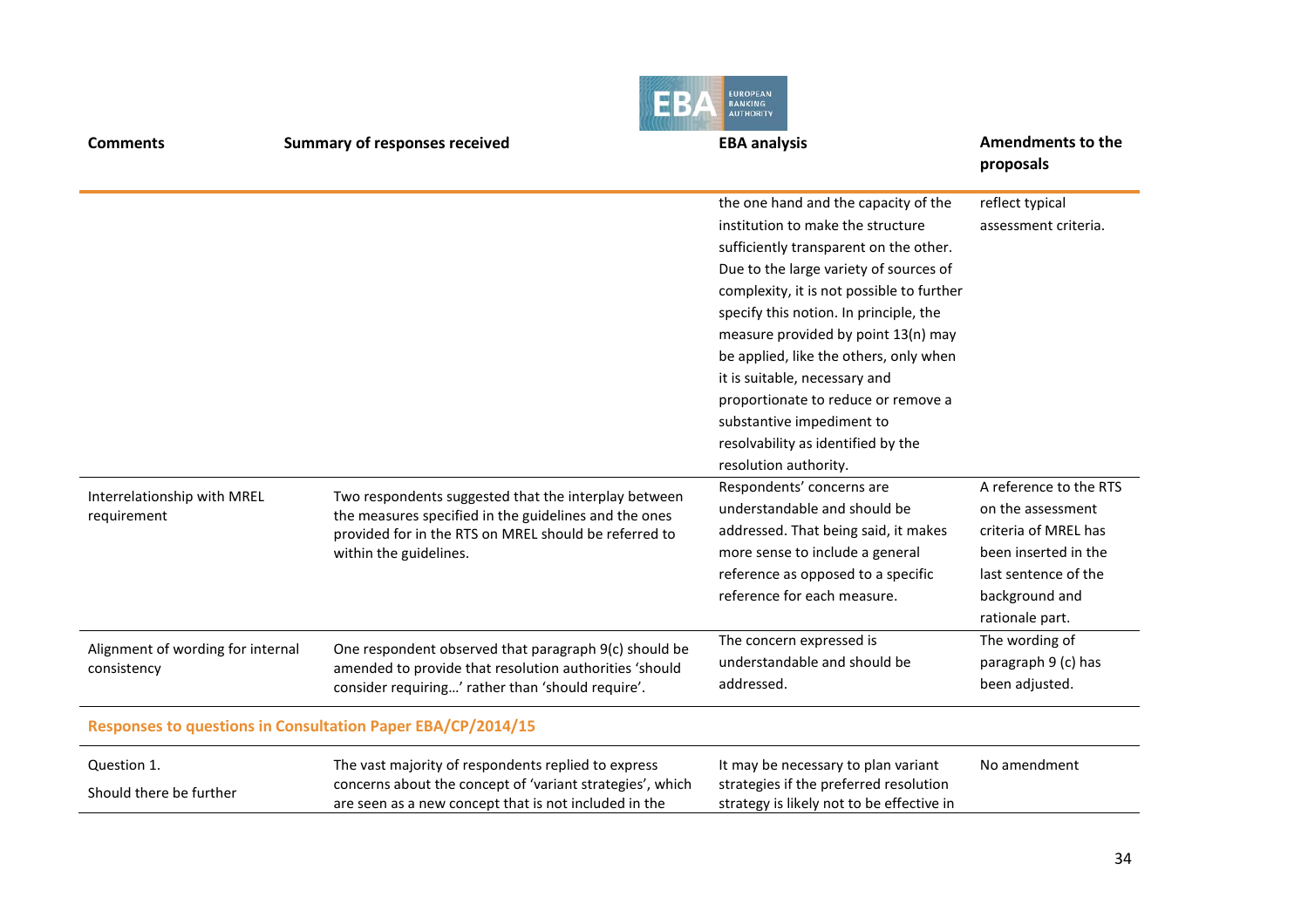| <b>Comments</b>                                                                                                                                                                                                                                                     | <b>Summary of responses received</b>                                                                                                                                                                                                                                                                                                                                                                                                                                                                                                                                                                                                                                                                                              | <b>EUROPEAN</b><br><b>BANKING</b><br><b>EBA analysis</b>                                                                                                                                                                                                                                                                                                                                                                                                                                                                                                                                                                      | Amendments to the<br>proposals  |
|---------------------------------------------------------------------------------------------------------------------------------------------------------------------------------------------------------------------------------------------------------------------|-----------------------------------------------------------------------------------------------------------------------------------------------------------------------------------------------------------------------------------------------------------------------------------------------------------------------------------------------------------------------------------------------------------------------------------------------------------------------------------------------------------------------------------------------------------------------------------------------------------------------------------------------------------------------------------------------------------------------------------|-------------------------------------------------------------------------------------------------------------------------------------------------------------------------------------------------------------------------------------------------------------------------------------------------------------------------------------------------------------------------------------------------------------------------------------------------------------------------------------------------------------------------------------------------------------------------------------------------------------------------------|---------------------------------|
| specification on variant strategies?<br>Do you think the guidelines should<br>differentiate between more or less<br>important critical functions and<br>provide for a fall-back strategy to<br>ensure the continuation of the most<br>essential critical functions? | BRRD or FSB guidance. It was also pointed out that the<br>distinction between a 'variant' of a strategy and a<br>separate strategy is unclear.<br>The respondents almost unanimously replied to say that it<br>is not possible to differentiate between more and less<br>important critical functions because: i) the level of<br>criticality will crucially depend on the nature of the crisis;<br>ii) the assessment of criticality will ultimately depend on<br>the judgement of the competent authorities (or the<br>resolution authorities); this distinction would be<br>inconsistent with the approach reflected in the BRRD<br>which requires the maintenance of all critical functions<br>during the resolution process. | its stated objectives or if it will not be<br>feasible to implement it. For this to be<br>achieved, the draft guidelines<br>explicitly clarify in point (6) that the<br>measures required to remove<br>impediments to alternative variants<br>should only be implemented if they do<br>not impair the feasible and credible<br>implementation of the preferred<br>option, which prevents resolution<br>authorities from using inconsistent<br>and contradictory measures. The<br>question has been thoroughly<br>analysed in the drafting process to<br>find a balanced approach, which<br>should be maintained in principle. |                                 |
| Question 2.<br>Do you see further cases for<br>applying this measure (requirement<br>to divest specific assets)?                                                                                                                                                    | Many respondents criticised the inclusion of this measure<br>in resolution planning given that: i) a measure like this is<br>more likely to be a step that could be taken in the<br>recovery phase under an institution's recovery plan;<br>ii) any measures requiring the divestment of assets should<br>be considered in combination with liquidity stress testing<br>and other stress tests carried out by banks;<br>Several respondents also stressed that it is almost<br>impossible to predict which assets will be illiquid during a<br>future crisis as normally liquid assets (such as government<br>bonds) could become illiquid.                                                                                       | Article 17(5)(d) of the BRRD provides<br>for the possibility for resolution<br>authorities to require an institution to<br>divest specific assets. Therefore, there<br>is no scope to rule out this power. It<br>should also be recalled that the<br>guidelines establish a framework to be<br>applied in conjunction with<br>supervisory powers. The draft<br>guidelines aim to establishing criteria<br>for resolution authorities to perform a<br>case-by-case assessment when                                                                                                                                             | Additions to point<br>$10(c)$ . |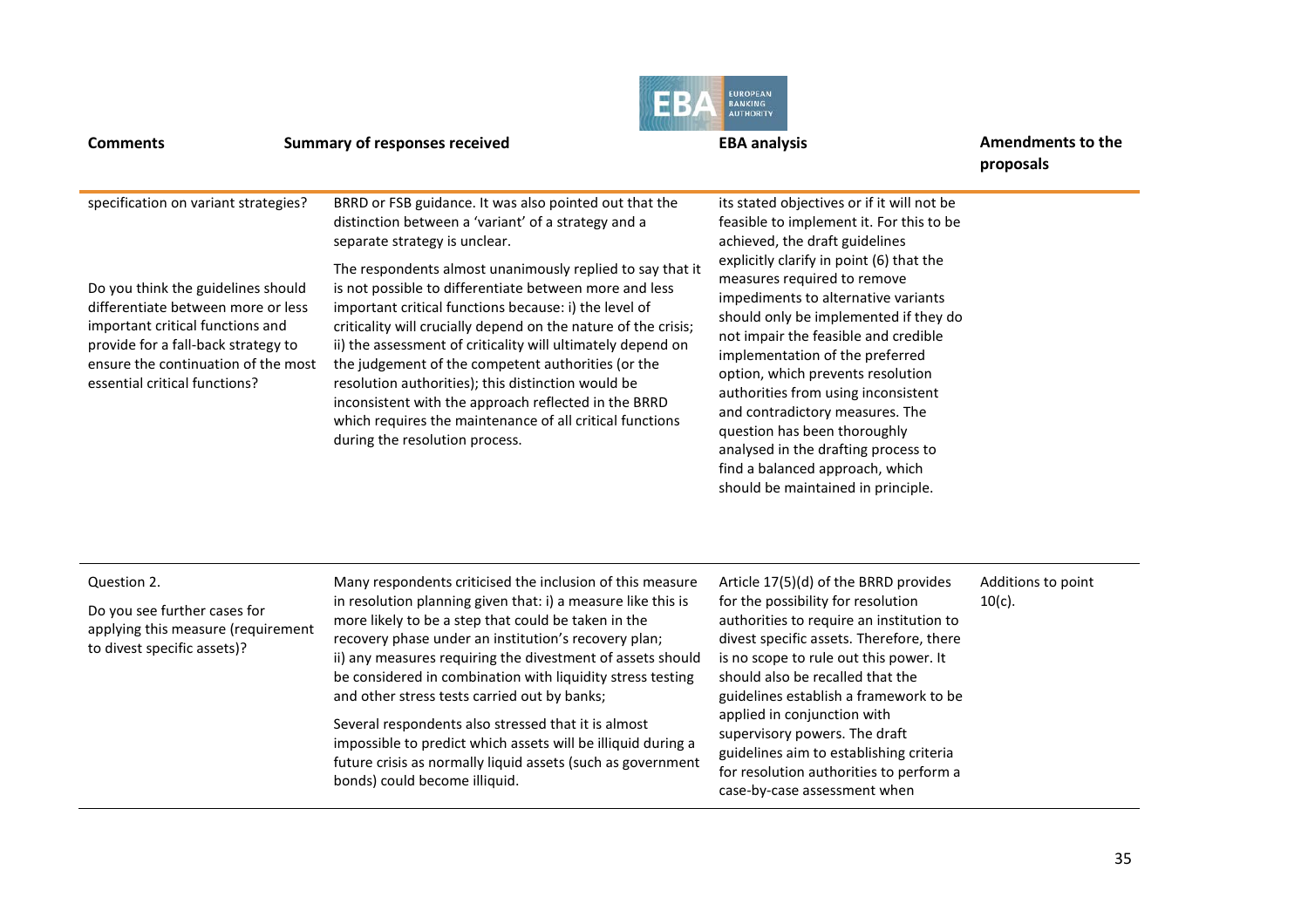| <b>Comments</b>                                             | <b>Summary of responses received</b>                                                                                                                                                                                                                                                                                                                                                       | <b>CUNUFEAN</b><br><b>BANKING</b><br><b>AUTHORITY</b><br><b>EBA analysis</b>                                   | Amendments to the<br>proposals |
|-------------------------------------------------------------|--------------------------------------------------------------------------------------------------------------------------------------------------------------------------------------------------------------------------------------------------------------------------------------------------------------------------------------------------------------------------------------------|----------------------------------------------------------------------------------------------------------------|--------------------------------|
| How can the asset structure of<br>institutions be improved? | One respondent felt that it is important for the guidelines<br>to focus on addressing substantive impediments to the<br>preferred resolution strategy and not on a general<br>'improvement' of the structure of institutions' assets.<br>Another argued that the information provided for the<br>calculation of liquidity ratios is relevant enough for the<br>asset structure assessment. | considering requesting this measure.<br>The text has been adjusted to<br>consider the impact on asset markets. |                                |

#### Question 3.

Do you see further cases for applying the measures considered in paragraphs 11 and 12 (limiting or ceasing certain activities and restricting or preventing the development or sale of new business lines or products)?

Are there specific types of activities or products that can constitute impediments for resolvability? How can these activities or products be

A number of the respondents clearly stated that they have not identified any further cases.

One respondent stressed that these measures are not likely to be necessary in the vast majority of cases as numerous other areas of regulation deal with the issues referred to in the draft guidelines, for example rules on large exposures, conduct of business, clearing of derivatives, etc.

One respondent acknowledged that activities and products may be structured with the aim of avoiding the application of resolution tools and requested that the guidelines focus on these cases.

Article 17(5)(e) and (f) BRRD, empowers resolution authorities to consider applying such measures. There is no scope to rule out this power. It should also be recalled that the guidelines set up a framework to be applied in conjunction with supervisory powers. The draft guidelines aim to establish criteria for resolution authorities to perform a case-by-case assessment when considering requesting this measure. This is in line with responses pointing out that there is no general industrywide methodology for identifying activities and products impeding resolvability.

#### No amendment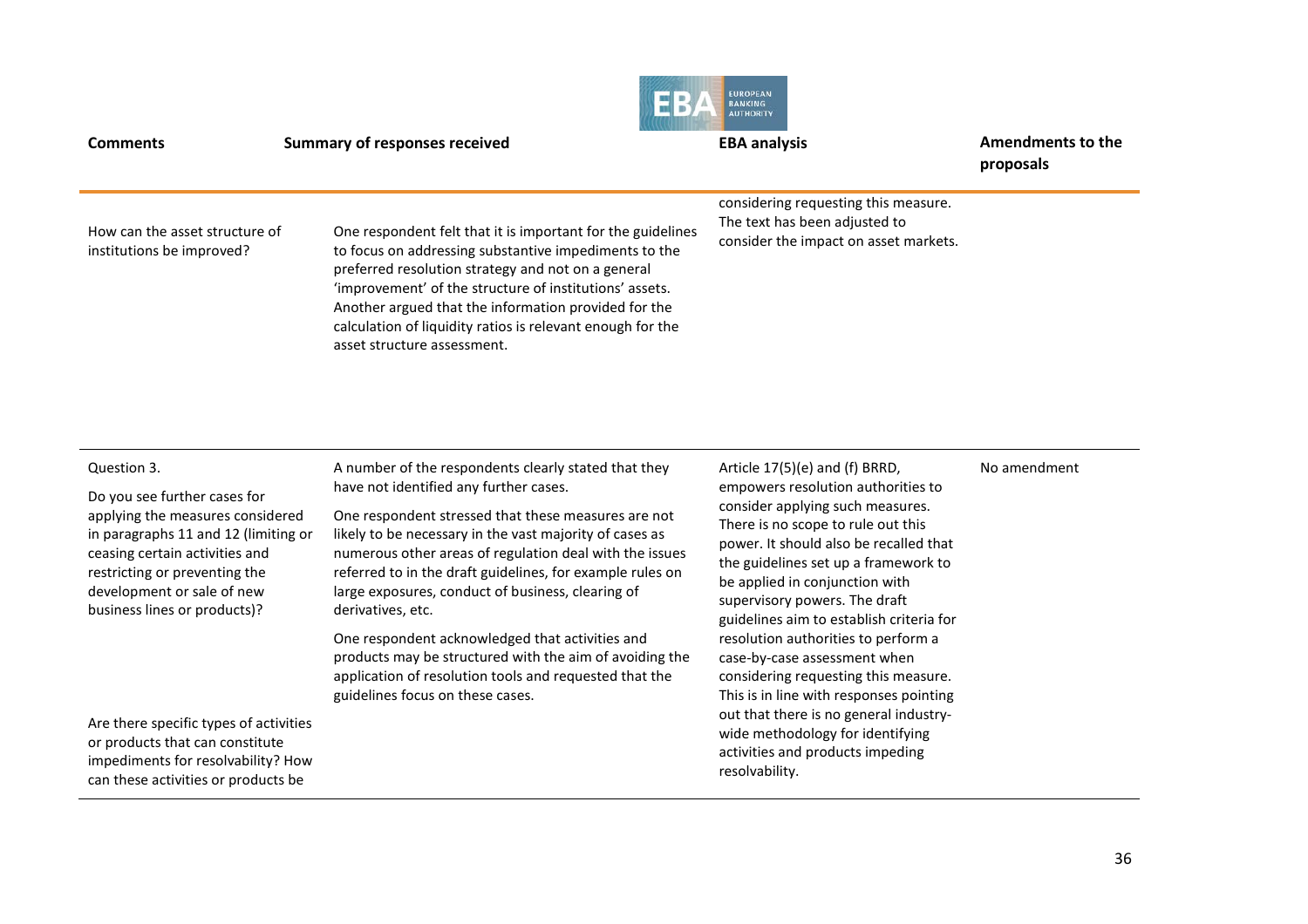|                                                                                                                                                                    | 8                                                                                                                                                                                                                                                                                                                                                                                                                     | <b>EUROPEAN</b><br><b>BANKING</b><br><b>AUTHORITY</b>                                                                                                                                                                                                                                                         |                                                                                                                           |
|--------------------------------------------------------------------------------------------------------------------------------------------------------------------|-----------------------------------------------------------------------------------------------------------------------------------------------------------------------------------------------------------------------------------------------------------------------------------------------------------------------------------------------------------------------------------------------------------------------|---------------------------------------------------------------------------------------------------------------------------------------------------------------------------------------------------------------------------------------------------------------------------------------------------------------|---------------------------------------------------------------------------------------------------------------------------|
| <b>Comments</b>                                                                                                                                                    | <b>Summary of responses received</b>                                                                                                                                                                                                                                                                                                                                                                                  | <b>EBA analysis</b>                                                                                                                                                                                                                                                                                           | <b>Amendments to the</b><br>proposals                                                                                     |
| identified in a targeted way?                                                                                                                                      | Most respondents emphasised that there cannot be a<br>general industry-wide methodology for identifying<br>products or activities that can constitute impediments to<br>resolvability and that the final guidelines should not<br>specify types of activities or products that could<br>constitute impediments to resolvability.                                                                                      |                                                                                                                                                                                                                                                                                                               |                                                                                                                           |
| Question 4.                                                                                                                                                        | Several respondents replied to say that it is unlikely that                                                                                                                                                                                                                                                                                                                                                           | Pursuant to Article 17(5)(h) of the                                                                                                                                                                                                                                                                           | No amendment                                                                                                              |
| Do you agree with the<br>description of the potential<br>advantages of a financial holding<br>company structure?                                                   | the absence of an EU holding company would be a<br>substantive impediment to resolvability and that a<br>measure requiring an EU holding company to be put in<br>place would not be a proportionate response if a<br>resolution plan is not feasible or credible. Some corporate<br>and tax law barriers have also been mentioned.                                                                                    | BRRD, a resolution authority may<br>require an institution or a parent<br>undertaking to set up a parent<br>financial holding company in a<br>Member State or a Union parent<br>financial holding company. There is no<br>scope to rule out this power. The draft<br>guidelines aim to establish criteria for |                                                                                                                           |
| Do you see any disadvantages of<br>this structure as regards financial<br>stability?                                                                               | Two respondents cmmented that while there may not be<br>any disadvantages to the holding-company structure in<br>terms of financial stability, this needs to be weighed up<br>against potential disadvantages from the banking group's<br>point of view, which could include significant tax<br>implications and may effectively ring-fence the European<br>operations and restrict the operating model of the group. | resolution authorities to perform a<br>case-by-case assessment when<br>considering requesting this measure.<br>Respondents did not make any<br>concrete suggestions for further<br>specifying the criteria.                                                                                                   |                                                                                                                           |
| Question 5.                                                                                                                                                        | The vast majority of respondents replied to express                                                                                                                                                                                                                                                                                                                                                                   | It may be necessary to plan variant                                                                                                                                                                                                                                                                           |                                                                                                                           |
| Do you agree with the description<br>of loss absorption in groups? Should<br>there be additional specification<br>regarding how loss absorption is<br>implemented? | concerns about the concept of 'variant strategies', which<br>are seen as a new concept that is not included in the<br>BRRD or FSB guidance. It was also pointed out that the<br>distinction between a 'variant' of a strategy and a<br>separate strategy is unclear.                                                                                                                                                  | strategies if the preferred resolution<br>strategy is likely not to be effective in<br>its stated objectives or if it will not be<br>feasible to implement it. For this to be<br>achieved, the draft guidelines                                                                                               | The definition of LAC in<br>point 2(a) has been<br>deleted. In addition,<br>the deletion has been<br>reflected in several |
|                                                                                                                                                                    | The respondents almost unanimously replied to say that it<br>is not possible to differentiate between more and less                                                                                                                                                                                                                                                                                                   | explicitly clarify in point (6) that the<br>measures required to remove                                                                                                                                                                                                                                       | paragraphs of the<br>Guidelines which                                                                                     |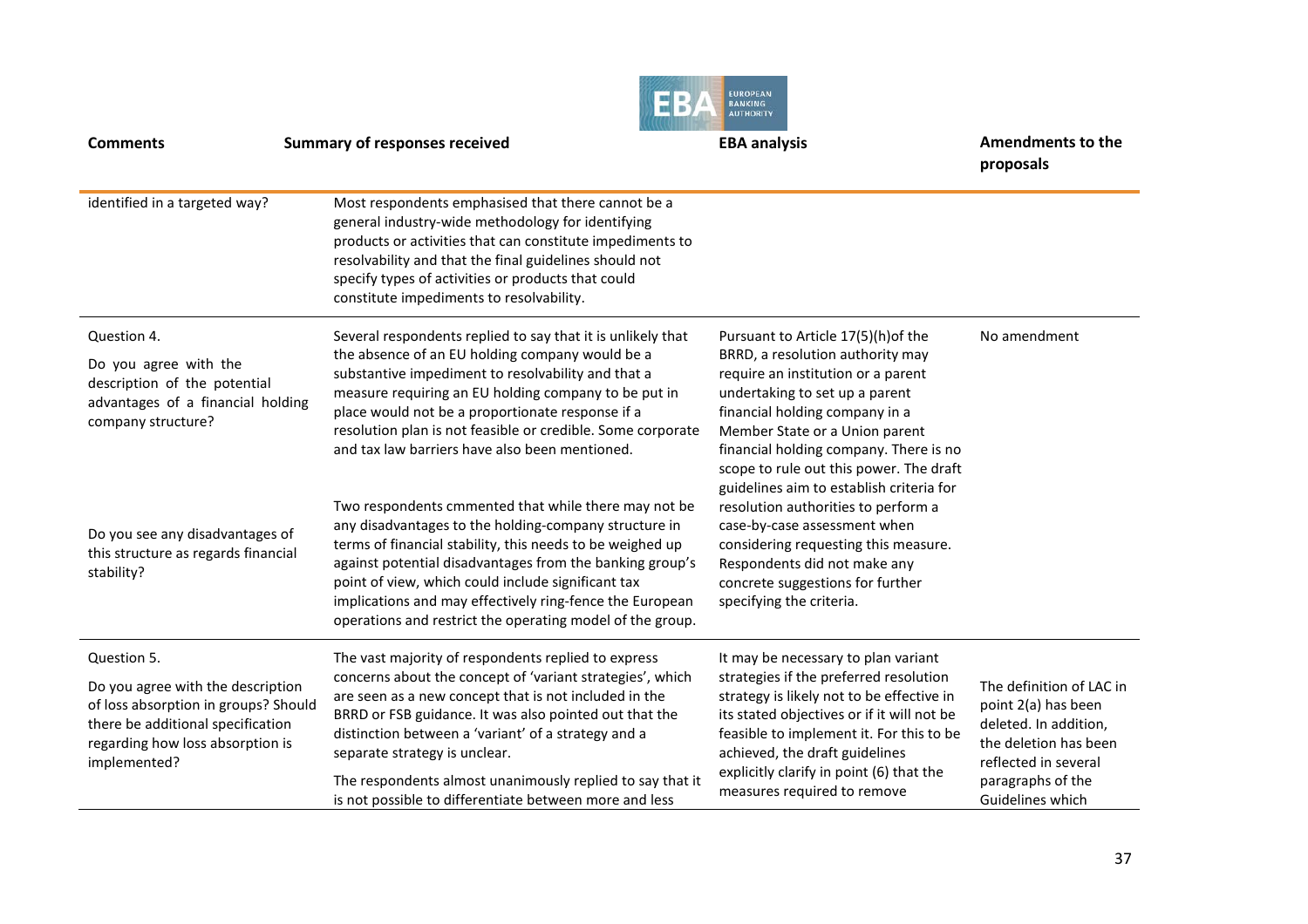| <b>Comments</b> | <b>Summary of responses received</b>                                                                                                                                                                                                                                                                                                                                                                                                                     | <b>EUROPEAN</b><br><b>BANKING</b><br><b>AUTHORITY</b><br><b>EBA analysis</b>                                                                                                                                                                                                                                                                                                                                           | Amendments to the<br>proposals |
|-----------------|----------------------------------------------------------------------------------------------------------------------------------------------------------------------------------------------------------------------------------------------------------------------------------------------------------------------------------------------------------------------------------------------------------------------------------------------------------|------------------------------------------------------------------------------------------------------------------------------------------------------------------------------------------------------------------------------------------------------------------------------------------------------------------------------------------------------------------------------------------------------------------------|--------------------------------|
|                 | important critical functions because: i) the level of<br>criticality will crucially depend on the nature of the crisis;<br>ii) the assessment of criticality will ultimately depend on<br>the judgement of the competent authorities (or the<br>resolution authorities); this distinction would be<br>inconsistent with the approach reflected in the BRRD<br>which requires the maintenance of all critical functions<br>during the resolution process. | impediments to alternative variants<br>should only be implemented if they do<br>not impair the feasible and credible<br>implementation of the preferred<br>option, which prevents resolution<br>authorities from using inconsistent<br>and contradictory measures. The<br>question has been thoroughly<br>analysed in the drafting process to<br>find a balanced approach, which<br>should be maintained in principle. | referred to LAC.               |

 $\frac{1}{2}$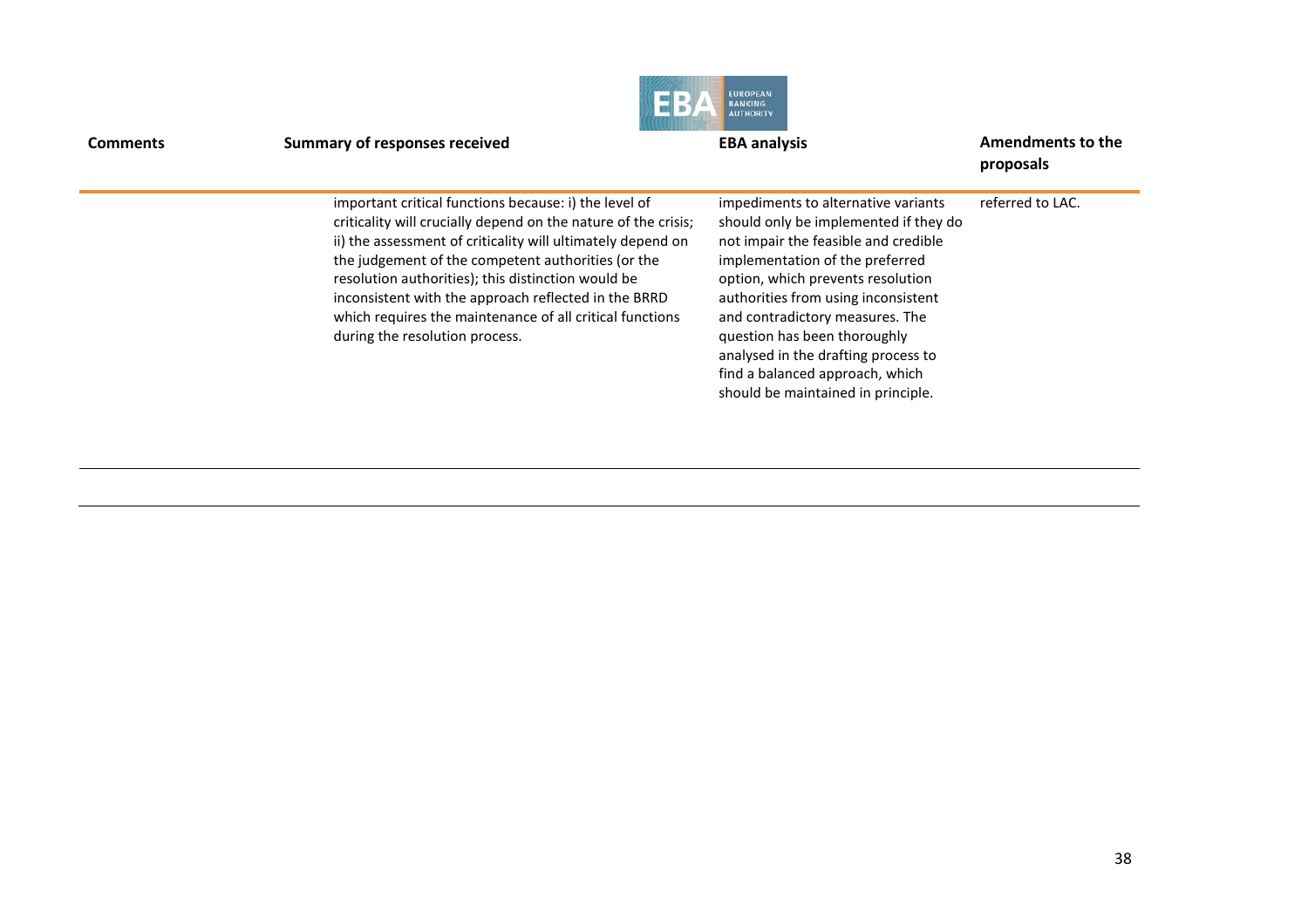

# 5. Confirmation of compliance with guidelines and recommendations

| Date:                       |  |  |  |  |  |  |
|-----------------------------|--|--|--|--|--|--|
| Member/EEA State:           |  |  |  |  |  |  |
| Competent authority         |  |  |  |  |  |  |
| Guidelines/recommendations: |  |  |  |  |  |  |
| Name:                       |  |  |  |  |  |  |
| Position:                   |  |  |  |  |  |  |
| Telephone number:           |  |  |  |  |  |  |
| E-mail address:             |  |  |  |  |  |  |
|                             |  |  |  |  |  |  |

I am authorised to confirm compliance with the guidelines/recommendations on behalf of my competent authority:  $\Box$  Yes

| The competent authority complies or intends to comply with the guidelines and |                                                |  |  |  |  |
|-------------------------------------------------------------------------------|------------------------------------------------|--|--|--|--|
| recommendations:                                                              | $\Box$ Yes $\Box$ No $\Box$ Partial compliance |  |  |  |  |

My competent authority does not, and does not intend to, comply with the guidelines and recommendations for the following reasons<sup>[3](#page-38-0)</sup>:

Details of the partial compliance and reasoning:

 $\overline{a}$ 

Please send this notification to [compliance@eba.europa.eu](mailto:compliance@eba.europa.eu) <sup>[4](#page-38-1)</sup>

<span id="page-38-0"></span><sup>&</sup>lt;sup>3</sup> In cases of partial compliance, please include the extent of compliance and of non-compliance and provide the reasons for non-compliance for the respective subject matter areas.

<span id="page-38-1"></span> $4$  Please note that other methods of communication of this confirmation of compliance, such as communication to a different e-mail address from the above, or by e-mail that does not contain the required form, shall not be accepted as valid.